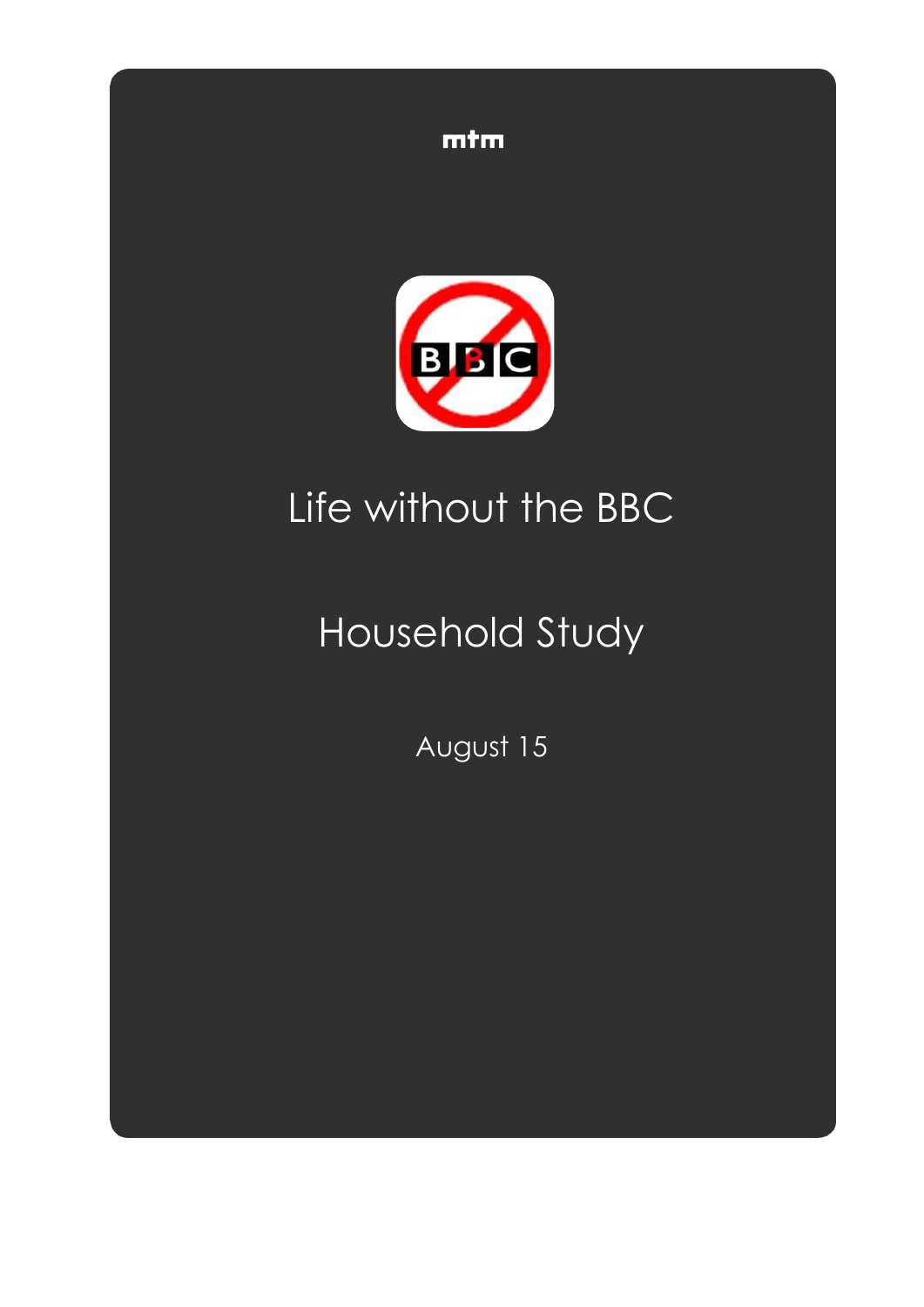# **About this research**

The BBC commissioned this study in order to help it understand better the value that it delivers to UK households in return for the licence fee and how this could be improved.

The research is based on a proposal by Professor Patrick Barwise of London Business School, coauthor of 'What If There Were No BBC Television?' published by the Reuters Institute for the Study of Journalism.<sup>1</sup>

Research agency, MTM, designed and conducted the study. The project team at MTM is highly experienced in the use of ethnography, deprivation and immersive approaches (e.g. embedding researchers in households/with audiences for a period of time) for clients including Channel 4, Digital UK and Newsworks.<sup>2</sup> Previous work has included a deprivation study whereby audiences had to forego their preferred news brand in order to help identify the importance of news in people's lives and the needs states it satisfies; an investigation of the viewing choices audiences make requiring participants to film themselves at specific times over a prolonged period; and an ethnographic examination of how 21st century households consume media content where researchers stayed with and shadowed leading-edge and mainstream households in order to provide a complete view of media usage across different household members. MTM is a winner of awards from the Market Research Society and Mediatel.

l

<sup>1</sup> <http://reutersinstitute.politics.ox.ac.uk/publication/what-if-there-were-no-bbc-television>

<sup>2</sup> <http://www.newsworks.org.uk/Topics-themes/49298>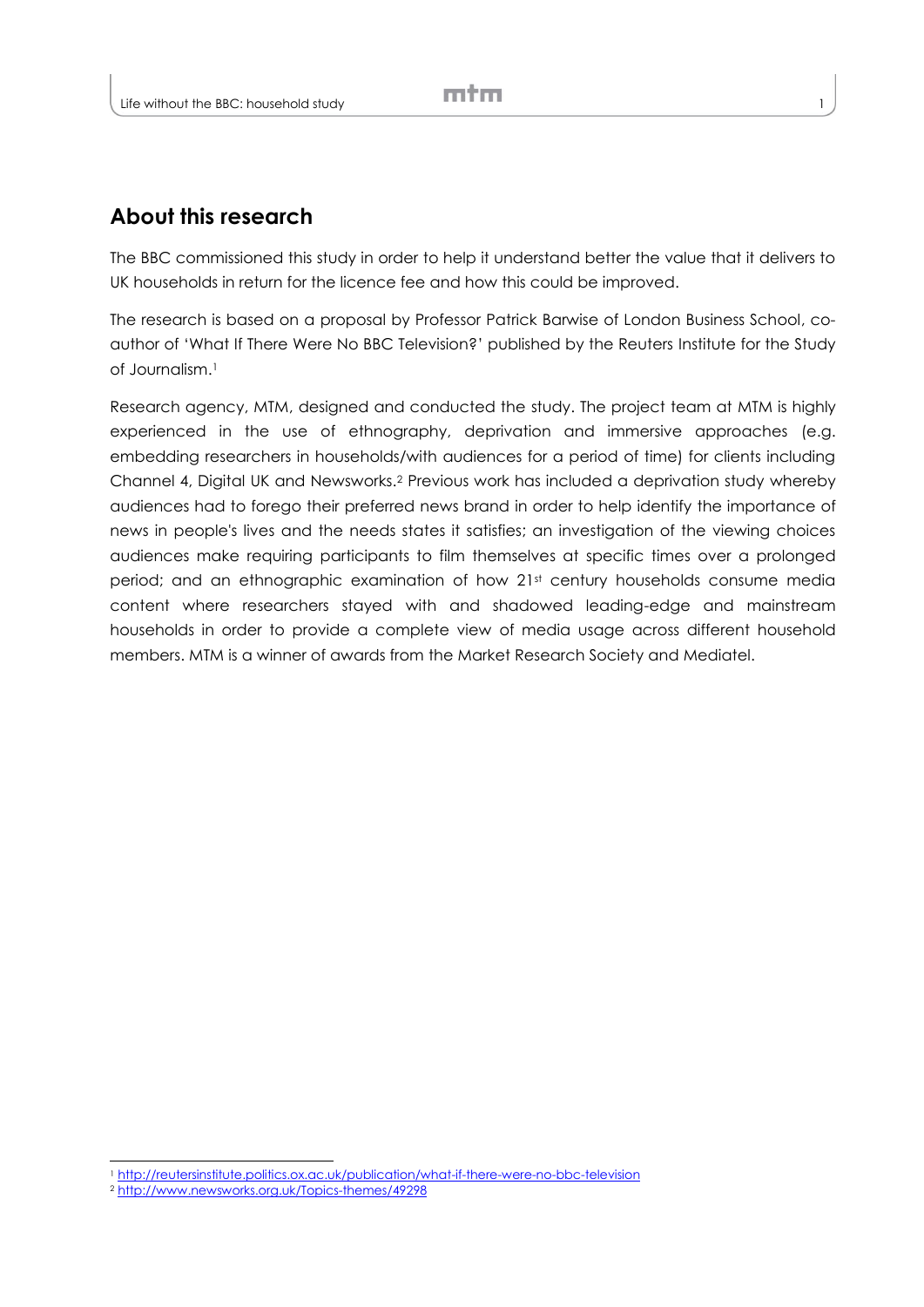## **1 Executive summary**

The BBC is part of UK life – established in 1922 and used by 97% of UK adults each week, who spend 18 hours in the week consuming BBC content.<sup>3</sup> But scrutiny of the value of the licence fee is greater than ever, and there is debate about the role, scope and future of the corporation. The media landscape is also changing rapidly. This piece of research was designed to gain new insight into what value audiences place in the services and programming currently provided by the BBC, and to consider how households would react if they were unable to access BBC services. Given the number of other channels and services available, how distinctive would they find the BBC's content and how easily would those households be able to find suitable alternatives? What was the impact on their view of the value for money of the licence fee?

To understand this, different kinds of households each spent nine days without the BBC to see how they responded without the range of services that the BBC provides in their everyday lives and received the equivalent of the licence fee cost for that period in return. While the great majority of UK adults say top-of-mind in surveys that they are content to pay the current licence fee in return for BBC services, to make this a harder test of the value, if any, of the BBC, the research focused more on the minority of households that say that, if it was down to them, they would forego the BBC so that they do not have to pay the licence fee and those that say the licence fee is too high.

To this end, the 70 households in the research – from 15 locations across the UK – comprised those that initially said, given the choice, they would:

- prefer to **pay nothing** and not receive the BBC (x 24) reflective of 12% of all UK households<sup>4</sup>
- only **pay less** than the current licence fee for the current BBC (x 24) reflective of 16% of all UK households
- be willing to **pay the full licence fee or more** (x 22) reflective of 69% of all UK households.

After the nine days, would these households rather keep BBC services and pay the licence fee, or forego the BBC? For those households that did conclude the licence fee was worth paying, what elements of the BBC offer were uniquely valued and led them to feel that the fee was worth paying? And for those households that took the view that the licence fee was not worth paying, how could what the BBC provides be improved to increase the value for money that they received?

The results showed that after nine days without the BBC:

 **33 out of the 48 households** that said at the start of the research that they prefer to **pay nothing** and not receive the BBC or would only pay less than the current licence fee

l

<sup>3</sup> Cross-Media Insight Survey by GfK for the BBC, 6,000 UK adults per quarter, 2014/15

<sup>4</sup> Ipsos MORI for the BBC, 1,001 UK adults 15+, 2014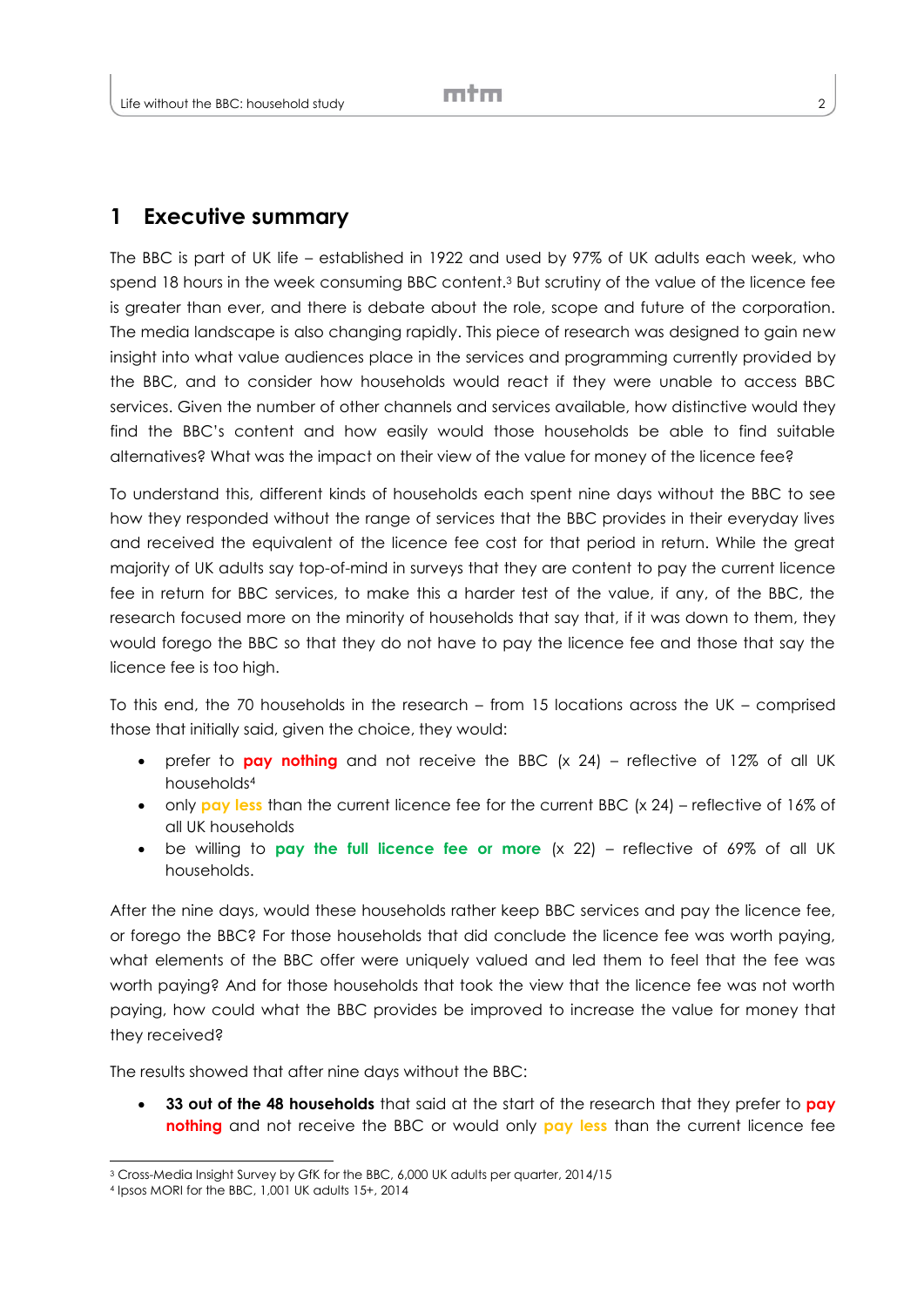**were now willing to pay £2.80 a week**. This equates to more than two-thirds of these households changing their minds

 **21 out of the 22 households** that said at the start of the research that they would **pay the full licence fee or more** were **still willing to pay £2.80 a week or more, with 15 even more positive than previously.**

In other words, the great majority of the households that had initially said they would **pay nothing** or would only **pay less** than the current licence fee changed their minds (33 out of the 48 in total) and choose to have BBC services at the full cost of the licence fee rather than having the money back. They included a wide range of households: a mix of lifestages; both higher and lower socio-economic groups (ABC1 and C2DE); both homes with pay TV subscription packages and free-to-air television only; different ethnic backgrounds; and from a variety of locations across the UK.

Having spent time without the BBC, these households changed their minds because they:

- **Missed the BBC much more in their daily routines than they anticipated**
- **Felt that the BBC has unique content and services that they could not get elsewhere**
- **Realised that the BBC provides a high level of quality versus the alternatives, which they had not previously appreciated before it was taken away**
- **Became consistently frustrated at the inclusion and volume of advertising on non-BBC services**
- **Were surprised by the range of services that the BBC produces (not all were aware that BBC Radio and Online services were included in the licence fee cost)**
- **Felt the BBC plays a more important role in UK life and the national conversation than they realised originally.**

As a result of this, for these households there was a realisation that the licence fee provided better value for money than they had previously thought. In particular, this was heightened when they considered what the BBC provides versus the cost of the licence fee for the time they had been without its services. Such households across different income levels frequently expressed surprise at the daily (40p) and weekly (£2.80) cost and, after undertaking some mental calculations, often compared this with daily or weekly items, such as 'a pint of beer' or 'a sandwich' or a 'bus fare', or, where they had pay TV packages, compared the cost with the subscriptions they paid. In making such comparisons, the households felt that the BBC content and services that they had missed was now worth this amount of money. Before the exercise, most of these households had preferred advertising or subscription as the means of funding the BBC but after the nine days, changed their opinion to the licence fee.

The households were still willing to **pay the full licence fee or more** valued the BBC (more) as it was: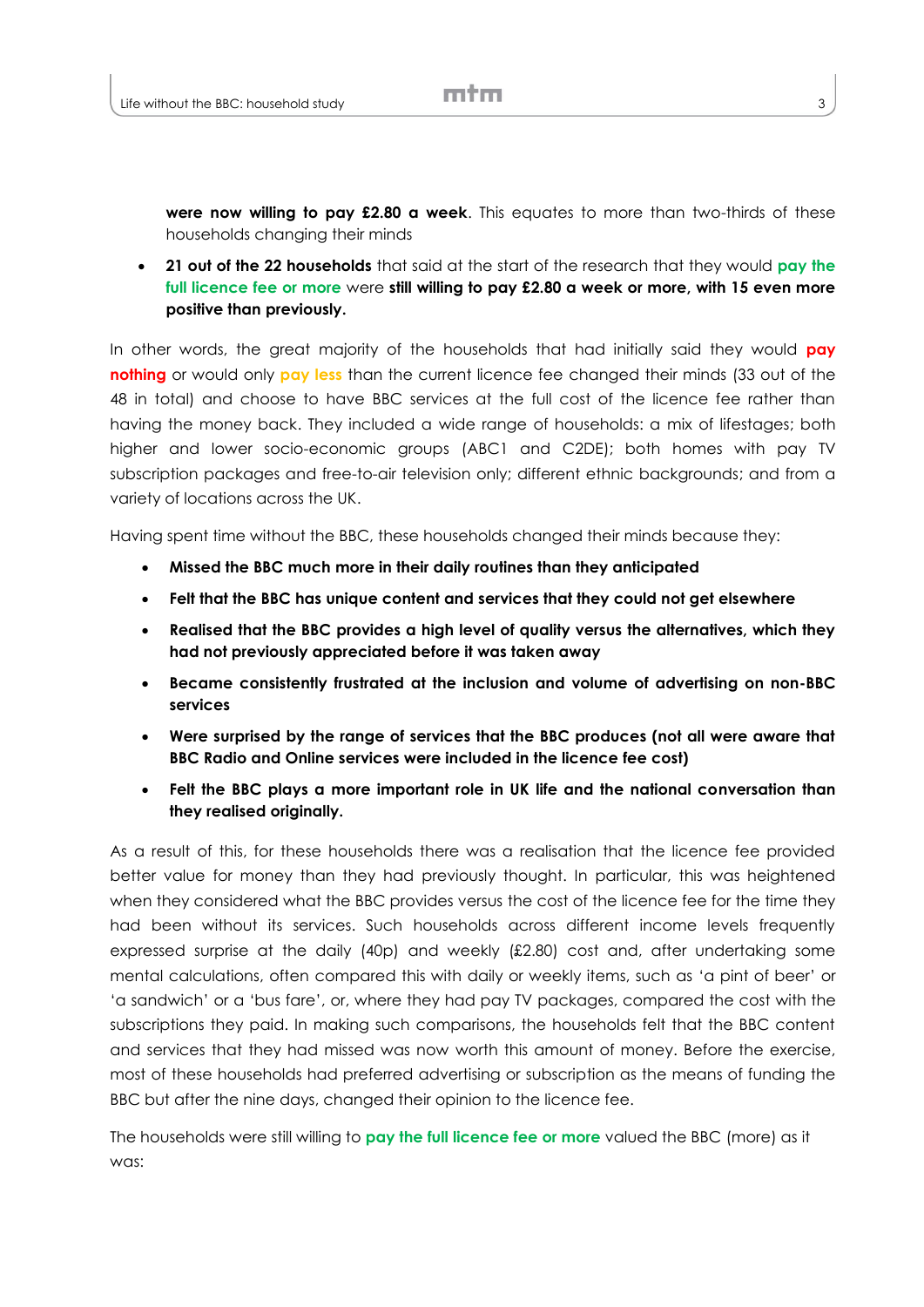- **More prominent / important in their lives than they previously thought**
- **Good value for money (£2.80 a week, 40 pence a day)**
- **Providing unique and quality content across platforms, services and genres**
- **A reliable and trusted source for news and information**
- **Advertisement-free**

A minority of the households that preferred to **pay nothing** (nine out of 24) and **pay less** (six out of 24) did not change their minds. It confirmed their views regarding the amount of content from the BBC that they used because they had not missed having access to the BBC across the nine days. Therefore they still felt that they did not want to pay for the licence fee at all or that they still wanted to pay less than the current amount. A minority of these households also cited affordability as their main reason for maintaining the same attitude, whilst the obligatory nature of the licence fee was often a secondary rationale.

That said, more than twice as many of the households that had initially preferred to **pay nothing** or **pay less** changed their minds than did not. More than two in three of the households in this study who had at first been unwilling to pay the licence fee at the current level, if at all, chose to keep the BBC services rather than having the licence fee back. And of those households who were initially content to pay, all but one remained willing to pay, with two-thirds feeling even more positive after nine days without the BBC. This experiment into the realities of life without the BBC would indicate that people's initial view of their willingness to pay for the BBC is most often likely to be an underestimation. Directionally, it is clear that having spent time without the BBC greatly reduces – by about two-thirds – the proportion of households that think the licence fee is poor value for money. When asked in surveys seven in ten adults say, top-of-mind, that they are content to pay the current level of the licence fee for the BBC. This research shows that once households experience life without the BBC, the proportion of people who are willing to pay the full licence fee or more becomes much higher.

Living without the BBC for a period of time also challenged a number of common audience (mis)conceptions about the licence fee and the BBC: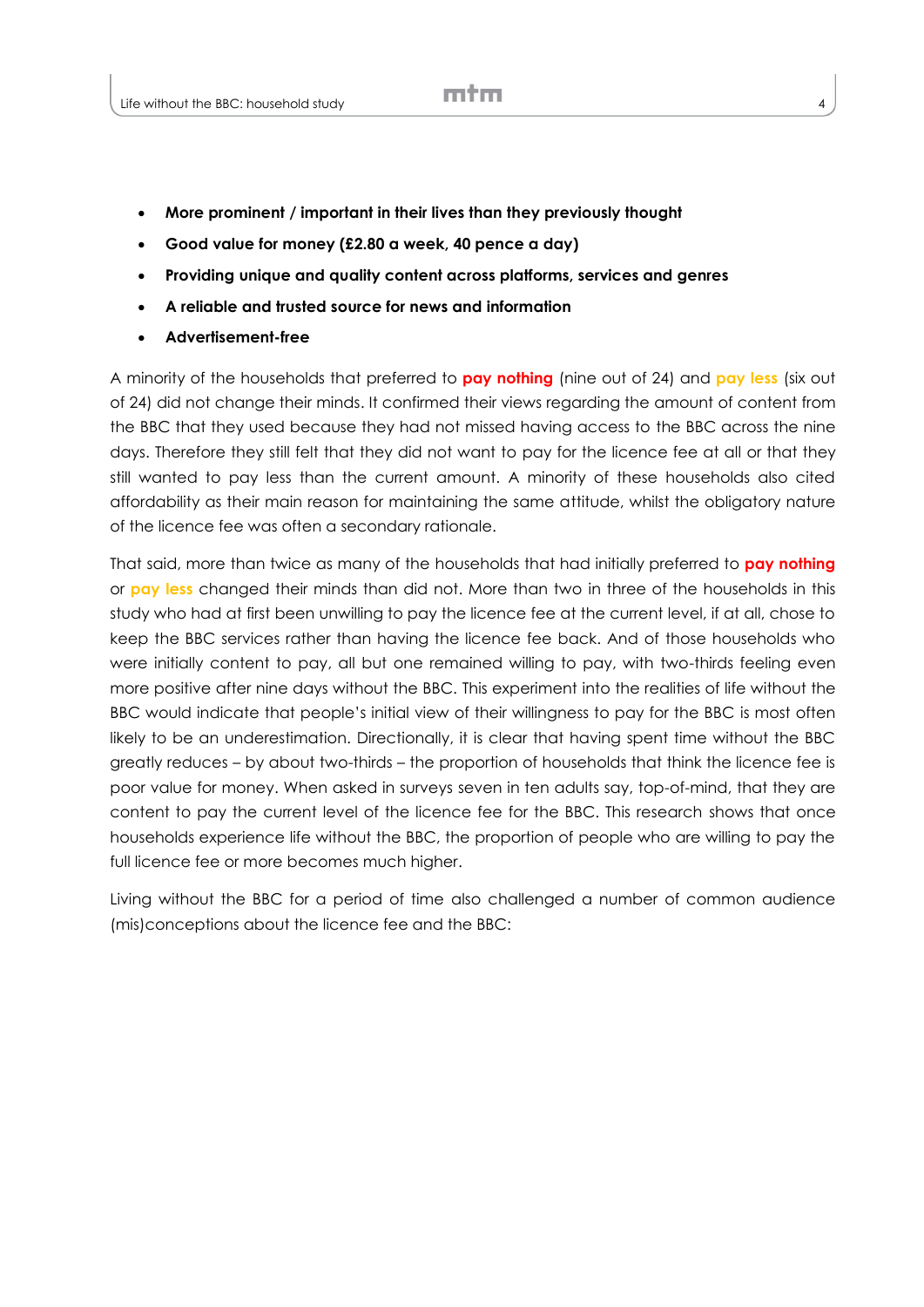1. The BBC only provides value to its heartland audiences



**A broad / balanced mix of age, socio-economic grades, ethnicity changed their attitude to paying the licence fee**

2. The licence fee is too expensive for what you get

**The weekly cost was seen as minimal after the nine days…particularly compared with other expenditure** 

3. There are now lots of quality alternatives to the BBC

**Audiences often struggled to replace BBC content and services**

4. Audiences would not mind advertising on the BBC

#### **The disruption of advertising was a significant frustration**

- 5. The licence fee just pays for BBC TV
	- **Participating in the task raised awareness of the wider licence fee contribution to BBC Radio and BBC Online**

| <b>BEFORE: Common audience perception</b>                                                                                                                                                                                                                                                                           | AFTER: What this deprivation study has shown                                                                                                                                                                                                                                                                                                                                                                                                                       |
|---------------------------------------------------------------------------------------------------------------------------------------------------------------------------------------------------------------------------------------------------------------------------------------------------------------------|--------------------------------------------------------------------------------------------------------------------------------------------------------------------------------------------------------------------------------------------------------------------------------------------------------------------------------------------------------------------------------------------------------------------------------------------------------------------|
| The BBC only provides value to its heartland<br>1.<br>audiences                                                                                                                                                                                                                                                     | A broad mix of ages, socio-economic grades and<br>ethnicity changed their attitude to paying the licence fee                                                                                                                                                                                                                                                                                                                                                       |
| Participant 2: I feel that there shouldn't be a<br>licence fee because the amount of TV, we only<br>watch a few hours  (we have) Virgin already, on<br>top of that we have to pay for the TV licence I'm<br>not getting value for money from the licence fee.<br>Pay Nothing, Young family, C2DE, Virgin, Edinburgh | <b>Participant 1:</b> I just think the content is really<br>good. I mean whether you are on the TV or online,<br>everything is quite well produced.<br>Participant 2: It's changed our views and made us<br>realise it's not much we're paying - it's only 40<br>pence a day! And the whole family is watching it,<br>and the whole family is taking advantage of BBC.<br>Pay Nothing became Pay the licence fee or more,<br>Young family, C2DE, Virgin, Edinburgh |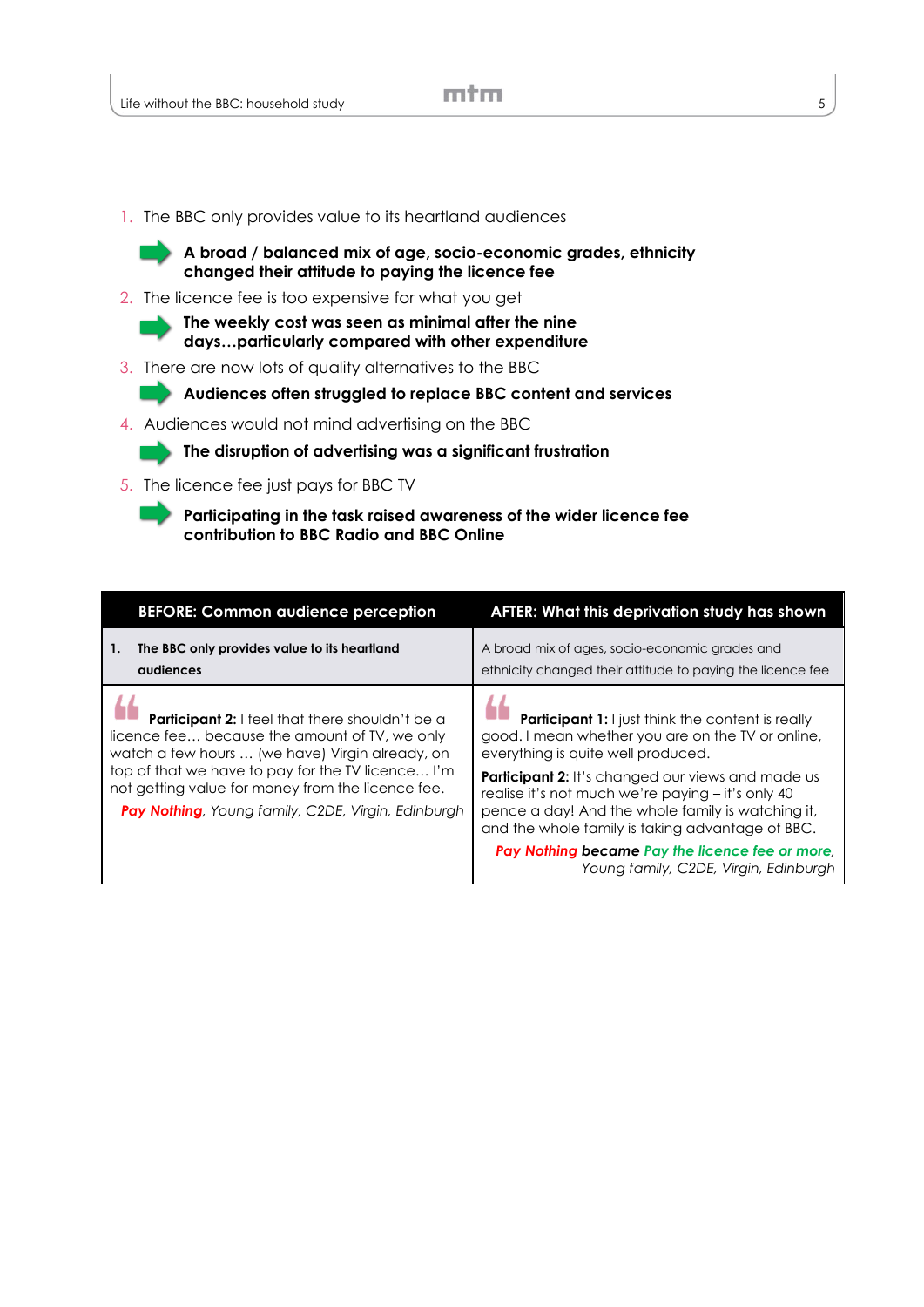| <b>BEFORE: Common audience perception</b>                                                                                                                                                                                                                       | AFTER: What this deprivation study has shown                                                                                                                                                                                                                                                                                                                                                                                                              |
|-----------------------------------------------------------------------------------------------------------------------------------------------------------------------------------------------------------------------------------------------------------------|-----------------------------------------------------------------------------------------------------------------------------------------------------------------------------------------------------------------------------------------------------------------------------------------------------------------------------------------------------------------------------------------------------------------------------------------------------------|
| The licence fee is too expensive for what you<br>2.<br>get                                                                                                                                                                                                      | The weekly cost was seen as minimal after the nine<br>days, particularly compared with other expenditure                                                                                                                                                                                                                                                                                                                                                  |
| I think it's awful because the way I look at it is<br>that I pay for Sky already I think it's unfair.<br>Everybody is moving with the times, and the BBC<br>still expects us to pay £145, £149 yearlyfor what?<br>Pay Nothing, Older family, C2DE, Sky, Bristol | That's for nine days? That's kind of cheap, isn't<br>it? Surprisingly! £3.60 for nine days? That's peanuts<br>really. That's affordable In all honesty we do get a<br>wealth of good programmes. We might be selective<br>in what we watch but it is an integral part of our<br>everyday existence It would be weird if there was<br>no BBC channels.<br>Pay Nothing became Pay the licence fee or more,<br>Older family, C <sub>2</sub> DE, Sky, Bristol |

| <b>BEFORE: Common audience perception</b>                                                                                                                                                                                                                                                                                                                                                                  | AFTER: What this deprivation study has shown                                                                                                                                                                                                                                                                                                                                                                     |
|------------------------------------------------------------------------------------------------------------------------------------------------------------------------------------------------------------------------------------------------------------------------------------------------------------------------------------------------------------------------------------------------------------|------------------------------------------------------------------------------------------------------------------------------------------------------------------------------------------------------------------------------------------------------------------------------------------------------------------------------------------------------------------------------------------------------------------|
| 3.<br>There are now many quality alternatives to the<br><b>BBC</b>                                                                                                                                                                                                                                                                                                                                         | Audiences often struggled to replace BBC content<br>and services                                                                                                                                                                                                                                                                                                                                                 |
| Well, we'd rather not pay it obviously. I mean,<br>look, really what it boils down to is the licence fee is<br>for the BBC and we think that they're probably<br>limited in what they produce we don't think we're<br>getting the value for money on what's being shown<br>for the amount of money per year we're paying<br>and what the BBC put forward.<br>Pay Nothing, Older couple, C2DE, Sky, Belfast | We just missed (it). Some of the quality on BBC<br>is just that little bit better. Documentaries, nobody<br>can do it like the BBC, there's no two ways about<br>that. They're good at that I just think it's better<br>quality, better reporting, the whole. The BBC most<br>definitely has a better quality programme when<br>they do something I don't honestly think that we<br>found stuff that was better. |
|                                                                                                                                                                                                                                                                                                                                                                                                            | Pay Nothing became Pay the licence fee or more,<br>Older couple, C <sub>2</sub> DE, Sky, Belfast                                                                                                                                                                                                                                                                                                                 |

| <b>BEFORE: Common audience perception</b>           | AFTER: What this deprivation study has shown          |
|-----------------------------------------------------|-------------------------------------------------------|
| Audiences would not mind advertising on the         | The disruption of advertising was a                   |
| 4.                                                  | sianificant                                           |
| <b>BBC</b>                                          | frustration                                           |
| It's (paying the licence fee) just for (no) adverts | I also like it (BBC) because it doesn't have a        |
| and I like the adverts. It gives us the chance to   | break. It's continuous, without the adverts I say I'd |
| make a cup of tea or go and sort the kids out. I    | rather pay than have the adverts.                     |
| don't mind the adverts. Why can't the BBC do that?  | Pay Less became Pay the licence fee or more,          |
| Pay Less, Young family, C2DE, Freeview, Newcastle   | Young family, C2DE, Freeview, Newcastle               |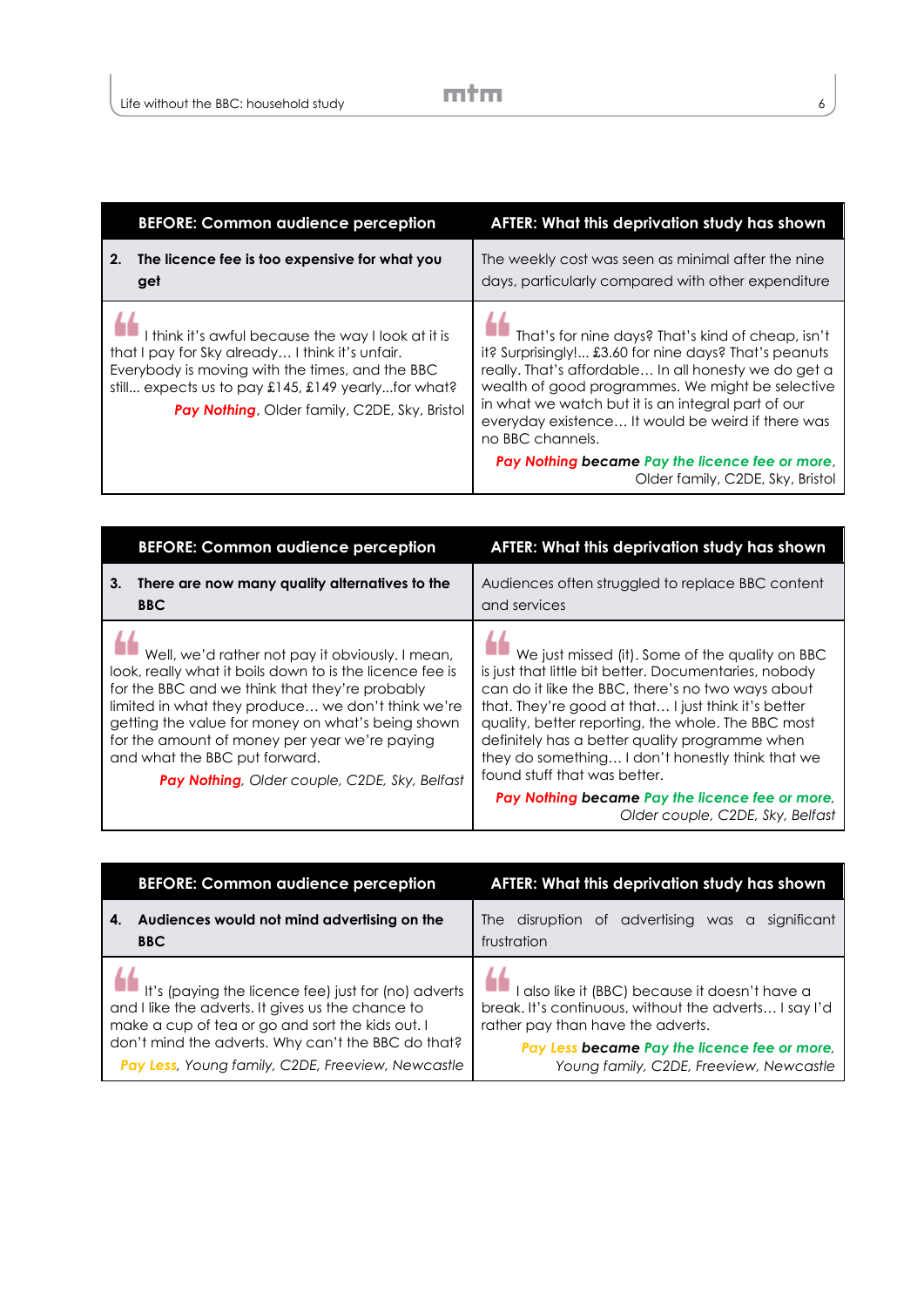| <b>BEFORE: Common audience perception</b>                                                                                                                                                                                                                                                                                                                 | AFTER: What this deprivation study has shown                                                                                                                                                                                                                                                                                                                                                                                                                                                                               |
|-----------------------------------------------------------------------------------------------------------------------------------------------------------------------------------------------------------------------------------------------------------------------------------------------------------------------------------------------------------|----------------------------------------------------------------------------------------------------------------------------------------------------------------------------------------------------------------------------------------------------------------------------------------------------------------------------------------------------------------------------------------------------------------------------------------------------------------------------------------------------------------------------|
| The licence fee just pays for BBC television<br>5.                                                                                                                                                                                                                                                                                                        | Participating in the task raised awareness of the<br>wider licence fee contribution to BBC Radio and<br><b>BBC Online</b>                                                                                                                                                                                                                                                                                                                                                                                                  |
| Alright, £12 is not a lot of money but it's not so<br>great if I don't watch, what, only 30% of what's<br>being shown on thereThere's nothing currently on<br>at the moment that I can think of that or even up<br>and coming that makes me think 'Ooh I'll watch<br>that' It's a non-event BBC for me.<br>Pay Nothing, Single, ABC1, Freeview, Sheffield | It did feel a bit weird not having the BBC on<br>£2.80 (a week) doesn't get you a lot these days so<br>to say it gets you all those channels, radio and<br>online, it's not too bad, I suppose  knowing more<br>and realising more what it covers, part of me when<br>we first started this was mainly thinking TV, it was all<br>TV, so I was probably a lot more anti-BBC and anti-<br>paying for the licence fee than I am now.<br>Pay Nothing became Pay the licence fee or more,<br>Single, ABC1, Freeview, Sheffield |
| I think the only reason we have to pay a<br>licence is because of BBC One and BBC Two<br>because all the rest have adverts  I don't know<br>why people have to pay extortionate prices for two<br>channels on the telly.<br>Pay Nothing, Single parent, C2DE, Freeview,<br>Peterhead                                                                      | I'm quite shocked by that. I didn't realise it<br>worked out so cheap the kids watch CBeebies,<br>and things like that. So for their perspective, I'd<br>have the BBC I thought it was a waste of money<br>I'm quite surprised to see it's so cheap (for<br>everything BBC includes).<br>Pay Nothing became Pay the licence fee or more,<br>Single parent, C2DE, Freeview, Peterhead                                                                                                                                       |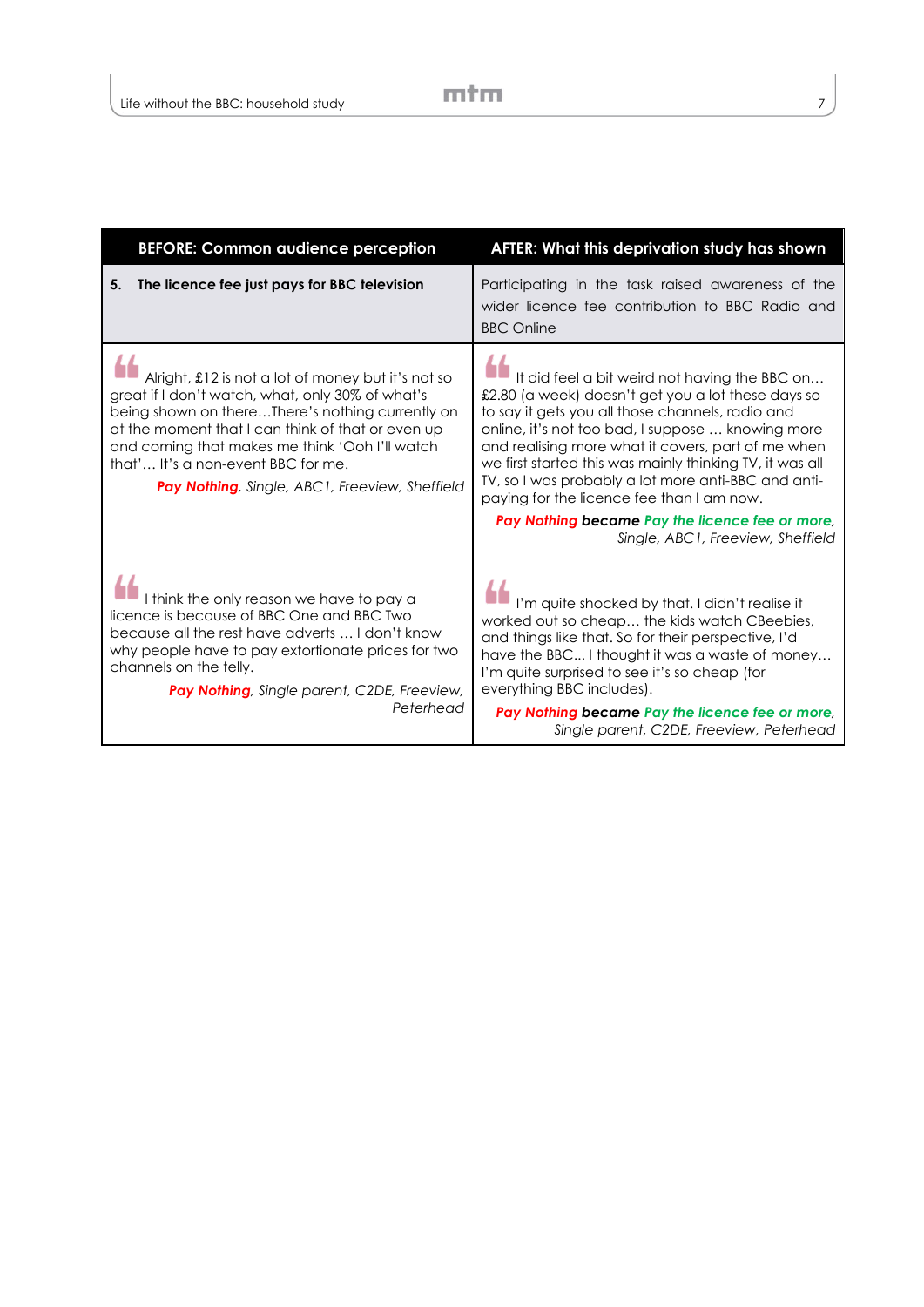# **2 Introduction**

#### **2.1 Background**

l

The licence fee costs £145.50 per eligible UK household. For this, the BBC provides nine television services, ten national radio stations, 46 radio stations for the nations and regions of the UK, BBC Online, BBC iPlayer, BBC Red Button and the World Service.<sup>5</sup>

Across all these services, the BBC reaches 97% of UK adults each week. Each UK adult spends, on average, around 18 hours each week with the BBC, <sup>6</sup> and at a household level this increases to over 40 hours a week.

The time people spend with the BBC, coupled with their appreciation of the content, has meant that broad support for the BBC has risen in recent years. While no form of taxation is universally popular, there has been an increase in public backing for the licence fee as the means of funding the BBC over the last ten years, from 31 per cent in 2004 to 48 per cent in 2015.



Which of the following would you like to see as the main source of BBC funding?

2004: ICM, 1,037 UK adults 18+; 2009: ICM, 1,001 GB adults 18+; 2015: Ipsos MORI, 2,062 UK adults 15+. All telephone surveys expect Ipsos MORI 2015, which was face-to-face

Furthermore, in surveys of willingness to pay for the BBC close to seven in ten of the public (69 per cent) say top-of-mind that, given the choice, they would be prepared to pay at least the

<sup>5</sup> Funds from the licence fee also go to: S4C, Local TV, BBC Monitoring, broadband infrastructure roll-out

<sup>6</sup> Cross-Media Insight Survey by GfK for the BBC, 6,000 UK adults per quarter, 2014/15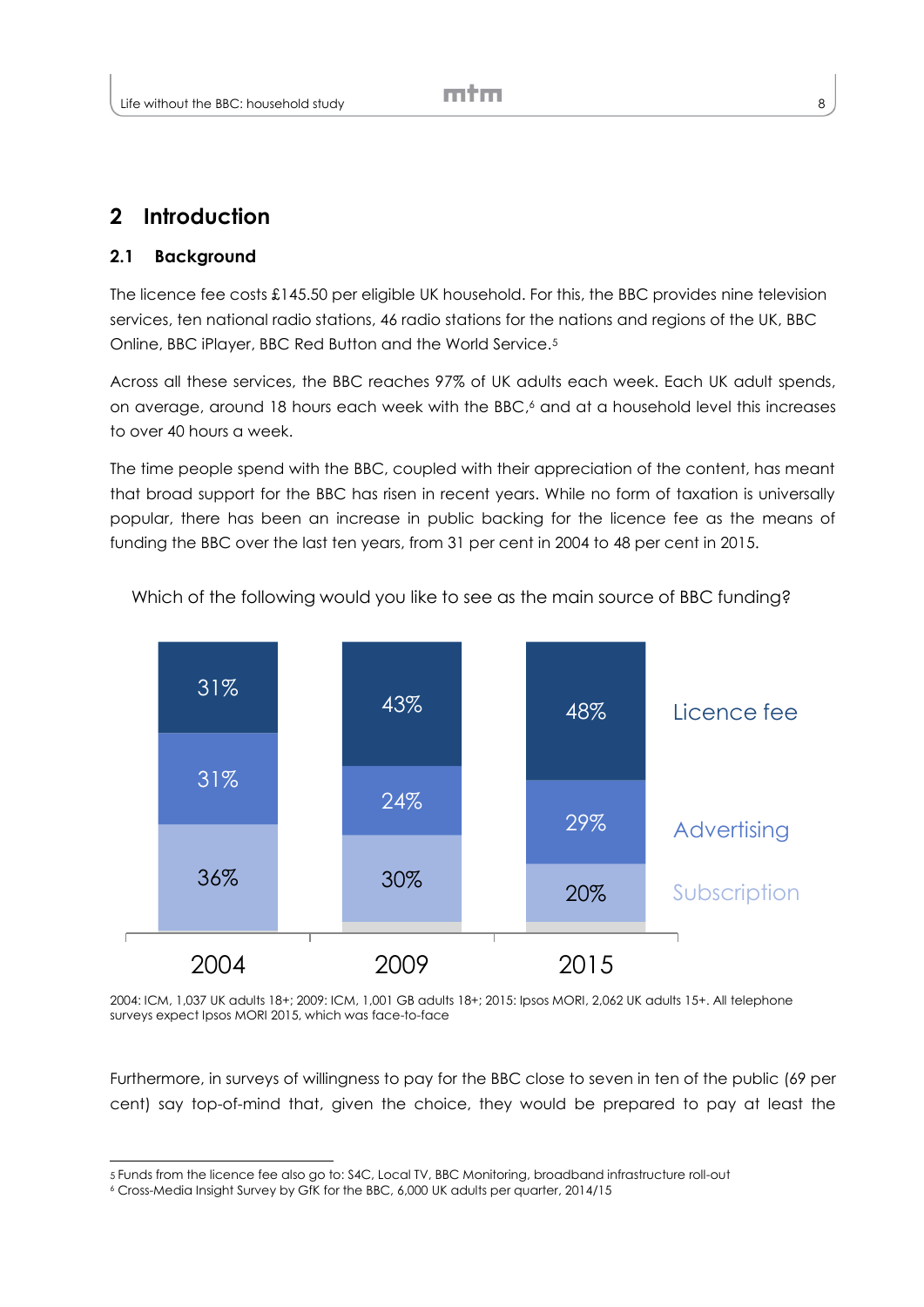current level of the licence fee rather than see the BBC close. <sup>7</sup> However, looking at this from the opposite point of view, despite almost universal weekly reach and high time spent with the BBC per UK adult, 12 per cent of people answer that, if it were down to them, they would prefer to pay nothing and instead not receive BBC services and 16 per cent reply that they would only pay less than the current licence fee for the current BBC.

Scrutiny of the value of the licence fee is greater than ever, and there is debate about the role, scope and future of the corporation. The media landscape is also changing rapidly. This piece of research was designed to gain new insight into what value audiences place in the services and programming currently provided by the BBC, and to consider how households would find day-to-day life if they were unable to access BBC services. Given the number of other channels and services available, how distinctive would they find the BBC's content and how easily would those households be able to find suitable alternatives? What was the impact on their view of the value for money of the licence fee?

To understand this, different kinds of households each spent nine days without the BBC to see how they reacted without the range of services that the BBC provides in their everyday lives and received the equivalent of the licence fee cost for that period in return. While the great majority of UK adults say top-of-mind in surveys that they are content to pay the current licence fee in return for BBC services, to make this a harder test of the value, if any, of the BBC, the research focused more on the minority of households that say that, given the choice, they would forego the BBC so that they do not have to pay the licence fee and those that say the licence fee is too high.

The study took the form of a deprivation exercise because such studies help to understand the role, if any, that products and services play by removing them to explore the impact this has on people's daily lives. This research approach has been described as 'one of the most illuminating in the pantheon of qualitative brand research'<sup>8</sup> because, by taking something away, a unique understanding of its role and value, if any, can emerge. <sup>9</sup> A deprivation task was chosen for this study because the approach is especially effective at uncovering the underlying benefits or otherwise of products and services that consumers use habitually but often without consciously thinking about their value or importance. <sup>10</sup> Given its long-standing nature and high reach and usage, the BBC is potentially such an organisation where it can be difficult for people to assess what, if anything, it brings, and for the majority of people, they have never experienced life without it. To this end, a deprivation exercise allows us to understand any gap between what people think they get from the BBC and what they actually experience.

l

<sup>7</sup> Ipsos MORI for the BBC, 1,001 UK adults 15+, 2014

<sup>&</sup>lt;sup>8</sup> Creating Passion Brands: How to Build Emotional Brand Connection with Customers (Helen Edwards, Derek Day, 2007)

<sup>9</sup> Waiting for the freak-out (Bryan Urbick, 2009)

<sup>10</sup> Consumer Insights 2.0: How Smart Companies Apply Customer Knowledge to the Bottom Line (Dona Vitale, 2006)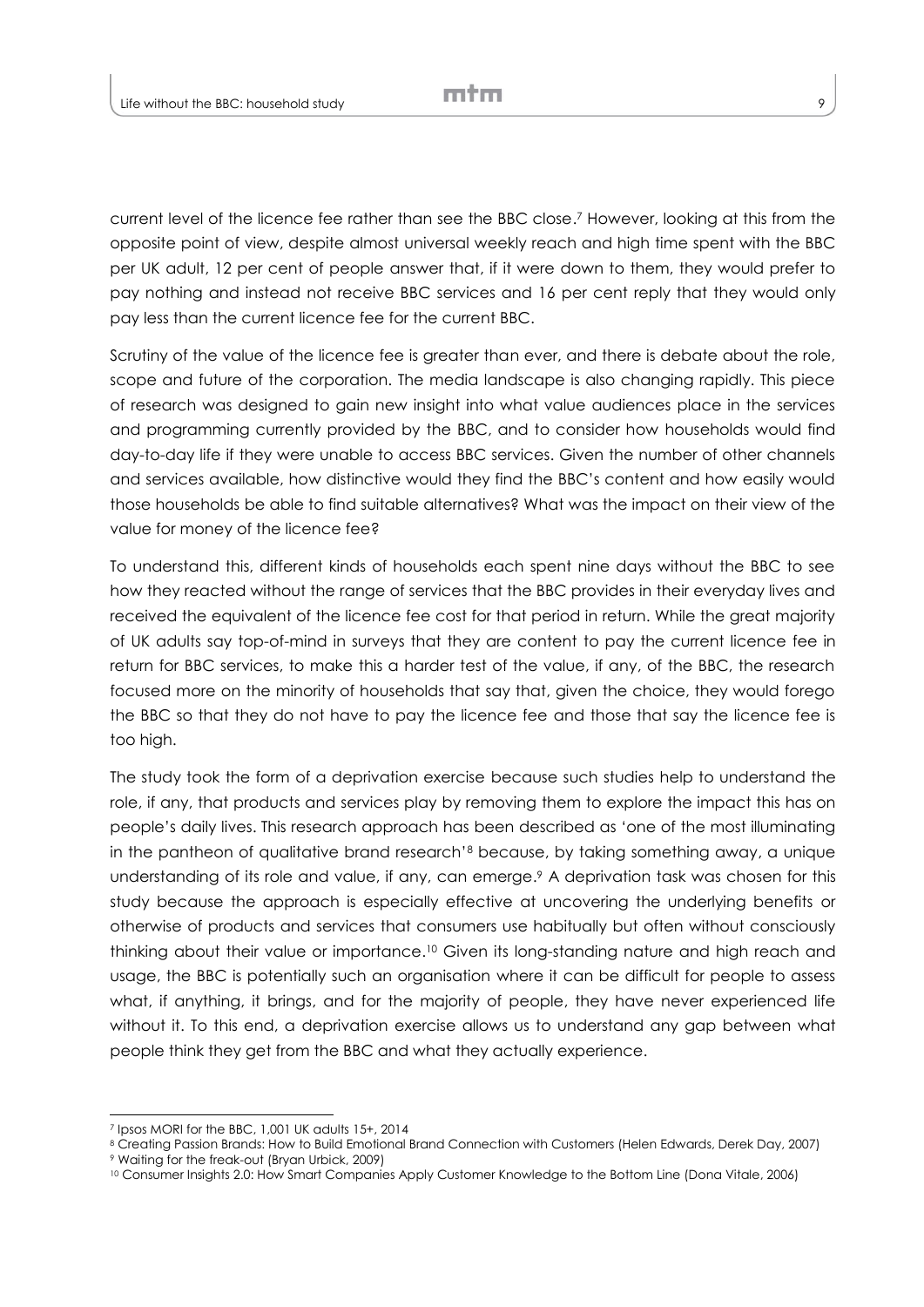Typically, deprivation exercises will deprive loyal users of a product to understand what they miss most about not having their favoured brand. However, in this research the focus was not only on a single product, but instead on all of the services (TV, radio, online) that the BBC offers. Also it was not concentrated solely on loyal users, but – given the unique nature of the licence fee – the participating households were reflective of all licence-fee paying UK households. Indeed, the sample was purposely skewed towards those households that said they were unwilling or less willing to pay the current level of the licence fee in order to understand where the BBC was providing value to these households and how it could be increased, if at all. To this end, this research included 70 households in total with a mix of attitudes towards paying the licence fee as follows:

- Households who, given the choice, would prefer to **pay nothing** for the licence fee and not receive the BBC
- Households who would only **pay less** than the current licence fee amount if they could for the current BBC
- Households who are willing to **pay the full licence fee or more**.

A sample of the above different household types spent a period of time without accessing any BBC services at all, and in return received the equivalent of the licence fee cost for the period they were without the BBC. This research aimed to understand better the amount and type of value that the BBC delivers to different kinds of UK households in return for the licence fee. This is particularly important given the habitual nature and different kinds of usage and needs fulfilled by TV, radio and online.

#### **2.2 Objectives**

The research sought to understand:

**Do households who, given the choice, say initially that they would…**

- prefer to **pay nothing** and not receive the BBC
- would only **pay less** than the current licence fee for the current BBC
- or who are willing to **pay the full licence fee or more**

**…still hold these views if they are unable to access any BBC services for a period of nine days and they are given the corresponding licence fee cost for this period? For any households that do conclude after time without the BBC that they would prefer to keep the BBC and pay the licence fee, what elements of the BBC offer are uniquely valued and lead them to feel that the fee is worth paying? And for those households that take the view that the licence fee is not worth the cost, how could what the BBC provides be improved to increase the value for money that they receive?**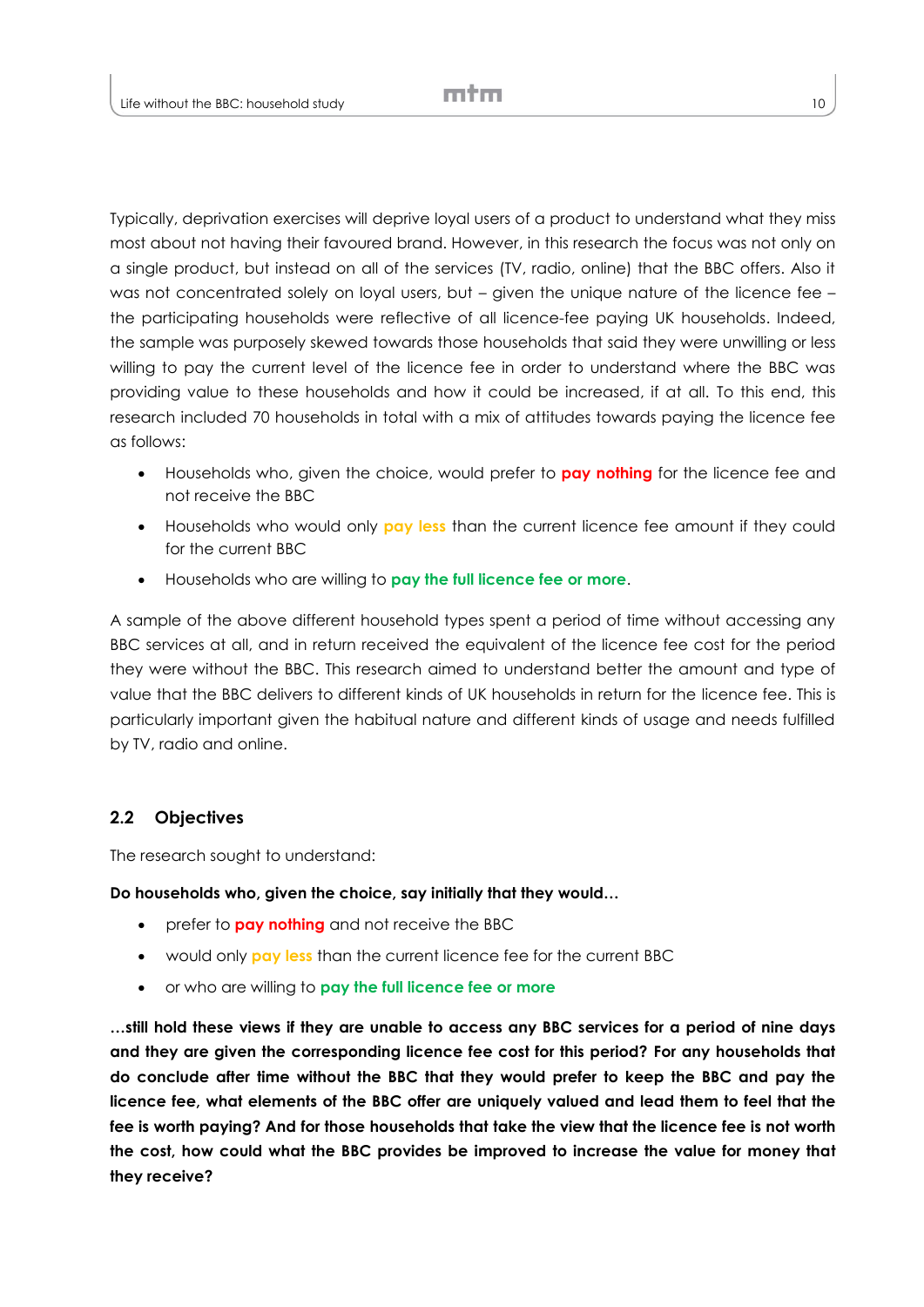#### **2.3 Research sample and approach**

#### **2.3.1 Sample**

The research involved a strong qualitative sample of 70 households with 185 participants across these households.

As explained earlier, across the UK overall, when asked top-of-mind in surveys if, given the choice, they would continue to pay the current level of the licence fee in order to receive BBC services, the great majority of adults – 69% – say that they would **pay the full licence fee or more**, while close to 30% say they would not, comprising those who say initially they would prefer to **pay nothing** and not receive the BBC and those who initially say they would only **pay less** than the current licence fee for the current BBC. <sup>11</sup> However, the sample of 70 households in this research was more focused towards those who said that they were unwilling and less willing to pay the licence fee than occurs in the population overall so included:

- 24 households that initially said that, given the option, they would prefer to **pay nothing** and not receive the BBC – reflective of 12% of all UK households
- 24 households that originally said they would only **pay less** than the current licence fee for the current BBC – reflective of 16% of all UK households
- And 22 households that had said that they would **pay the full licence fee or more** reflective of 69% of all UK households.

The overall sample was drawn from 15 locations across the UK:



l

<sup>11</sup> Don't know: 2%. Ipsos MORI for the BBC, 1,001 UK adults 15+, 2014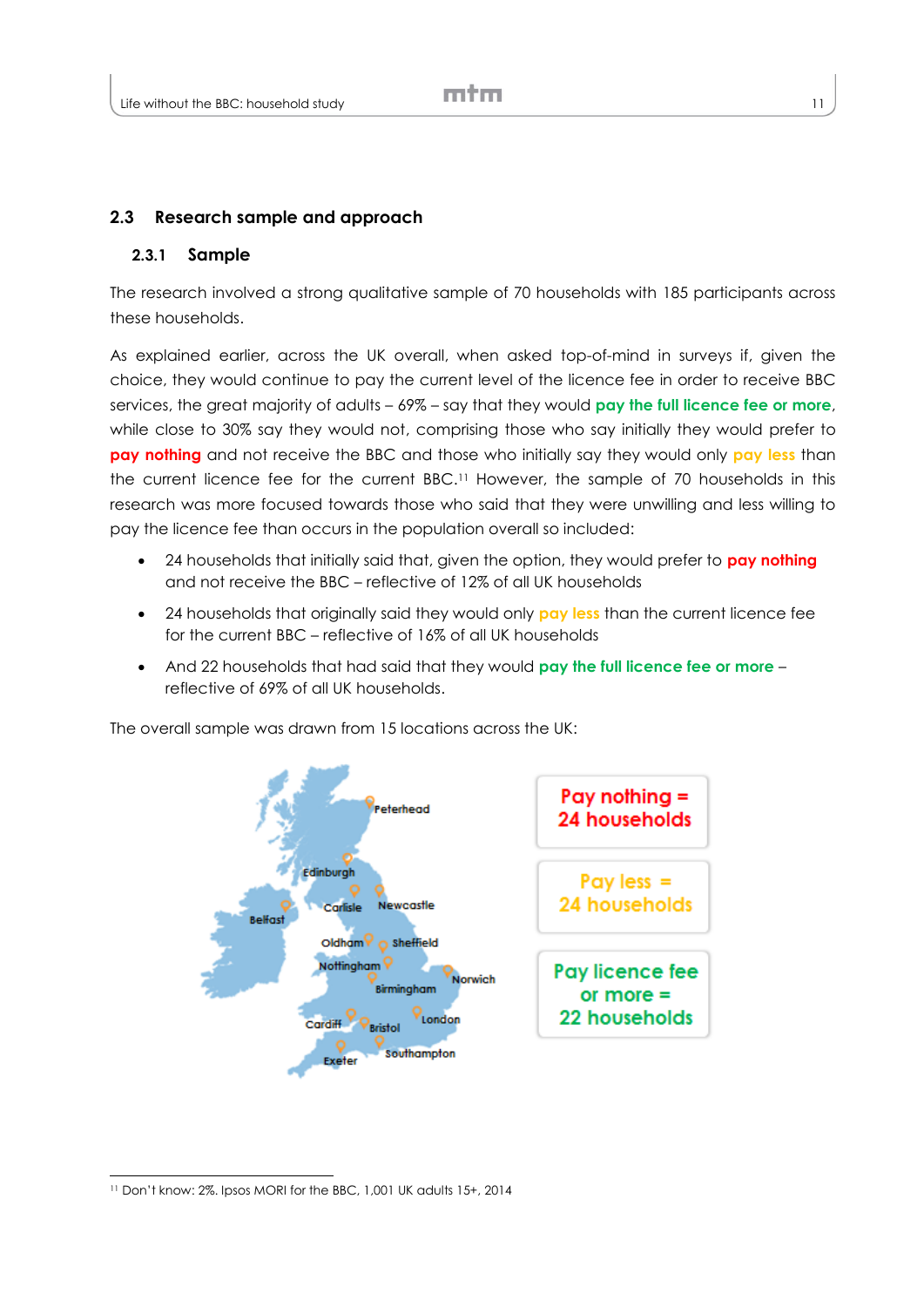Prior to the deprivation study, a nationally representative survey of 1,001 adults by Ipsos MORI was conducted that asked the public about their willingness to pay for the BBC in order to establish the national profile of each of the **pay nothing**, **pay less** or **pay the full licence fee or more** household-types. During the deprivation research the same willingness to pay question was used to recruit the sample. Households had to be eligible to pay the licence fee i.e. had to watch or record TV programmes at the time that they are broadcast and have no residents aged 75 or over. The households were recruited to be reflective of the national profile of each of the **pay nothing**, **pay less** and **pay the full licence fee or more** households that were eligible to pay the licence fee, as per the Ipsos MORI poll. The sample framework was constructed to ensure that the **pay nothing** and **pay less** households matched the characteristics of these households at a national level and that the **pay the full licence fee or more** households were in line with the make-up of this household type nationally.

To this end, quotas were set across the following criteria per location to ensure that the subsamples reflected the UK profile for households of that type in terms of:

- Type and number of people within the household:
	- o Singles, couples, shared households
	- o Single-parent households
	- o Young families (child or children under 16 in the household)
	- o Older families (child or children over 16 in the household)
	- o Older single people and couples
- Social grade: ABC1 and C2DE
- TV platform ownership: Pay TV (Sky, Virgin, BT, TalkTalk) and Free-To-Air TV (Freeview, Freesat)
- Overall opinion of the BBC: BBC general impression score out of ten (a mix of low (1-6) and high (7-10) scores), reflecting the UK profile of overall views of the BBC for households of that type.

Targets were also set across the sample to ensure a mix of: ethnic backgrounds; academic qualifications; home ownership (owned, local authority rented, private rented); household incomes; and BBC consumption levels.

Fieldwork started in July 2014 and concluded in April 2015. It was conducted over the course of five waves in order to mitigate the impact of seasonal differences in schedules:

- **Wave 1:** London, Sheffield, Cardiff (Saturday, 12<sup>th</sup> July 2014 Sunday, 20<sup>th</sup> July 2014)
- **Wave 2:** Norwich, Oldham, Belfast (Saturday, 1st November 2014 Sunday, 9<sup>th</sup> November 2014)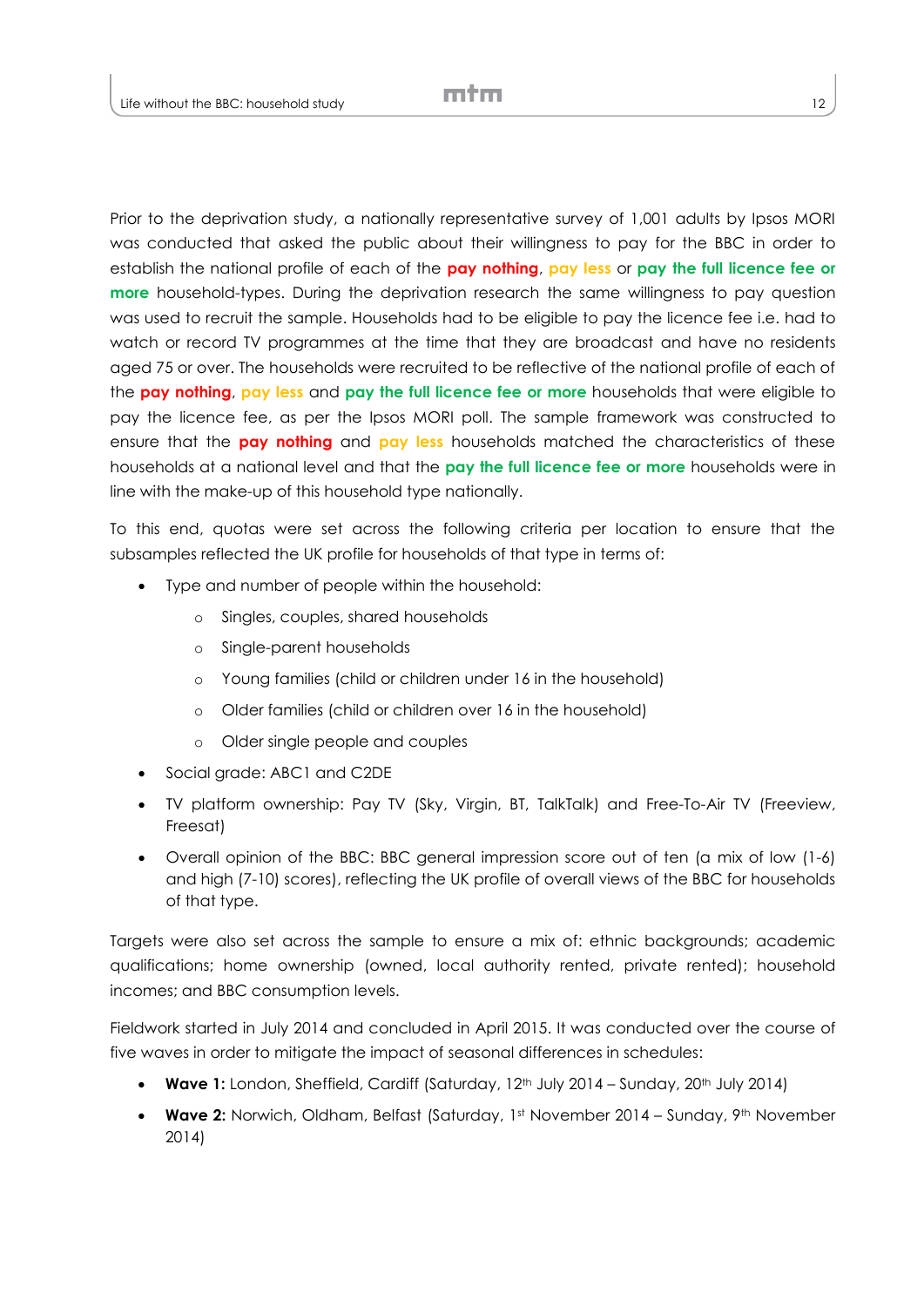- **Wave 3:** Southampton, Birmingham, Edinburgh (Saturday, 13th December 2014 Sunday, 21st December 2014)
- Wave 4: Bristol, Nottingham, Newcastle, Peterhead (Saturday, 31st January 2015 Sunday, 8th February 2015)
- **Wave 5:** Carlisle, Exeter (Saturday, 21st March 2015 Sunday, 29th March 2015).

#### **2.3.2 Approach**

There were three strands to the research design:

- **Interview 1:** A face-to-face filmed interview of circa 90 minutes in length. Every household member was required to be present (including children, where relevant)
- **Deprivation exercise:** All household members were unable to access any BBC services, across platforms, for a nine-day period. The task occurred during a 'typical week' for their household (i.e. no holiday days / no people away from the home / no guests visiting, etc.) so that their experiences were a true reflection on their normal consumption behaviours
- **Interview 2:** A follow-up face-to-face interviews of circa 90 minutes in length with every member of the households in the week immediately after the deprivation exercise concluded. This was also filmed.

#### **Interview 1**

The first interview was to meet the individuals within the home and explore their media consumption across TV, radio and online (BBC and other providers), before setting them the deprivation task.

At this stage households did not know that they were going to be tasked to live without the range of BBC services for a period of nine days or that the research was on behalf of the BBC. All they knew was they would be asked, as a household, to try living without some media services for the purposes of study, but did not know what this would involve.

During this first interview the household members were asked about their television set-up within the home, including why they had Pay or Free-To-Air platforms and – where applicable – any services such as Netflix or Amazon Instant Video. Households were asked about any costs involved in their respective set-ups and how they felt about what they paid. This included the extent to which they felt that they received value for money for what they paid for; which providers they saw as value for money; and also how they felt about the licence fee within this.

Towards the end of the interview, once the full extent of the household's media consumption and content behaviours across TV, radio and online was established, they were then set the deprivation task of having to live without the BBC for a period of nine days.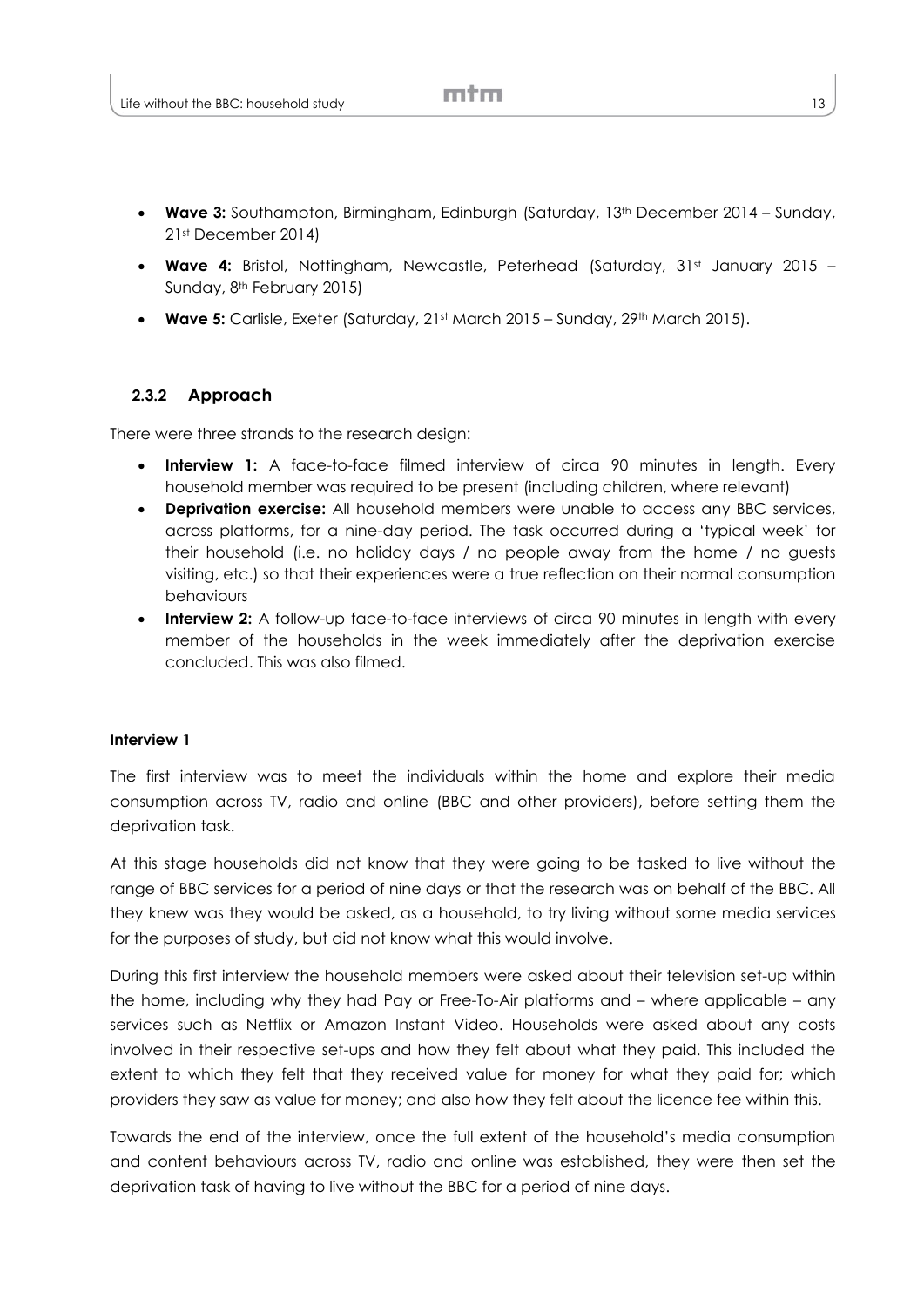#### **Deprivation exercise**

The task lasted nine days beginning on a Saturday and finishing a week on Sunday later, so that it encompassed the five weekdays and two full weekends. All members of the household were unable to access any BBC services during this time period. This included television, radio and online services, on any devices, both in the home and outside the home (e.g. when commuting / at work / at other people's houses). When outside their home, respondents were asked to restrict BBC consumption as much as possible. This could involve them explaining to family, friends or work colleagues that they were taking part in a nine-day deprivation exercise and to ask them to switch off BBC services, where required.

All households were provided with various pieces of collateral to help them during the task period:

- **'No BBC' posters:** To put up around the house, containing a summary of the rules of the task and the BBC services, across platforms, that they were unable to access
- **'No BBC', 'No CBBC' and 'No CBeebies' stickers:** To stick on devices as a reminder not to access BBC services
- **Media diary:** A nine-day booklet for each household member to complete (adults and, where possible, children) daily. This included pages for participants to detail all of the TV, radio and online services they consumed each day during the task period. It also included pages for them to list and evaluate any 'replacements' for the BBC content and services that they would usually access (if any), as well as to highlight what, if anything, they had missed about the BBC each day
- **Portable video cameras:** To capture individual reactions during the nine days (with accompanying question sheet to assist with this process). Households were encouraged to film themselves with the portable camera provided at least three times during the nine days and for household members to interview each other twice (at the beginning and end) using a question sheet provided, to capture their in-the-moment impressions during the nine days
- **MTM moderator contact details:** In case of any questions.

In addition, MTM assisted the household with changing pre-set BBC stations on any radio devices and removing any BBC apps and website 'favourites' from internet-enabled devices. We also showed households how to lock BBC TV channels on their TV sets via Parental Controls so that they could not be viewed during the task.

During the nine days MTM had intermittent contact with the household via SMS / text message. This was to remind them that the task was about to start, check how they were finding it and to confirm when the task had ended, as well as answer any questions, as required.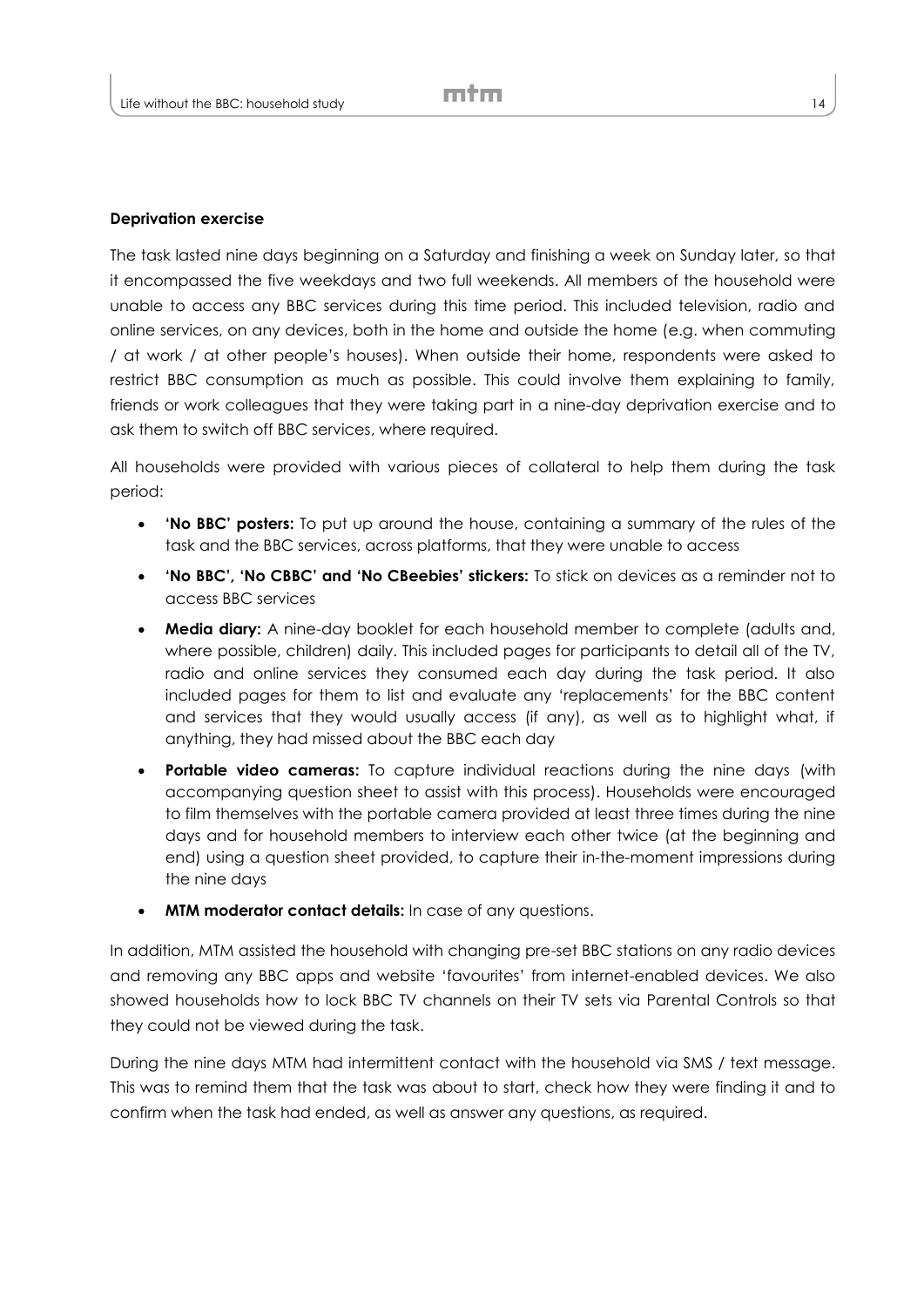#### **Interview 2**

The MTM moderator returned to the household in the week immediately after the end of the task period for the follow-up interview. This focussed on how the participants had found the task, their experiences across the nine-day period and how they had found life without the range of BBC services. This interview was structured around the completed Media Diaries to ensure respondents were recounting their experiences accurately.

Towards the end of the interview the respondents were handed an envelope which contained the equivalent licence fee amount for the duration of the task period. This amounted to £3.60 (the licence fee equates to £2.80 per week or 40 pence per day hence this cost was 40p a day for nine days). Households were not informed what the envelope was for or what was in it, only to open it. Once they opened the envelope they were asked why they thought they had been given this amount. After spontaneous responses, it was explained how this equated to the licence fee amount for the task period. The household was then asked questions around how they felt about this amount and whether they would rather have had the money or whether they would rather have the BBC services they had been without for the nine days. Households retained this amount after opening the envelope. It was not related to the research incentive that each household received at the end of Interview 2.

This research approach was designed with the following considerations in mind to ensure that responses were as accurate and truthful as possible:

#### **A blind test**

All households were recruited 'blind', so that they did not know which broadcaster was the focus of the research. It was important that households did not want to take part because they had a particular affection or grievance against one broadcaster or another.

This was achieved in the recruitment process whereby licence fee payers in the households were asked about their attitudes regarding 'willingness to pay' and 'preferred main source of funding' for multiple broadcasters (with the BBC mixed in with Sky and ITV). Responses to the question on willingness to pay for the BBC helped to ascertain which of the **pay nothing**, **pay less** or **pay the full licence fee or more** categories each household fitted into. The recruitment question used to determine willingness to pay for the BBC had previously been asked in a nationally representative survey of 1,001 adults by Ipsos MORI in order to establish the national profile of each of the **pay nothing**, **pay less** or **pay the full licence fee or more** household-types. The participating households per subsample were recruited to mirror proportionately the characteristics of that household type at the UK-wide level.

Households that agreed to take part in the research were not informed before interview that the task was related to BBC services. Instead they were told that they would be asked, as a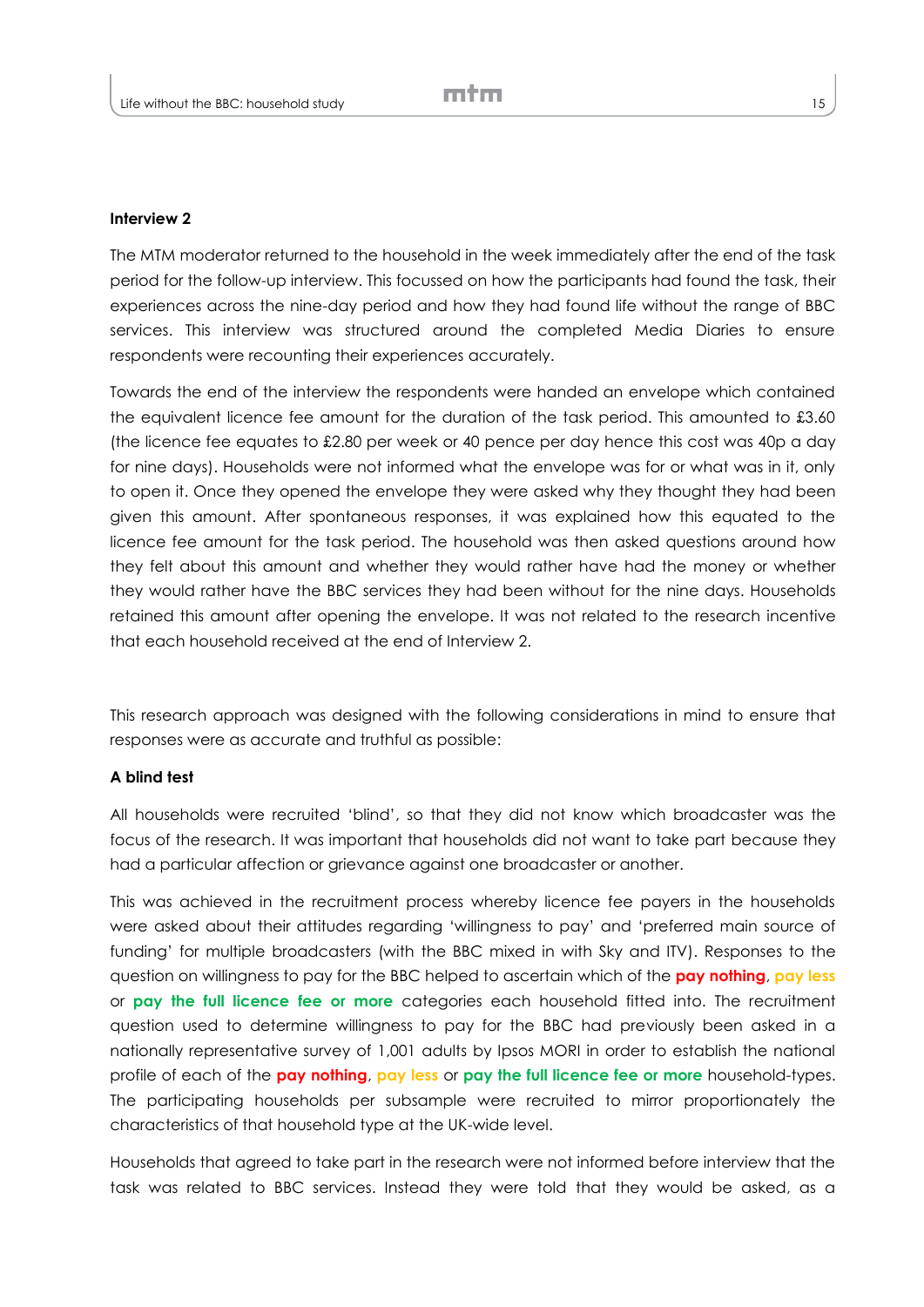household, to live without the services (TV, radio, internet, mobile) of a selected broadcaster (e.g. BBC, Sky, ITV) for a period of time. It was only at the end of Interview 1 that it was revealed that they would be asked to live without the BBC for nine days. Individual households did not know which broadcasters the other participating households in the study were being asked to forego.

#### **Establishing trust and honesty with the household members**

Engendering the 'buy-in' of the participants in the research was essential to ensure that they were all honest in their assessment of the BBC and licence fee before, during and after the deprivation task. In order to establish this all households were visited face-to-face to help develop a greater level of trust with their MTM moderator.

Whilst the importance of trying to adhere to the deprivation process was stressed, it was also explained that it was equally important to be completely honest about whether or not they were successful in doing so. Within the Media Diaries there was an 'Honesty Box' for each household member to detail each day whether they had 'broken' the task (see below):

|                                | mtm                                                                                                                     |                             | 13          |
|--------------------------------|-------------------------------------------------------------------------------------------------------------------------|-----------------------------|-------------|
| Saturday 14th March: Summary   |                                                                                                                         |                             |             |
|                                | How did you find having no BBC today? Circle a number below which<br>indicates how easy or difficult you found it today |                             |             |
| <b>DIFFICULT</b>               |                                                                                                                         |                             | <b>EASY</b> |
| $\overline{c}$                 | $3 -$<br>4<br>$5 -$<br>6                                                                                                | $\mathbf x$<br>7<br>9       | 10          |
| anything that you didn't miss? | Why do you say that? Is there anything you missed from the BBC? Is there                                                |                             |             |
| <b>Honesty Box</b>             | Did you watch / listen / use<br>anything from the BBC today<br>(please fick)?                                           | Yes<br>If yes, what was it? | No          |
|                                |                                                                                                                         |                             |             |

#### **Collecting 'in-the-moment' feedback from all of the different household members**

It was necessary to capture 'in the moment' feedback to understand truly the extent, if any, of feelings and frustrations about life without the BBC. This was achieved via the Media Diaries and the self-filmed videos from the portable video cameras that were supplied to each household.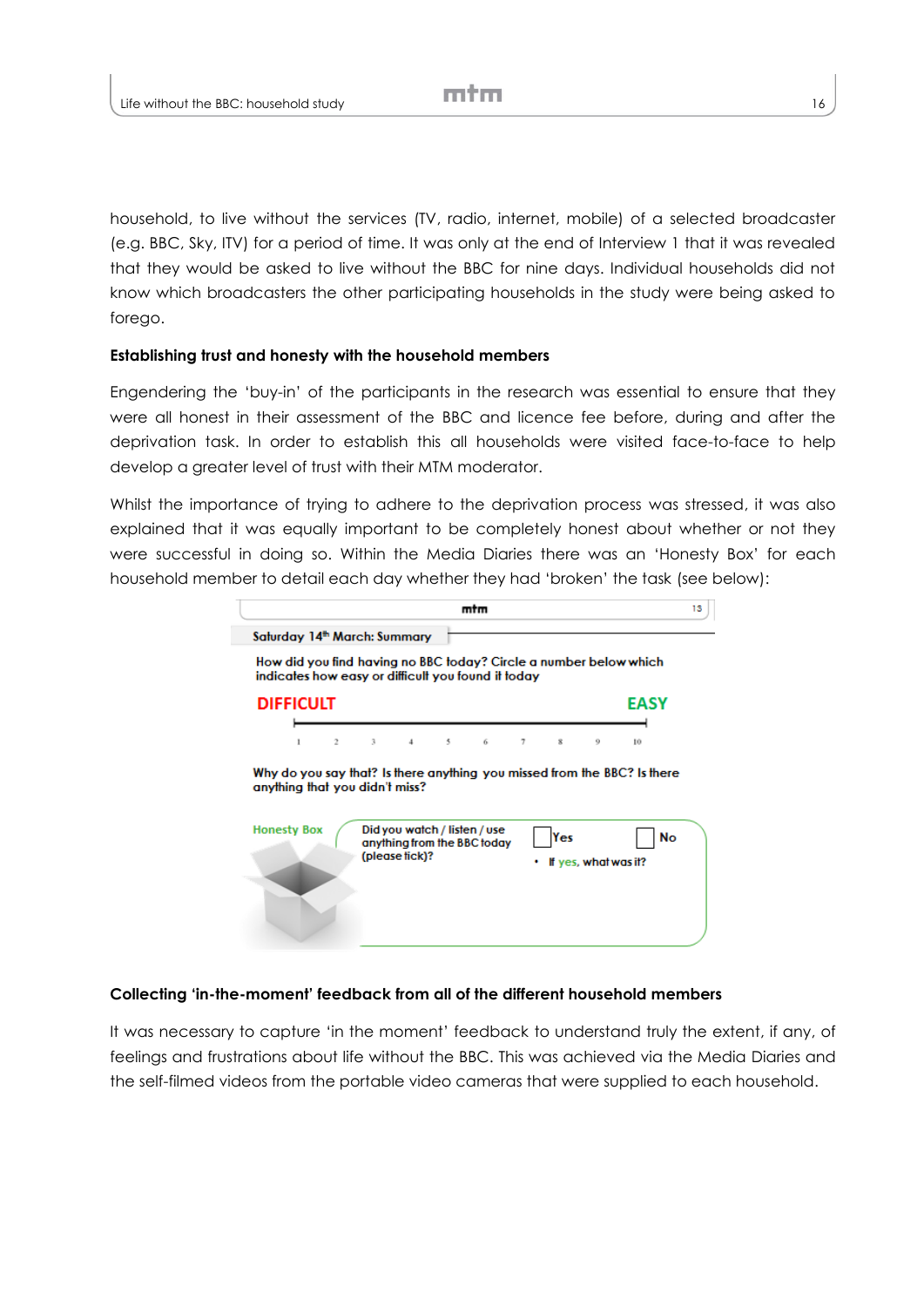# **3 Life without the BBC: Before and After**

This section looks at the results in detail from the 70 households involved in the deprivation exercise, setting out their views before and after the deprivation exercise and the reasons why their opinions did or did not change as a result of their time without the BBC. To this end, it will cover:

#### **3.1 BEFORE: views of the households before they spent nine days without the BBC**

- **3.1.1** Attitudes towards the licence fee at the start of the research
- **3.1.2** Initial reactions to living without the BBC

#### **3.2 AFTER: views of the households having spent nine days without the BBC**

- **3.2.1 Pay nothing** and **pay less** households that became willing to **pay the full licence fee or more** – reasons why these households changed their minds
- **3.2.2 Pay nothing** and **pay less** household that remained of the view that they would prefer to **pay nothing** or **pay less** – reasons why theses households did not change their minds
- **3.2.3 Pay the full licence fee or more**, still **pay the full licence fee or more** reasons why households remained willing to pay, or became even more positive
- **3.2.4 Pay the full licence fee or more**, now **pay less** reasons why this household changed its mind.

#### **3.1 BEFORE: views of the households before they spent nine days without the BBC**

#### **3.1.1 BEFORE: Attitudes towards the licence fee at the start of the research**

This section examines the households' views of the licence fee at the start of the research and how this differed by household type.

Overall, before the task started, the perceived 'value' of the licence fee was predominantly driven by attitudes to television. So, in simple terms, if the household was satisfied with what they received from the BBC on TV then they would be more likely to be a **pay the full licence fee or more** household type. However, if the household was not satisfied with the BBC on TV they were more likely to fall into the **pay less** or **pay nothing** categories.

The sample for the research was purposely skewed towards those households that were initially unwilling or less willing to pay the current level of the licence fee. Among these households, there was mixed awareness and understanding of what the licence fee pays for. Most of these households recognised that the licence fee pays for BBC television, although some suggested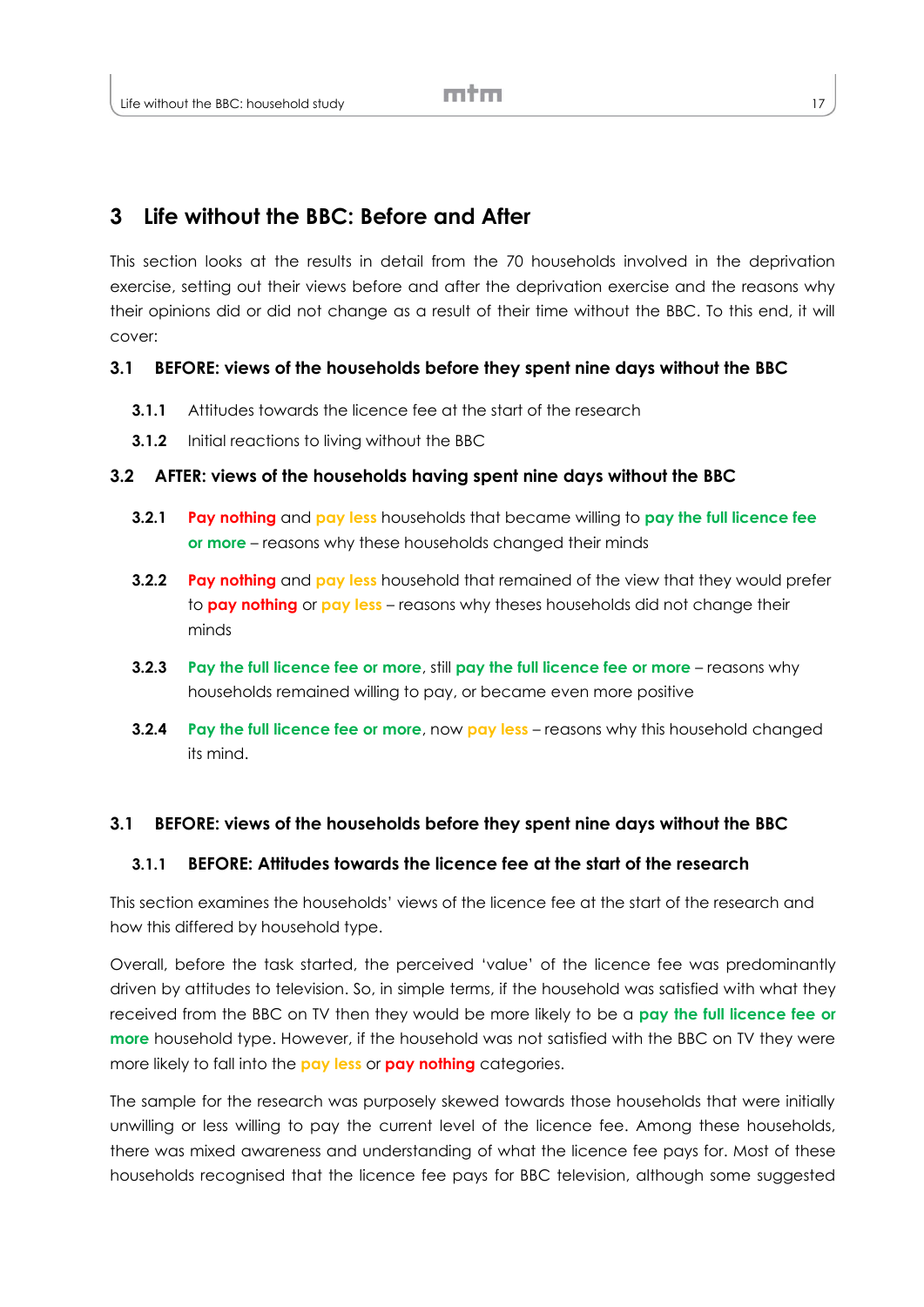that it pays for TV in general, or that it was to pay for all of the terrestrial channels. There was less awareness among these households that the TV licence pays for BBC Radio and BBC Online services, perhaps owing to the name.

Looking at the reasons given by households in their first interview to explain why they preferred to **pay nothing**, **pay less** or **pay the full licence fee or more**, the amount of personal value that they perceived that they derived from the BBC was the main driver of their views. **Pay nothing** and **pay less** households (especially those of lower social grades, younger or BAME households) initially felt that they did not get enough personal value from the BBC to warrant the current level of the licence fee, whereas **pay the full licence fee or more** households thought that they did consume enough to justify the cost. A secondary frustration for some **pay nothing** and **pay less** households was the obligatory nature of the payment system. And issues of affordability were cited by those households in harder financial circumstances.

Before they undertook the deprivation exercise and spent nine days without the BBC, attitudes expressed towards paying the licence fee could be categorised as follows by household type:

- The **pay nothing** households did not initially feel that they used BBC services, so did not want to pay anything towards it. These audiences felt that the BBC did not have much content aimed at them. They also generally had the lowest awareness of the range of BBC services and what the licence fee paid for. Prior to the deprivation exercise, they felt that the BBC did not offer content that was particularly distinctive and that they could get similar or better content elsewhere. Some of these households also objected to the licence fee on principle and did not favour the obligatory nature of it. A minority of the **pay nothing** sample also referenced affordability as a factor for not wanting to pay the licence fee at the first interview. In summary, **pay nothing** household did not feel initially that they received enough personal value from the BBC to justify paying the licence fee at all
- The **pay less** households had BBC content rituals, which meant that they valued certain programmes or services from the BBC. However, they felt initially that the BBC was a small part of their overall media consumption so wanted to pay less. If these households also had pay TV this was compound because of the greater choice available to them and they did not want to pay what they saw as 'extra' for the BBC 'on top' of paying for Sky or Virgin, for example. Free-To-Air households also believed that they had paid for the technology (i.e. set-top box) and disliked further ongoing payments in the form of the licence fee, especially if they felt they were not using BBC services frequently. There was also some frustration at the obligatory nature of the payment as well as perceptions around what they saw as BBC 'wastage' of the licence fee. Whilst affordability was less of an issue than for **pay nothing** households, this was still raised by the minority of **pay less** households that said they struggled financially. Overall, **pay less** households valued the content they did use from the BBC, but also felt that they were also paying for content that they were not using and so while they were willing to pay for the BBC, they felt in their first interview that the current level of the licence fee was too high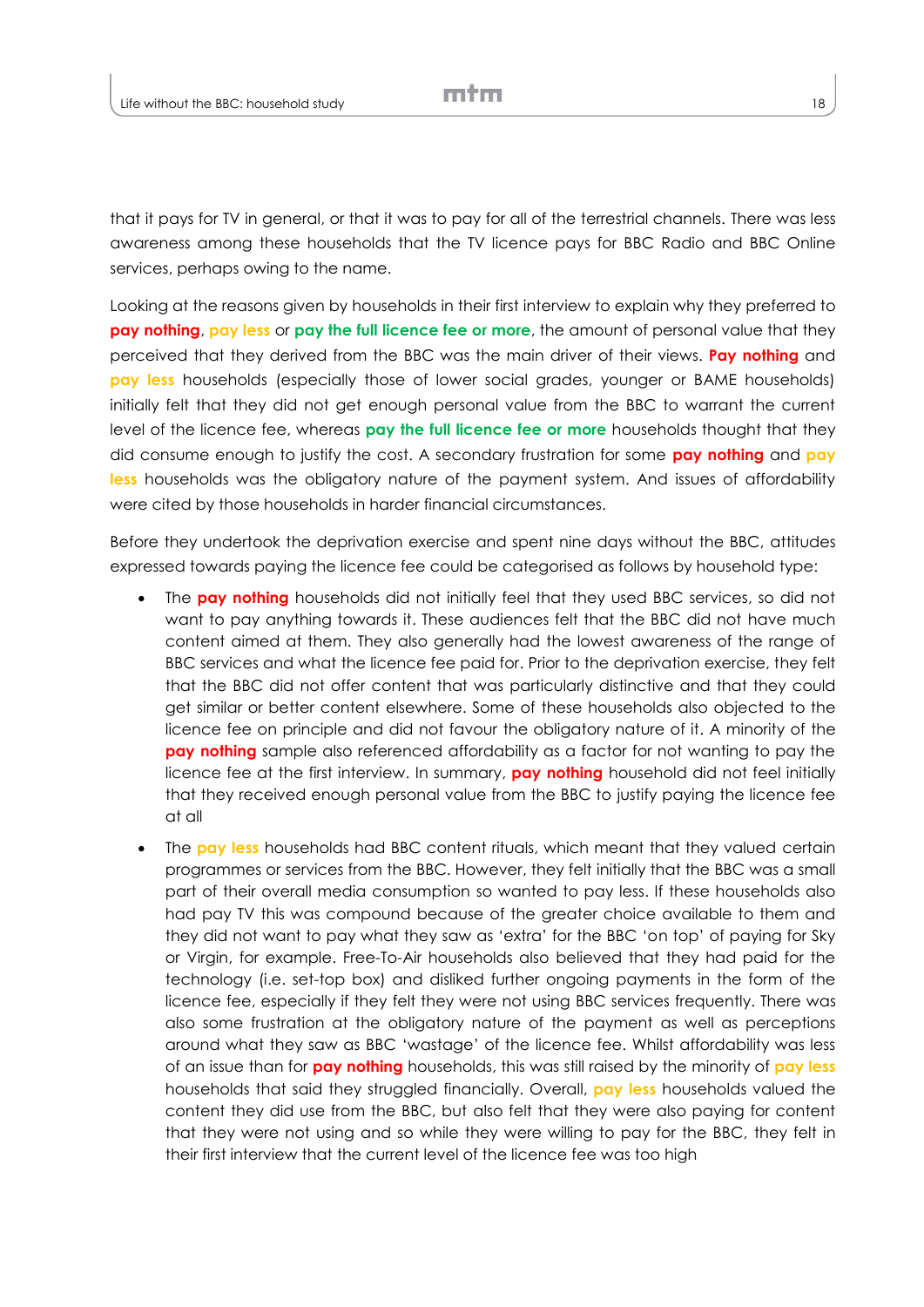The **pay the full licence fee or more** households (representing the biggest grouping UKwide) recognised that they consumed a considerable amount from the BBC, across platforms, and therefore felt that they were getting value for money. For these households, the educational value of the BBC was particularly important (especially for children). They were also more comfortable with the concept of the licence fee, citing its longevity, and regarded the BBC as a British institution. However, these households could be the most perturbed about any perceived BBC 'waste' as they appreciate the BBC the most. Ultimately, **pay the full licence fee or more** households felt that the BBC was worth what they were paying, with some even saying that they would be prepared to pay more because of the extent that they valued it.

#### **3.1.2 BEFORE: Initial reactions to living without the BBC**

Towards the end of the first interview the details of the deprivation exercise were made known to participating households, namely that they would be spending nine days without accessing the BBC services. Their reactions were very revealing, in terms of how they felt initially the exercise would impact upon them as a household.

At first **pay nothing** households thought that going without the BBC for nine days would be "easy" and were relieved that they did not have to forego without another broadcaster. The **pay less** households were more mixed in their responses about having to live without the BBC for nine days, with some feeling that it would be achievable, but other raising some concerns. The **pay the full licence fee or more** households were the most shocked, as they realised that the deprivation task would have a huge impact on their daily routines owing to their high levels of BBC consumption.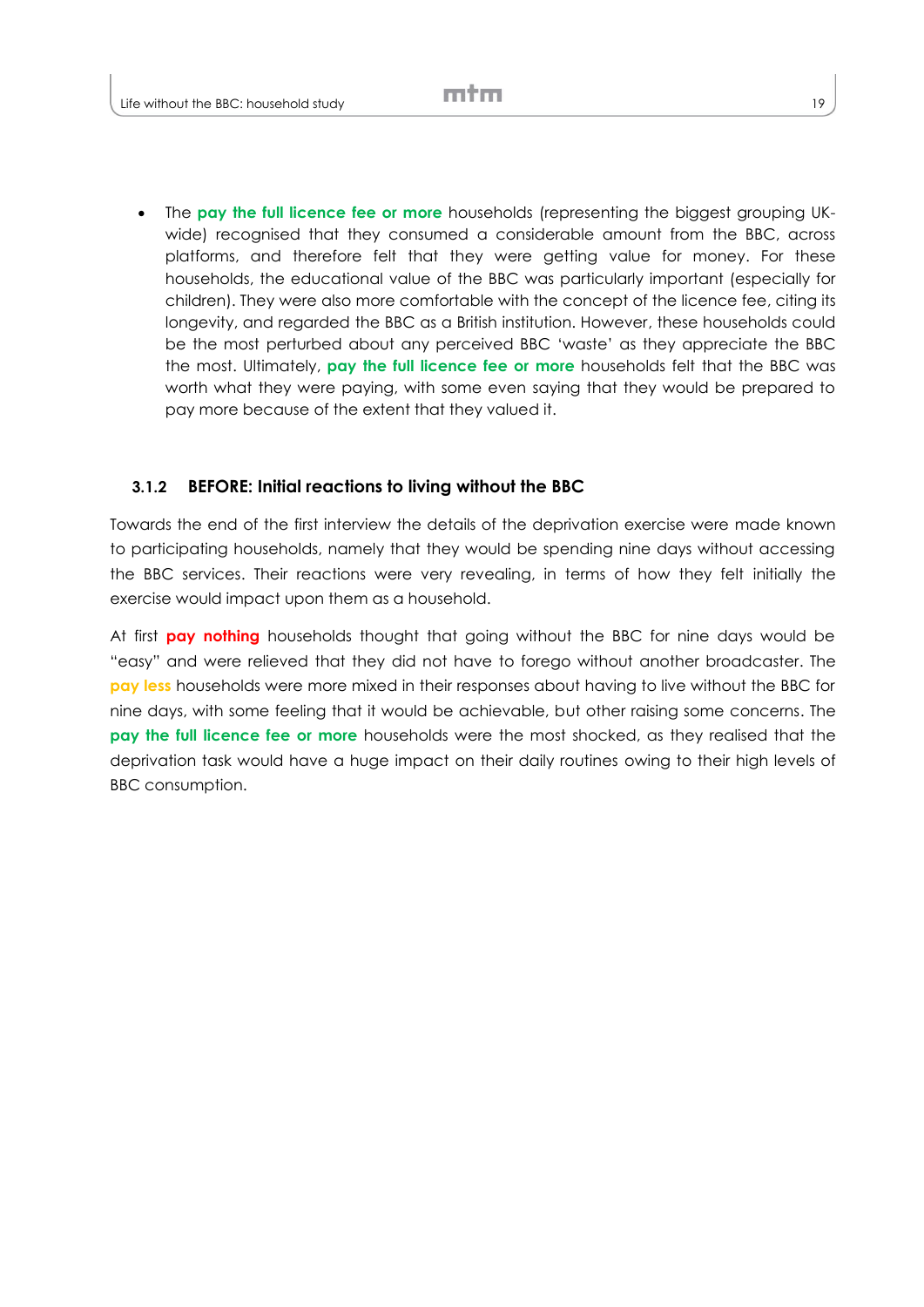

I'd like to say it's going to be easy… it's a non-event BBC for me… I can live without it I think.

*Pay Nothing, Younger single person household, ABC1, Freeview, Sheffield*

My initial thought is – it's a doddle!

*Pay Nothing, Young family, C2DE, Sky, London*

I think it will be quite easy for me – I don't really like the BBC anyway! I don't think it will be a challenge really.

*Pay Nothing, Young family, C2DE, Virgin, Edinburgh,*

I think the BBC is good (to go without)… if you had said ITV or Channel 4 or Channel 5, I think that would have been really, really hard! *Pay Nothing, Older family, C2DE, Sky, Bristol*

If you were going to say Sky I was going to cry. No channel E! *Pay Less, Younger couple, C2DE, Sky, London*

Oh! That's easily done! I know I'll miss EastEnders… I am saying it will be quite easy but it wouldn't!

*Pay Less, Older single person household, C2DE, Sky, Oldham*

There's actually a lot more than you realise, isn't there?... I think it's going to be quite hard actually.

*Pay Less, Young family, ABC1, Virgin, Edinburgh*

Oh God! No BBC? That's going to take some doing, isn't it! *Pay Less, Older single person household, C2DE, Virgin, Sheffield*

Oh no! No BBC Radio stations! I think it's going to be difficult. *Pay licence fee or more, younger single person household, ABC1, Freeview, Edinburgh*

It's going to be like… not reaching for that biscuit; you automatically do, without thinking.

*Pay licence fee or more, Older couple, C2DE, Freesat, Sheffield*

(Participant 1) ITV… Gosh that is a real, that's a big ask for me (Participant 2) I think that's a big ask for all of us. *Pay licence fee or more, Young family, ABC1, Freesat, Virgin*

Oh gosh! That will be difficult! I think it will be quite hard actually because…we start with the BBC. It will be like 'Oh God, we can't watch that!' *Pay licence fee or more, Young family, ABC1, Virgin, Nottingham*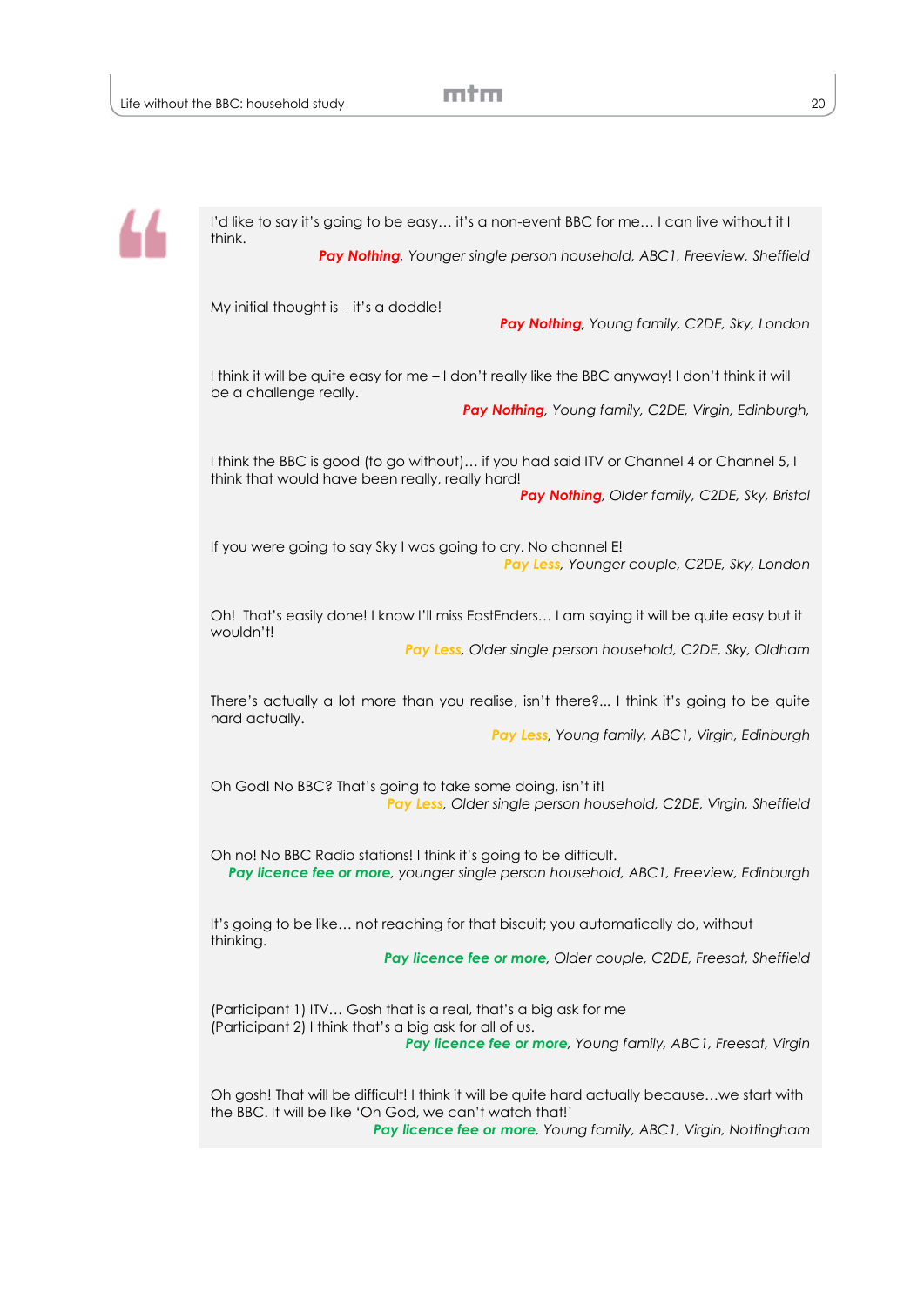#### **3.2 AFTER: Views of the households having spent nine days without the BBC**

All households were visited in the week immediately after their deprivation task concluded. Towards the end of the interview the licence fee amount was introduced (see earlier) and households were asked how they now felt about the licence fee having had to live without the BBC for a period of nine days.

How many of the 70 households changed their minds about paying £2.80 a week for the BBC?

out of the 48 households

out of the 22 households

that, at the start of the research, would pay nothing or would only pay less than the current licence fee were now willing to pay £2.80 a week

that, at the start of the research, would pay the licence fee or more were still willing to pay £2.80 a week or more, with 15 even more positive than they were at the first interview

In terms of the households that originally said that they would **Pay nothing** or **Pay less**, those that changed their mind regarding their willingness to pay for the licence fee were as follows:

**• Pay nothing** households

.

- o 15 out of 24 were now willing to pay the full licence fee
- o 9 out of 24 were still unwilling to pay for the full licence fee
- **Pay less** households
	- o 18 out of 24 were now willing to pay the full licence fee
	- o 6 out of 24 still wanted to pay less than the current licence fee amount.

The breakdown of the **Pay the full licence fee or more** households was:

- o 21 out of 22 households were still willing to pay the full licence fee or more
- o One out of 22 households was now unwilling to pay for the licence fee in full though they were willing to pay a smaller amount. This household were part of the deprivation exercise in July and freely admitted that at another time of year, they might have remained willing to pay the full amount.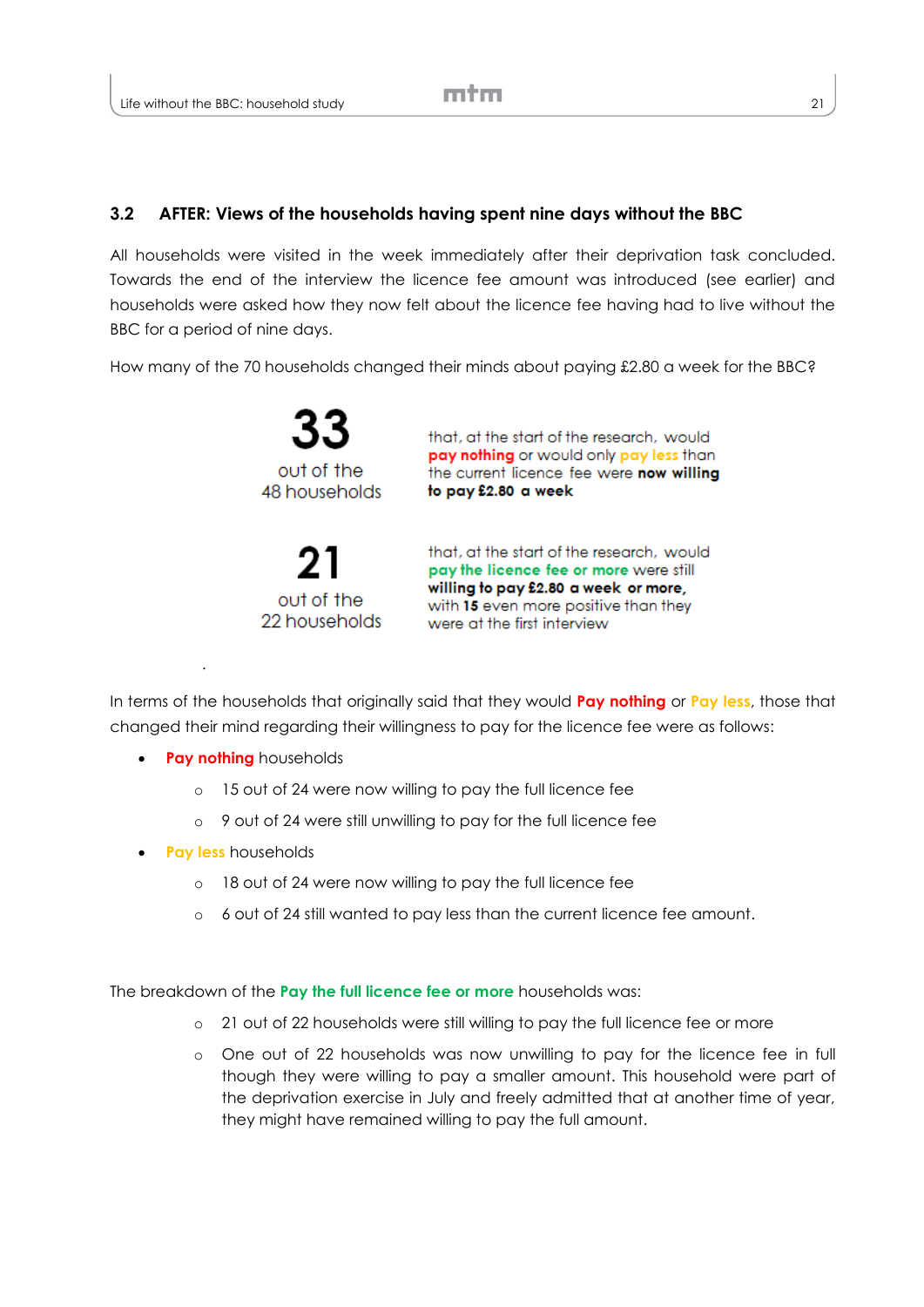#### **3.2.1 Pay nothing and pay less households now willing to pay the full licence fee or more**

Of the 48 **pay nothing** and **pay less** households, the 33 homes that changed their mind included a wide range of these household types. They were:

- **A mix of lifestages:** including the full spectrum of single-person households / house shares (5 out of 7), young couples (2 out of 4), single parents (3 out of 5), young families (7 out of 11), older families (4 out of 4) and older couples (12 out of 17)
- **Both ABC1** (x 13) **and lower C2DE** (x 20) socio-economic groups
- **More likely to have Pay TV** (22 out of 30) **than be Free-To-Air households** (11 out of 18): these households are keener on TV as they are willing to pay for TV generally
- **A mix of households with and without extra TV services** such as Netflix
- **More likely to have a lower general impression of the BBC beforehand:** with more room to manoeuvre positively, they were surprised at how much they did value the BBC (21 out of 25 households who scored the BBC 1-6 out of 10, versus 12 out of 23 who scored the BBC between 7-10 at the recruitment stage (scale:  $1 =$  extremely unfavourable;  $10 =$ extremely favourable))
- **Ethnic minority households:** 7 out of 10 BAME households changed their mind
- **Across Nations and English regions:** including Scotland, Wales and Northern Ireland
- **A mix of household income types:** including those describing themselves as **'**comfortable' (13 out of 19) and 'coping or struggling' (20 out of 29).

The households that became willing to pay for the licence fee as a result of the deprivation task expressed surprise at how much they had missed BBC content and services during the task period – and that they were glad to have these back:

> At the beginning I think I felt rather cocky about it and thought this is going to be a breeze… but I was going through the TV guide and I saw things I wouldn't mind watching… so in a way I think that says a lot about missing the BBC! *Pay Nothing, younger single person household, ABC1, Freeview, Sheffield*

> A lot more difficult than I expected. Far, far more difficult. I realised that there were certain programmes that I always watch… and just wasn't able to, and I hadn't thought about that at all. I thought it was going to be easy

*Pay Nothing***,** *Older couple, ABC1, Sky, Norwich*

I actually found it a bit difficult, I always found myself going in the mornings for BBC News and the Red Button services as well. I didn't actually realise I used it as much (as I do) *Pay Less, Young family, C2DE, Freeview, Belfast*

It was harder than I thought it would be, definitely… (it makes) you think of the quality, It made you think about that more than anything

*Pay Less, Young family, ABC1, Virgin, Southampton*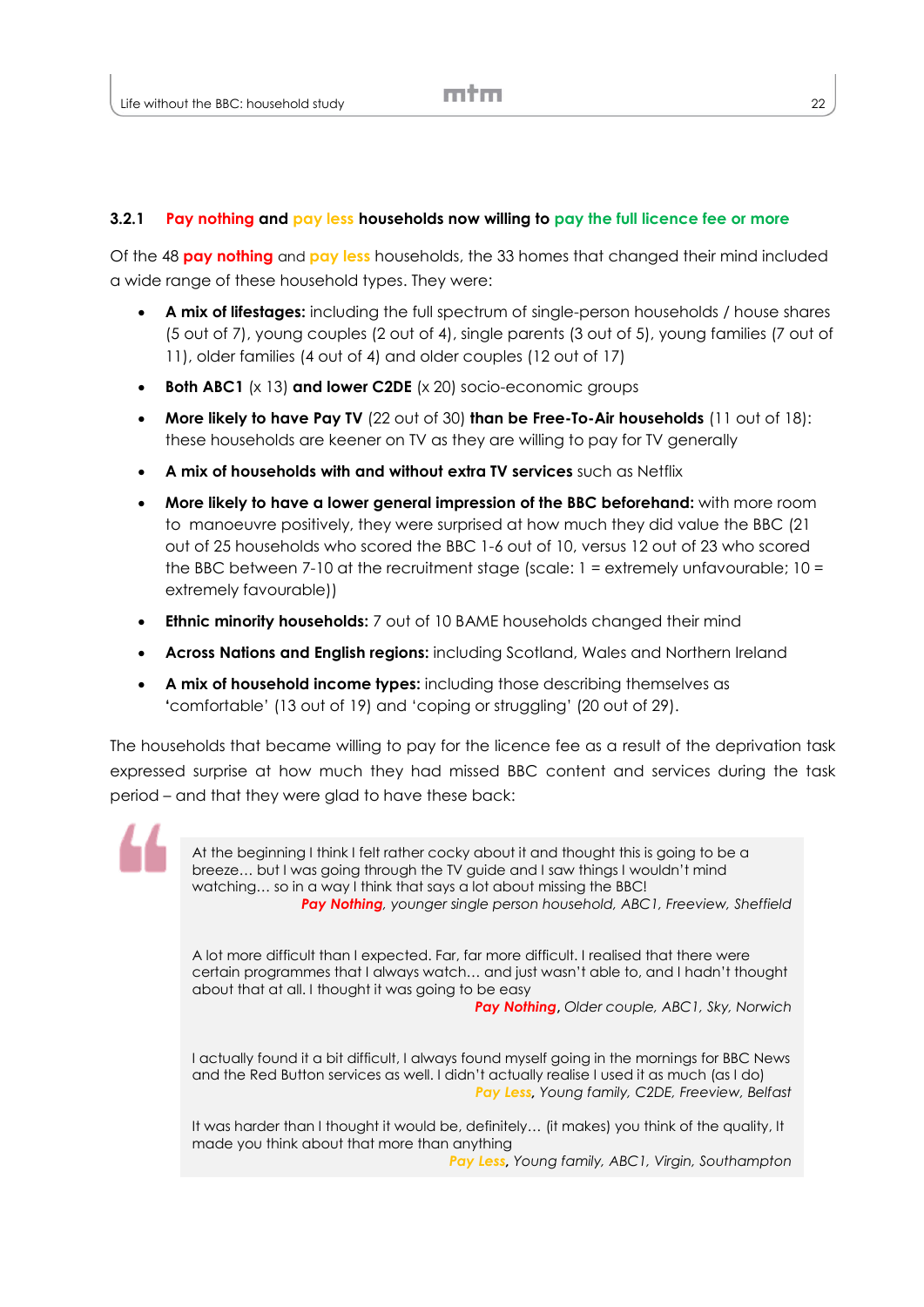There were a number of reasons for why these households changed their minds and decided that they were now willing to pay the licence fee:

- **a) Underestimated the volume of BBC consumption in their daily routine and became more aware of the unique BBC content and services not available elsewhere**
- **b) Realised that the BBC provides a high level of quality in its content**
- **c) Missed being able to consume content without advertising**
- **d) The realisation of value for money for what the BBC provides**

Taking each of these reasons in turn:

### **a) Underestimated the volume of BBC consumption in their daily routine and became more aware of the unique BBC content and services not available elsewhere**

The households that changed their minds to become willing to **pay the full licence fee or more** missed the BBC in their daily routines and realised that the BBC does have unique content and services that they cannot get elsewhere. They often underestimated how much BBC content they consumed across platforms and, when forced to watch / listen / use alternatives, realised that they preferred the BBC equivalents.

#### **TV**

There was consistency in the types of TV that households missed across the waves. The content most often referenced included:



*NB: the poppy icon refers to the BBC's Remembrance Sunday coverage*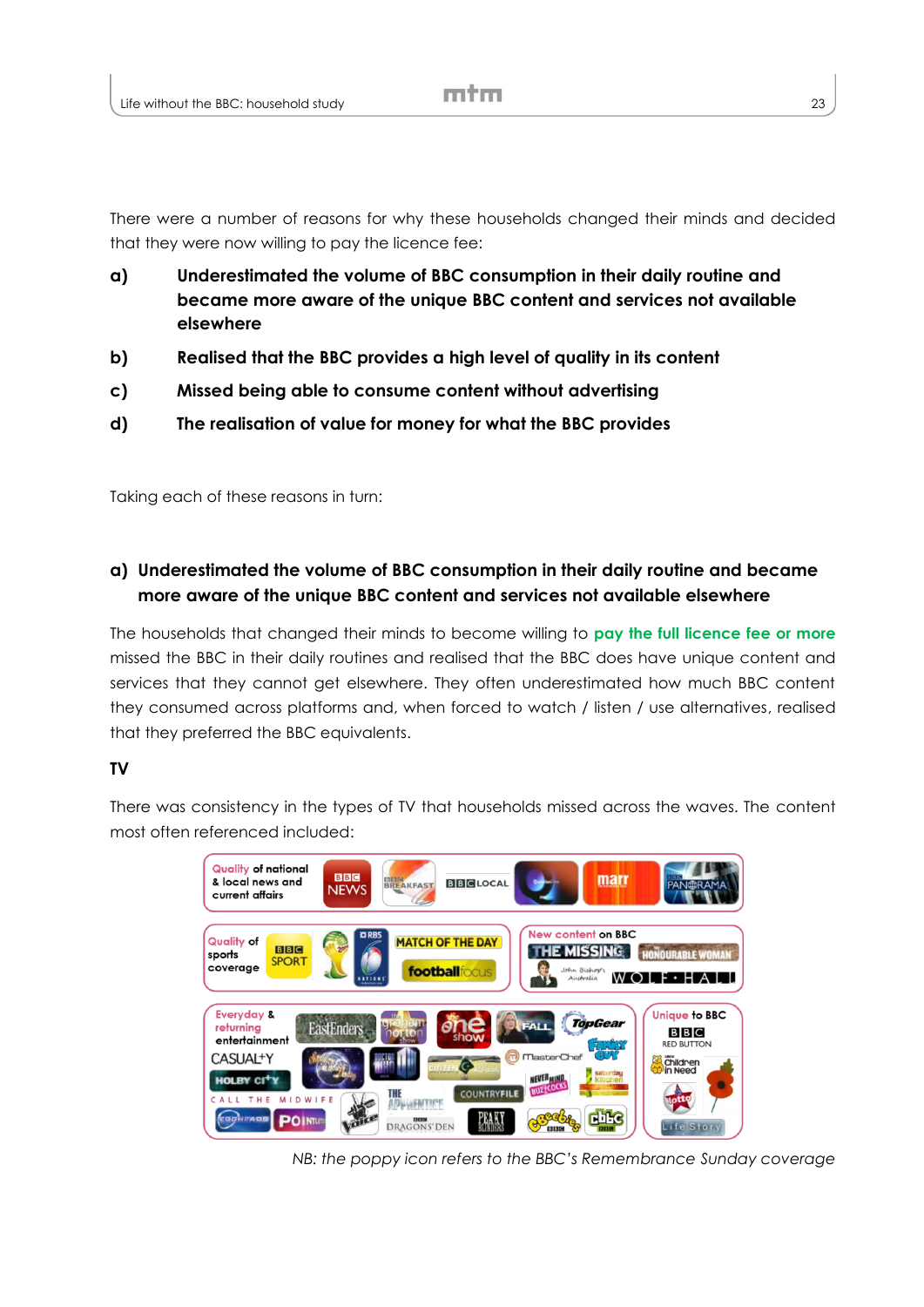#### *Quality of national and local news and current affairs*

These households realised that they really valued the BBC's news coverage, becoming frustrated with not being able to access it and disliking the alternatives. They also cited what they perceived as a more formal and "factual" approach to news by the BBC, which they preferred, given the often serious nature of the subject matter:

The news, the local news… we watched ITV news instead in the mornings, which I didn't like. I didn't think it was as good as the BBC news and the local news… there was too many presenters… it was more entertainment… and it was annoying because it was always laughter and yes that's good and everything, change it up in the mornings but it went on too long. With BBC you're just getting the facts direct, straight to it, you know. *Pay Less, Young family, ABC1, Virgin, Edinburgh*

I lost track of the news due to all the commercial breaks (on ITV)… I feel with the BBC that they are professionals; they know what they're talking about. *Pay Nothing, Older couple, ABC1, Freeview, London*

In addition, these households disliked advertising interrupting news reports and felt that the lack of adverts on the BBC allowed for more thorough news reporting. The deprivation study particularly affected 'news routines' across the day, meaning that participants could not watch broadcasts such as BBC Breakfast and the BBC News at six o'clock. This was most keenly felt by older audiences. Households also missed the local BBC News for their part of the UK, which they felt went into greater detail and was more insightful than the alternatives. Additionally, households struggled to replace current affairs programming such as Question Time and Panorama, with respondents suggesting that they could not find what they regarded as comparable alternatives on other channels.

#### *Quality of sports coverage*

Across this research project, households were unable to access sports content such as the football World Cup final and could not watch regular sports content such as Football Focus and Match of the Day. The households that changed their minds really struggled with not being able to watch Premier League highlights on Match of the Day, particularly those without access to sports packages on Pay TV services. This programme is also often part of a weekend ritual and the disruption was particularly frustrating. Also sports fans (often, but not exclusively, males) were upset at not being able to watch some of the BBC's live coverage of major sporting tournaments. In the example of the World Cup final 2014, where audiences had to watch this on ITV instead, all commented that they would have preferred to watch it on the BBC owing to what they saw as the more "professional" and uninterrupted coverage. Thus, even where there was a direct and credible alternative on ITV, the BBC's approach was missed: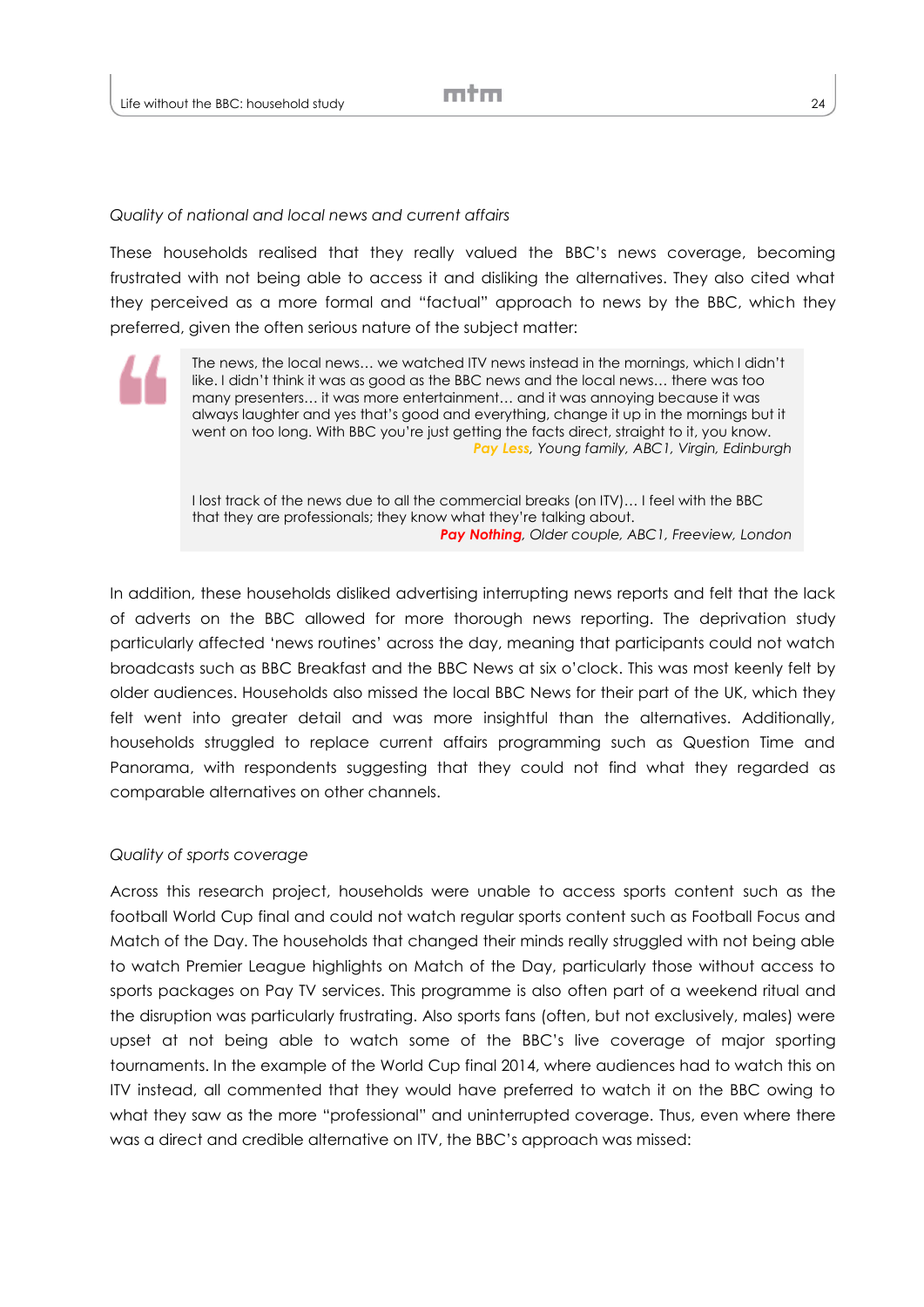I really missed the World Cup coverage. I would have preferred to watch that on the BBC… I find that BBC Sport coverage, and particularly the football is a lot better than the majority. I've seen Sky Sports and that's good but the BBC is the best for sports. *Pay Nothing, Young single-person household, ABC1, Freeview, Sheffield*

Quality of coverage… you notice the difference, like when you watch the football on ITV, it's not as good… Their commentaries are rubbish compared to the BBC… the people presenting aren't as good.

*Pay Less, Young family, ABC1, Virgin, Southampton*

#### *Every day and returning entertainment*

The households that changed their minds missed regular and recurring entertaining TV content. They had not realised until the deprivation exercise how much these programmes provided pillars in their daily lives. This included daily midweek programmes such as EastEnders, The One Show and also daytime quiz content such as Eggheads and Pointless. They had underestimated how fixed these shows were in their weekday routines and the role that they played in their lives:



Pointless will dominate my existence! The two commentators, the presenters are quite funny… we'll go back (to watch it), we missed it. *Pay Less, Older family, C2DE, Freeview, Southampton*

The temptation was there for EastEnders because it is something I watch every time it's on… I missed the storyline; I know that it's coming to a climax. *Pay Nothing, Single parent, C2DE, Freeview, Nottingham*

Similarly, when audiences could not watch their regular weekend entertainment programming such as The Graham Norton Show, Doctor Who, The Voice, Strictly Come Dancing and Countryfile they struggled to find alternatives on the other channels that were as appealing or that performed the same role. Households missed the talent, the format and the production values of these BBC shows. The inability to watch such weekend content was frustrating as it disrupted their usual weekend patterns and the alternatives were not seen to be such high quality. They also missed being part of the conversation that high-profile entertainment shows could generate:



They weren't as good, not as many as good (as the) sort of content the BBC has. What I missed, of course, were things like The Voice… the big programmes that they've got on the BBC, like Graham Norton.

*Pay Less, Student house-share, ABC1, Freeview, Newcastle*

On a Saturday night… the BBC always has a bit of an edge, better presenters, better celebrities, better set-ups… it's as if they get the first choice of the best programmes. *Pay Less, Post Family, C2DE, Sky, Newcastle*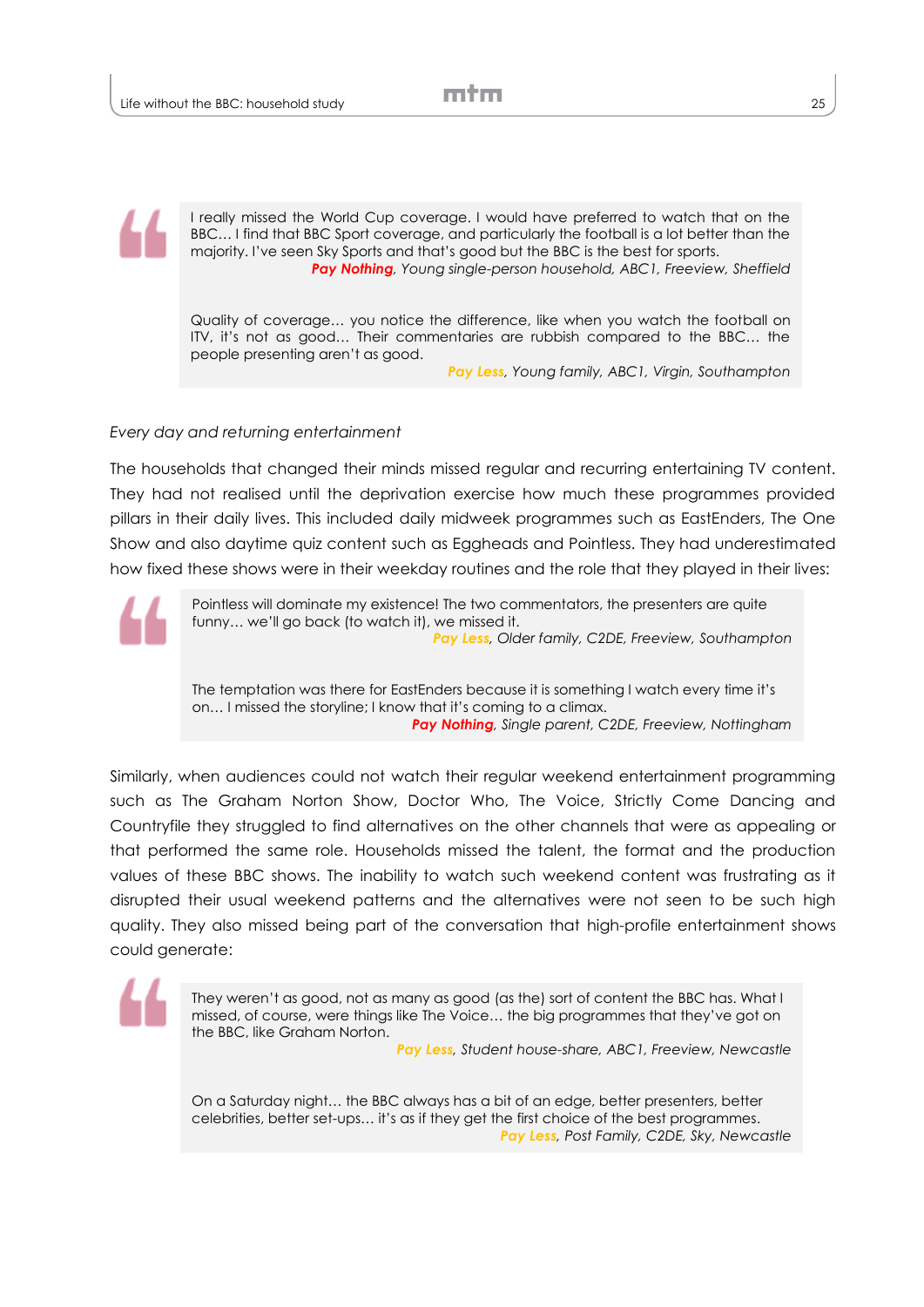Likewise, returning series such as The Apprentice, Citizen Khan and Masterchef were staples in their TV diet and they missed the continuity in their lives of being able to watch these. These programmes were also ones that their social networks talked about so they felt like they were missing out as they could be part of such conversations.

The inability of young families to access CBBC and CBeebies made some households realise how much they relied on these channels and the value of the content on them. This affected family routines, such as the CBeebies Bedtime Hour. Frequently, these audiences suggested that the alternatives on other channels were not, in their opinion, of the same educational standard as the content on the BBC and that the commercial alternatives offered less variety than the BBC options or were too 'loud' for certain times of day. Households also became frustrated at the volume of advertising on commercial children's channels:

> She really missed CBeebies. We kind of appreciate CBeebies because there are no adverts for toys, especially Christmas time because she sees everything and she wants it, you know the way they advertise everything.

*Pay Less, Young family, C2DE, Freeview, Belfast*

(Participant 1) On actual TV, kids programmes are actually the best on BBC… there's more variety on CBBC. You get different programmes. (Participant 2) We were just getting sick of the same thing. You get more variety on CBeebies, or I feel you do you do, compared to Nick Junior, where it actually literally is Ben and Holly, Peppa Pig, Wonder Pets… it feels like that's kind of all that's on there. *Pay Less, Young family, ABC1, Virgin, Southampton*

*New content on BBC* 

Households that changed their minds were particularly annoyed that they could not watch high quality new drama (e.g. Wolf Hall, The Missing and The Honourable Woman). They enjoyed these dramas on the BBC owing to the high production values, talent and lack of adverts. Drama (especially among older audiences) was seen as a strength of the BBC's content offer and something that can produce a word-of-mouth effect whereby they want to tell other people about such shows because they enjoy them so much:



The big (BBC) dramas and things that everyone seems to be watching you can feel a bit out of the loop if you've not watched, or can't join in the conversation. *Pay Nothing, Young single-person household, ABC1, Virgin, Oldham*

I missed episodes from some of the (BBC) dramas… BBC come up with good dramas, BBC Two as well as (BBC) One, you're like 'Oh, what's this little gem?', and you grow with it and say to people, 'Oh, have you watched this?' … and the word gets around. *Pay Less, Older couple, C2DE, Sky, Newcastle*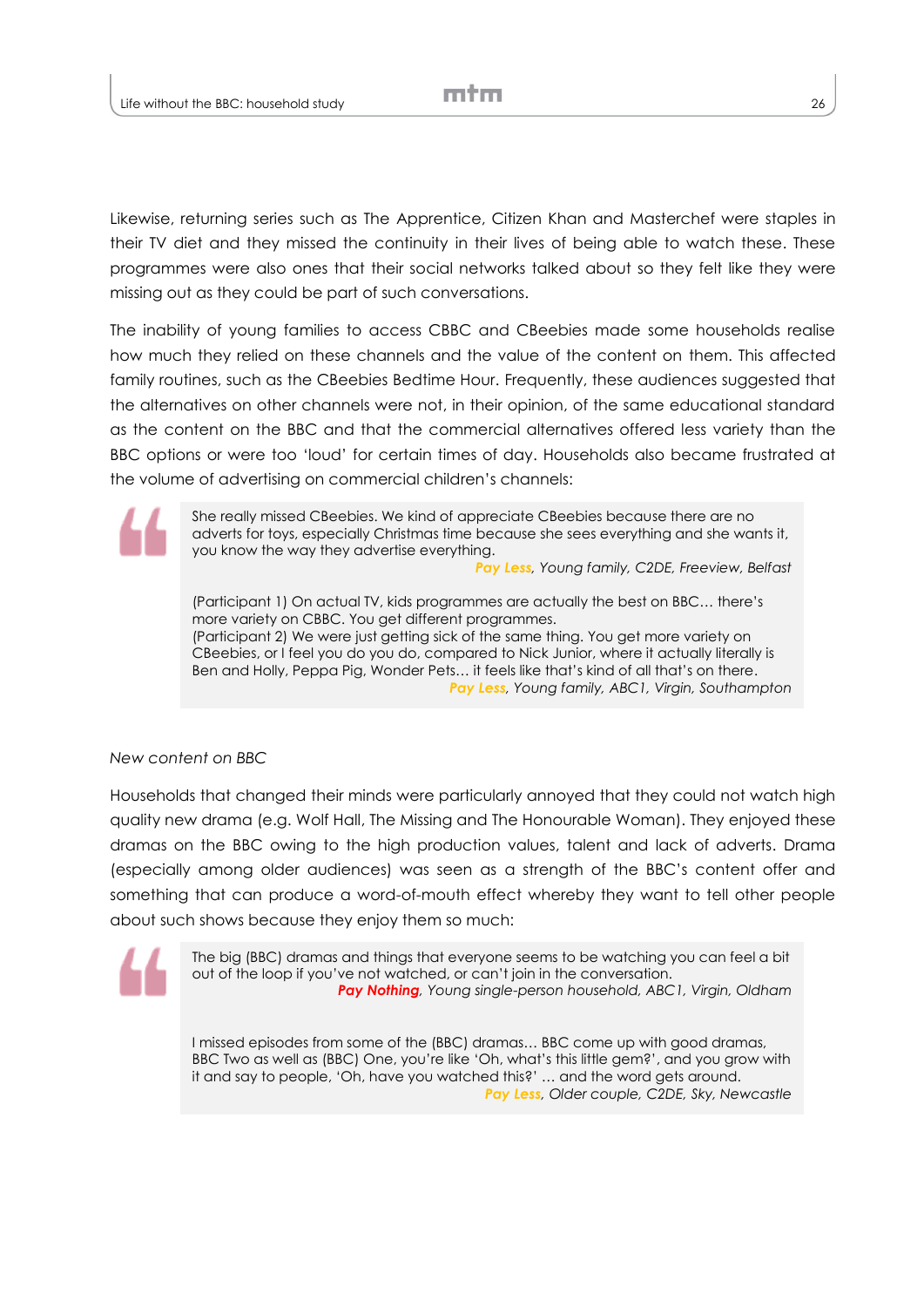*Unique to the BBC* 

The **pay nothing** and **pay less** households that became willing to **pay the full licence fee or more** after the deprivation task often commented that, contrary to what they had previously suggested at the first interview, the BBC did have unique content and services. Red Button was cited for the depth and detail it offered for local news and information. Additionally, households noted how the BBC is unique in its delivery and coverage of major events of national significance such as Remembrance Sunday, the Royal Family and charitable events such Children In Need. Households also referenced David Attenborough's wildlife documentaries as being something they strongly associate with the BBC:

I found it really difficult (being without the BBC). I would have liked to have watched the Royal British Legion Remembrance… it is a very professional programme, the way they put it together, the way they produce it and show it.

*Pay Nothing, Older couple, ABC1, Sky, Norwich*

The Life Story series on BBC is particularly good, and we missed that… the quality of it is superb, you know, and it's a really good programme… I watched the Great Fire and it was replacing Life Story, It was alright, but I would rather have watched Life Story. ITV never do a thing like that as well as the BBC, no they don't, and if there's a Royal occasion or anything there's nobody does it quite like the BBC.

*Pay Nothing, Older couple, C2DE, Sky, Belfast*

#### **Radio**

The households that changed their minds often also found BBC Radio hard to replace. They were especially frustrated at the high volume of advertising on commercial stations.

As the BBC station with the highest reach, the most missed BBC Radio station was **Radio 2**. In particular this was missed by older, regular listeners and those with long car journeys. These audiences admitted that they underappreciated the quality of the station's talent, in particular during commuting hours. They missed their regular shows, the music mix within them and the features and familiarity of the voices on air. Despite trying numerous alternatives, audiences felt that they were unable to find content of the quality they enjoyed on Radio 2:

In particular, for the radio because I listen to Radio 2 every day, which I tried a couple of alternatives for, but nah, it wasn't very good. I prefer Chris Evans in the morning and the discussions at midday with Jeremy Vine. And we listen to Steve Wright… I do listen to the radio quite a lot and that was the worst part for me.

*Pay Nothing, Couple, C2DE, Sky, Cardiff*

**Radio 4** was especially difficult for audiences who listened to this to replace, in particular the 'Today' programme. These respondents cited a lack of credible commercial speech radio alternatives, to the extent where they no longer listened to talk radio during the task period: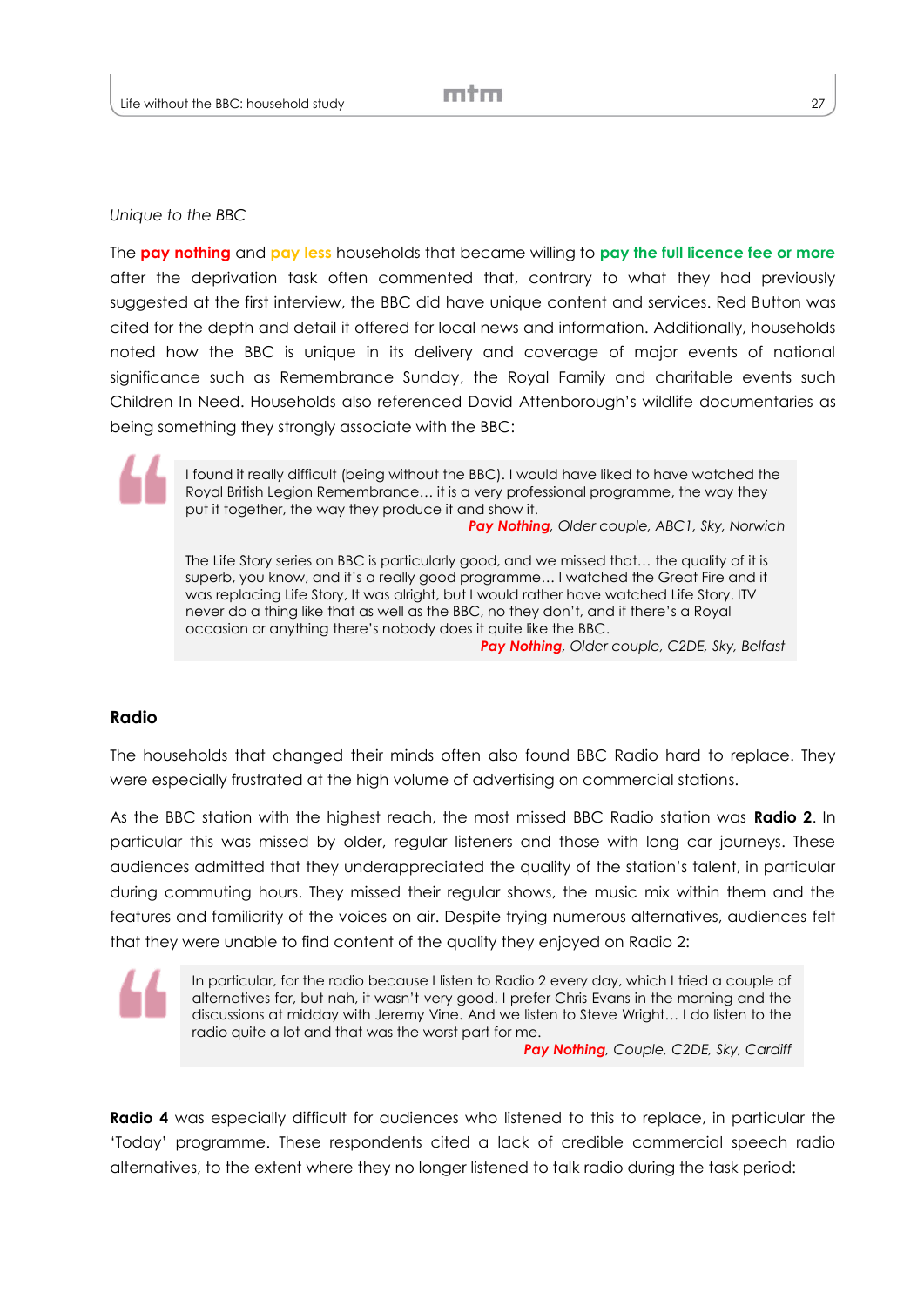

Excruciating! I really missed Radio 4. I *really* missed Radio 4. I missed the news, I missed the Today programme. Proper interviews with proper people. *Pay Nothing, Older couple, ABC1, Sky, Southampton*

**BBC Radio 5live** could be replaced to a certain extent by TalkSPORT for sports news and information, but audiences still missed 5live's tone of news and sports coverage. As a substitute, TalkSPORT was not felt by these households to deliver the same calibre of discussion, debate and insight:



You don't realise how bad some of the other stations are. There's one that's supposed to be the equivalent to Radio 5live called TalkSPORT, and they talked the biggest load of nonsense that I've ever heard… it really is bad. TalkSPORT was a very poor substitute for 5live. The presenters were speaking rubbish.

*Pay Nothing, Older couple, ABC1, Freeview, London*

**BBC Local Radio** (relevant to their area) was also missed owing to the mix of localised news, weather, traffic and sport live commentaries. Often audiences relied on this information to plan their days / journeys and without it were forced to seek other methods of finding this, which they found difficult to do – especially to the level of detail (and reliability) that the BBC Local Radio station provided them with:



The other one I missed was I would normally listen to the local football team, the Radio Norfolk commentary when they're away from home. *Pay Nothing, Older couple, ABC1, Sky, Norwich*

**BBC Asian Network** was missed by some of the BAME households because they enjoyed the mix of music and news from Asian communities without interruptions. Typically, they had to go online to replace this (news especially):



BBC Asian Network I couldn't listen to, because it's BBC again… what's happening in Pakistan… it seemed like I wasn't part of it. *Pay Nothing, Young single person household, ABC1, Virgin, Birmingham*

Finally, the younger audiences who missed **BBC Radio 1** did so because of specific DJs they tune in for as well as the ability to hear the latest music and new music not confined to the charts. Also audiences commented how they relied on the station to create or fit their mood at certain times of the day or week, for example getting ready for a night out on a weekend. The younger audiences replaced Radio 1 with commercial alternatives, their own music system or by using streaming services or YouTube. Although they were more accepting of the commercials, they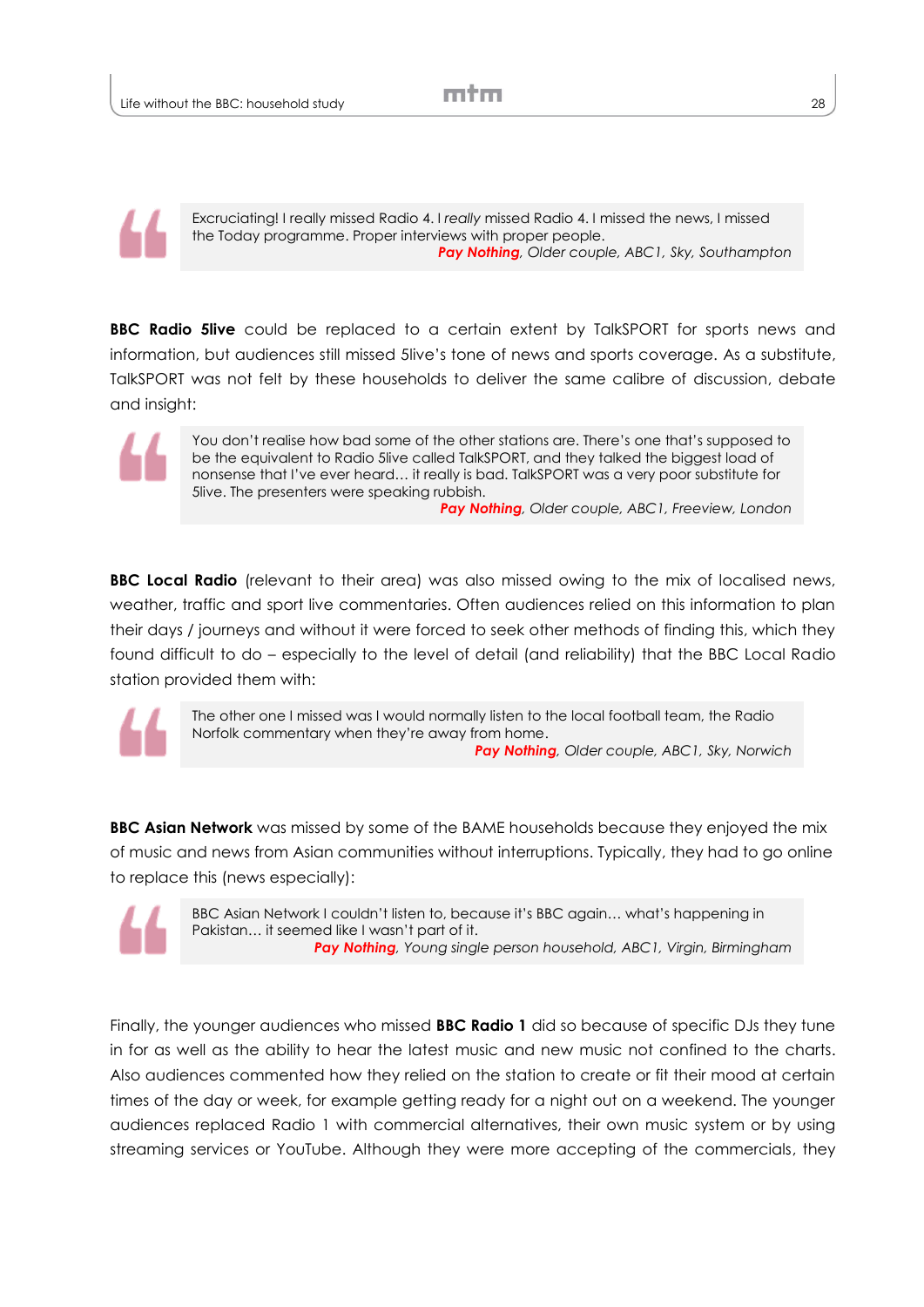still valued the advert-free nature of Radio 1 and missed the ability to have a single station that they did not have to keep re-tuning when adverts came on:



Yeah, I prefer the presenters (on Radio 1). Capital was just... daft, silly, the music is really pop and charty with Capital. Daft, it plays daft games. With Radio 1, I really think it's the best radio channel… they always look for facts that you might not know and that hidden gem type thing.

*Pay Less, Student house-share, ABC1, Freeview, Newcastle*

#### **Online**

Households found online sources easier to replace than TV or radio. That is not to say that BBC online services were not missed, but, because there are a plethora of online alternatives on offer, audiences were typically able to find substitutes for their regular (BBC) online activities.

The main reasons audiences missed the BBC's online services were reliability and trustworthiness. Households often mentioned how they may use a myriad of sources online but that they use BBC Online to check, double check or compare, particularly news and sport information.

The kinds of BBC websites and apps that were most commonly used by households before the task started were mainly practical / functional ones, which audiences turn to because they have faith in the reliability of the information within them. Thus, although audiences found alternatives, they were not always fully satisfied with them or felt that they could trust what they were reading, whereas they (more often) would with the BBC versions.

#### *BBC iPlayer*

Households missed the convenience of being able to catch up on BBC content that they had missed just before the deprivation task had started. Also, they missed being able to watch content on a mobile device whilst other members of their household were watching something on the main television set in the home. It was particularly felt amongst audiences who did not have PVR technology in the household:



I missed the iPlayer… on Sunday morning he plays football, and I would always watch The Voice – when it's on obviously. I always watch that on the iPlayer if I was at work on the Saturday previous, so I really missed that.

*Pay Less, Young family, C2DE, Freeview, Newcastle*

The BBC is quite good with the online presence, the way the online is laid out, and the iPlayer is very easy. You can download things very easily. And the amount you can download on the iPlayer then in, like, comparison to Channel 4 or ITV is a lot because they seem to want to restrict the content that you want to download, whereas the BBC has most of it available.

*Pay Nothing, Young family, C2DE, Virgin, Edinburgh*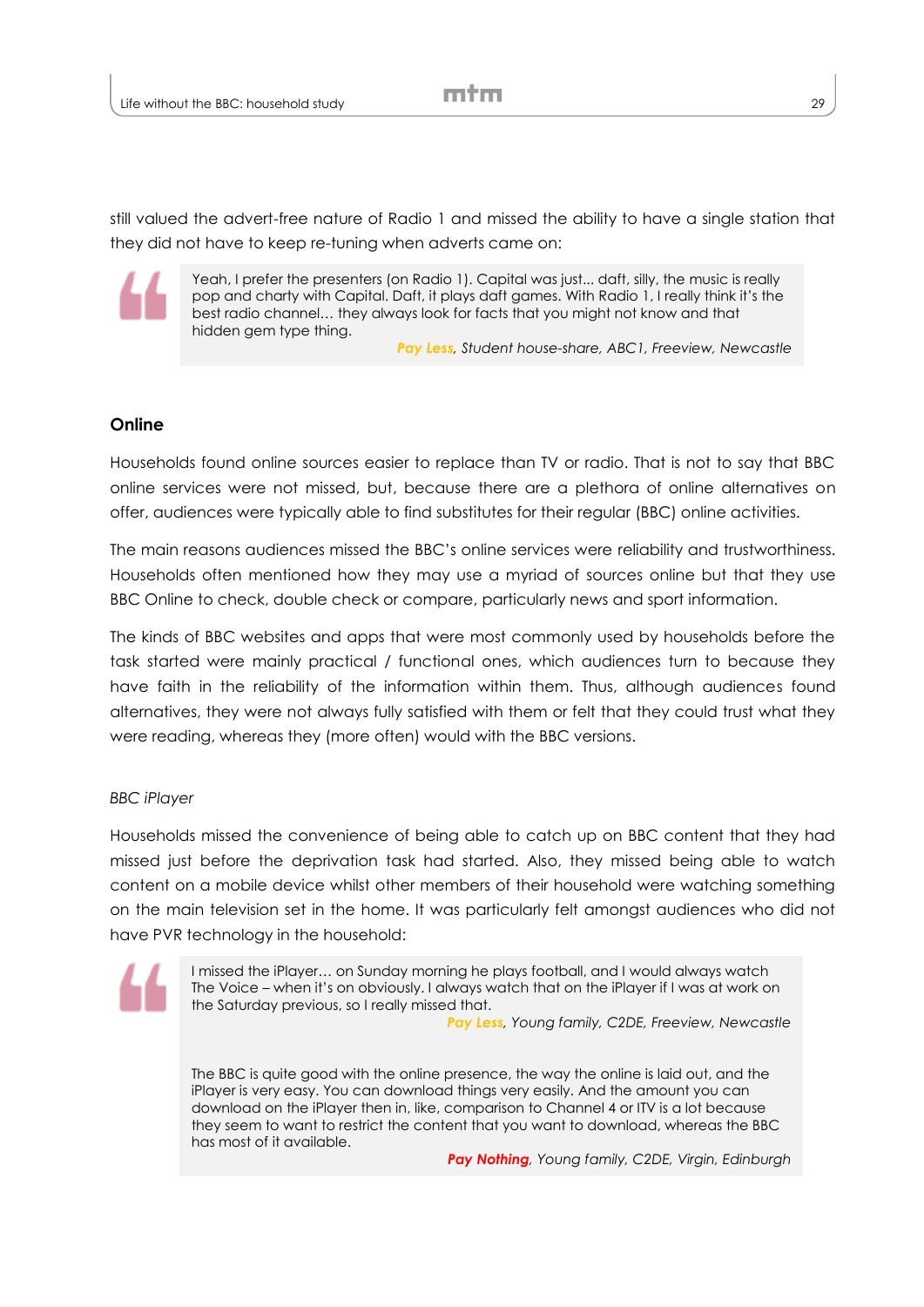#### *BBC News and BBC Sport (website and app)*

The task disrupted weekday and weekend routines for news and sport. For example, sports fans missed their morning check of BBC Sport's Gossip Column or the headlines from BBC News. Although this kind of information can be found elsewhere (e.g. via Sky News) audiences are familiar with – and value – the presentation and style of the BBC versions and prefer the absence of adverts. In some cases, households also suggested that the BBC versions had more depth or breadth to them than the commercial alternatives:

> The Sky Sports app, I had to use that, it wasn't anywhere as good for, like, football and that… just didn't have as much information, and it just wasn't laid out the same… It wasn't that I wasn't used to the layout and stuff. There just wasn't as much there. It just was nowhere as near as good (as BBC Sport app).

*Pay Less, Young family, ABC1, Virgin, Southampton*

BBC News app, I think it's a brilliant thing, you get the notification… it makes you want to go into it and it's good that you're kept up-to-date… I didn't realise I liked it that much. I underappreciated it.

*Pay Less, Student house-share, ABC1, Freeview, Newcastle*

#### *Other BBC Online services*

The inability to access the BBC as a (reliable) online destination for practical, reliable information – without cost at the point of use – frustrated households. Other services mentioned included the CBeebies app and BBC Weather:



I missed the easy layout of the BBC Weather website and that you can save the location.

*Pay Nothing, Older couple, ABC1, Freeview, London*

He's been back on the (CBeebies) app this morning as soon as he realised he could – he went straight back on it! I do not think he can do without his app. He has struggled without it.

*Pay Nothing, Single parent, C2DE, Freeview, Nottingham*

#### **b) Realised that the BBC provides a high level of quality in its content**

The **pay nothing** and **pay less** households that changed their minds and became willing to **pay the full licence fee or more** after the deprivation task overall felt the BBC was of a higher quality than competitors. This was particularly the case for the areas highlighted above such as national and local news and current affairs, as well as sport, every day/returning entertainment, drama and children's content. It was also mentioned by those who listened to BBC Radio, especially in relation to the presenters' talent. The trustworthiness, reliability and style of BBC Online and BBC apps were also regarded features of quality. Overall, the quality continually referred to was the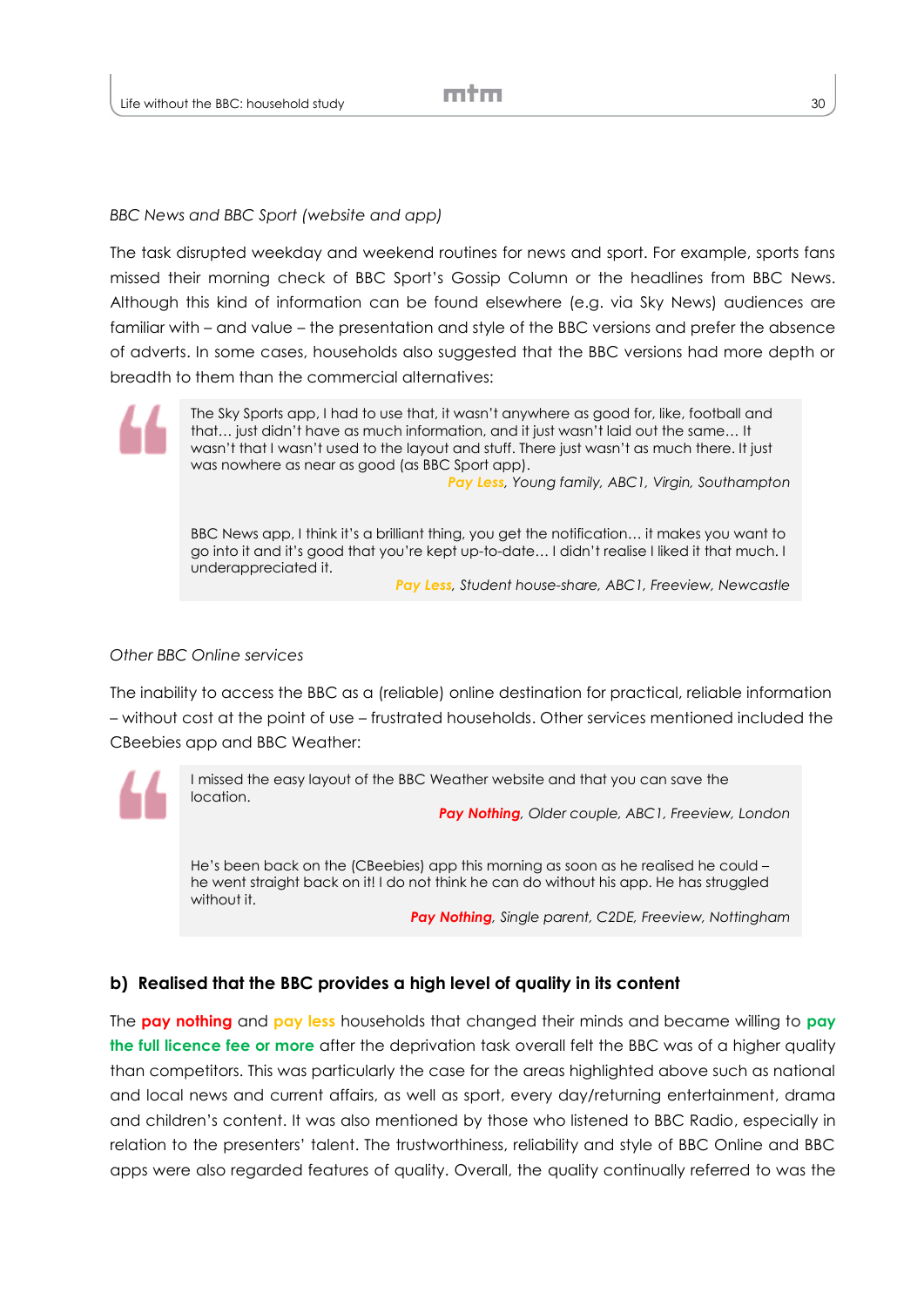BBC's presentation and delivery of content across platforms, such as the tone (e.g. news), educational value (e.g. children's content) and production values (e.g. BBC dramas):



It changed my view because it (the BBC) definitely is good. Well, I just thought everything was the same but they definitely are good at what they do. *Pay Nothing, Couple, ABC1, Sky, Belfast*

You are going to get really good quality for whatever you watch. There aren't a lot of programmes on the BBC that I would say are rubbish. *Pay Less, Young family, C2DE, Virgin, Edinburgh*

#### **c) Missed being able to consume content without advertising**

Across these households who changed their minds, there was a consistent theme regarding their frustration at the inclusion and volume of advertising on non-BBC services: In particular, these audiences were frustrated by advertising during news and also sports content on television, which they felt interrupted the flow of the coverage or analysis, as well as the volume and type of adverts during children's programming on non-BBC channels. Being exposed to what they perceived as continuous advertising during radio programming was also a frustration for households who listened to BBC Radio services before the task started. A minority also found advertising on other broadcaster catch-up services frustrating:

> The adverts put me off. Your viewing was always interrupted. It's constant bombardment with toys, I find.

*Pay Less, Young family, C2DE, Freeview, Belfast*

On the iPlayer I actually prefer it because when you're catching up you don't really want to watch the adverts.

*Pay Nothing, Couple, C2DE, Sky, Cardiff*

The adverts on TalkSPORT are very annoying, and you just have to wait to follow another discussion.

*Pay Nothing, Young family, C2DE, Virgin, Edinburgh*

#### **d) The realisation of value for money for what the BBC provides**

For the **pay nothing** and **pay less** households that changed their minds there was a realisation that the licence fee provided better value for money than they had previously thought. In particular, this was heightened when they considered what the BBC provides for the cost of the licence fee for the time they had been without its services (£3.60 for the nine days, which was handed to the households in the return interview after the task). They were surprised by the daily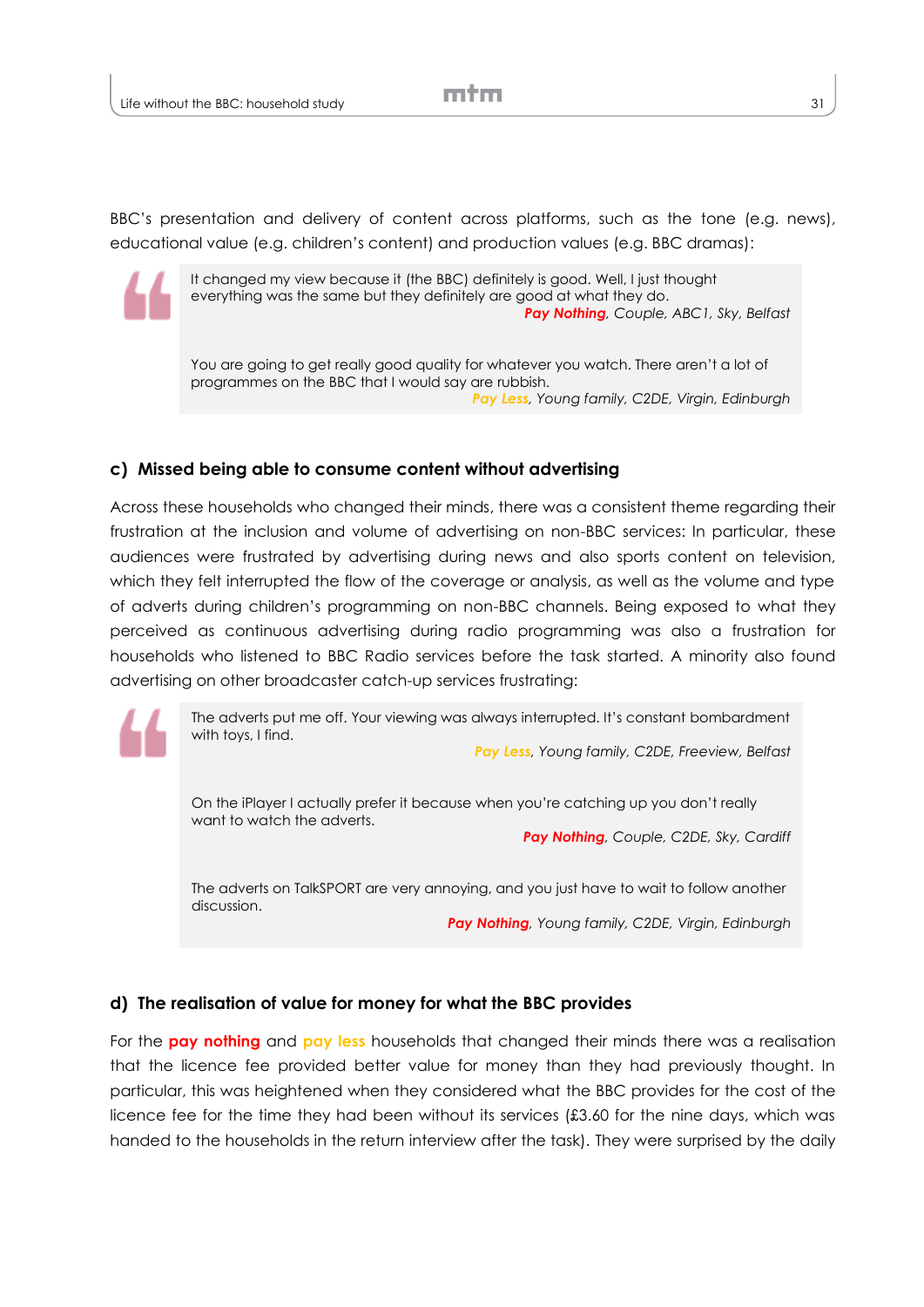(40p) and weekly (£2.80) cost and felt that the BBC content and services that they had missed was worth this amount of money.

A majority of **pay nothing** and **pay less** households across of all levels of financial security – from those that described themselves as 'struggling'/'coping' to 'comfortable' – changed their minds towards paying the full licence fee (20 out of 29 who referred to themselves as 'struggling' or 'coping', and 13 out of 19 who said they were **'**comfortable'). After nine days without the BBC, such households described the current cost of the licence fee as low– referring to the price as 'peanuts', 'nothing', 'not a lot' and comparing it with what they would pay for 'a cup of coffee', 'a bus fare' and 'what I would probably waste on a sandwich'. Where they had pay TV packages, they now felt that the licence fee compared favourably with the cost of the subscriptions they paid.

The households that changed their minds included a mix of those who said at the first interview that they felt the BBC should keep the licence fee or be funded by advertising and those who felt that the BBC could employ a subscription-type approach. With regards to the latter, households did not necessarily talk in terms of subscription but instead used phrases such as 'you should pay £2.50 every time you use it' or 'I think it should be an optional thing if you want BBC'. When they held in their hands the equivalent amount of money for nine days of the BBC, households expressed surprise at the cost and felt they would rather pay this (small) sum to have access to all the BBC's services (instead of only specific paid-for ones), or pay the sum instead of seeing the BBC take advertising:

It's quite cheap when you work it out like that. I mean, 40p a day is nothing really, isn't it? I'm quite shocked by that.

*Pay Nothing, Single Parent, C2DE, Freeview, Peterhead*

As a household, that would be £1.20 each, that is absolutely nothing… for 9 days of the BBC, with everything that you get from it. That's like a pint of beer. *Pay Less, Student house-share, ABC1, Freeview, Newcastle*

#### *Breaking the deprivation task*

Some households 'broke' the task deliberately because they really wanted to watch (or in one case, listen to) certain BBC content. The task was broken for:

- BBC News for coverage of the Malaysia Airlines MH370 plane crash
- 6 Nations rugby union tournament
- Match of the Day
- Strictly Come Dancing
- The Missing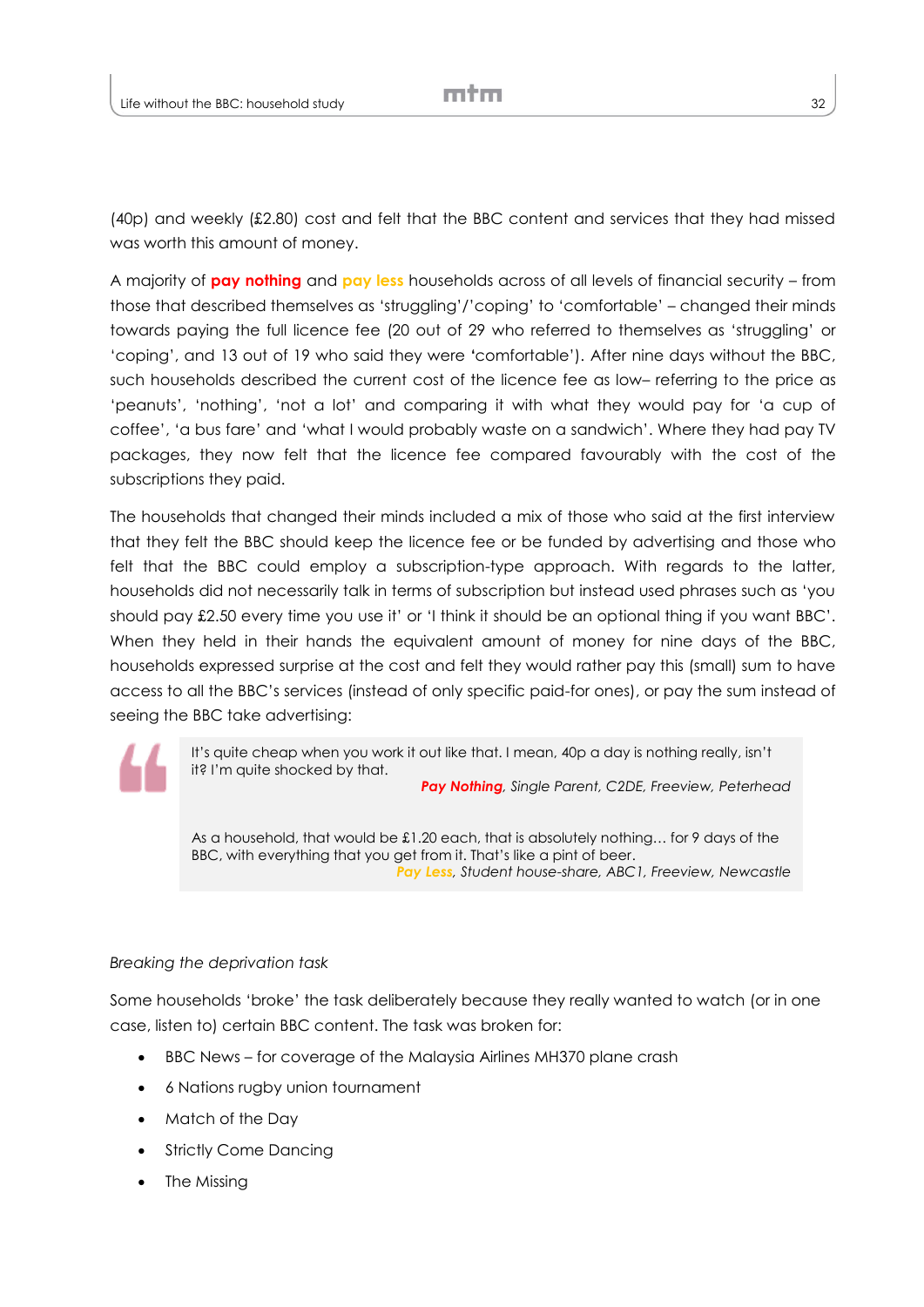- The BAFTAs
- BBC Radio 5live football commentary

In summary, overleaf is a selection of **pay nothing** and **pay less** households who changed their minds and became they willing to **pay the full licence fee or more**, setting out their views on the BBC and the licence fee **before** the research and then **after** they had spent nine days without the BBC.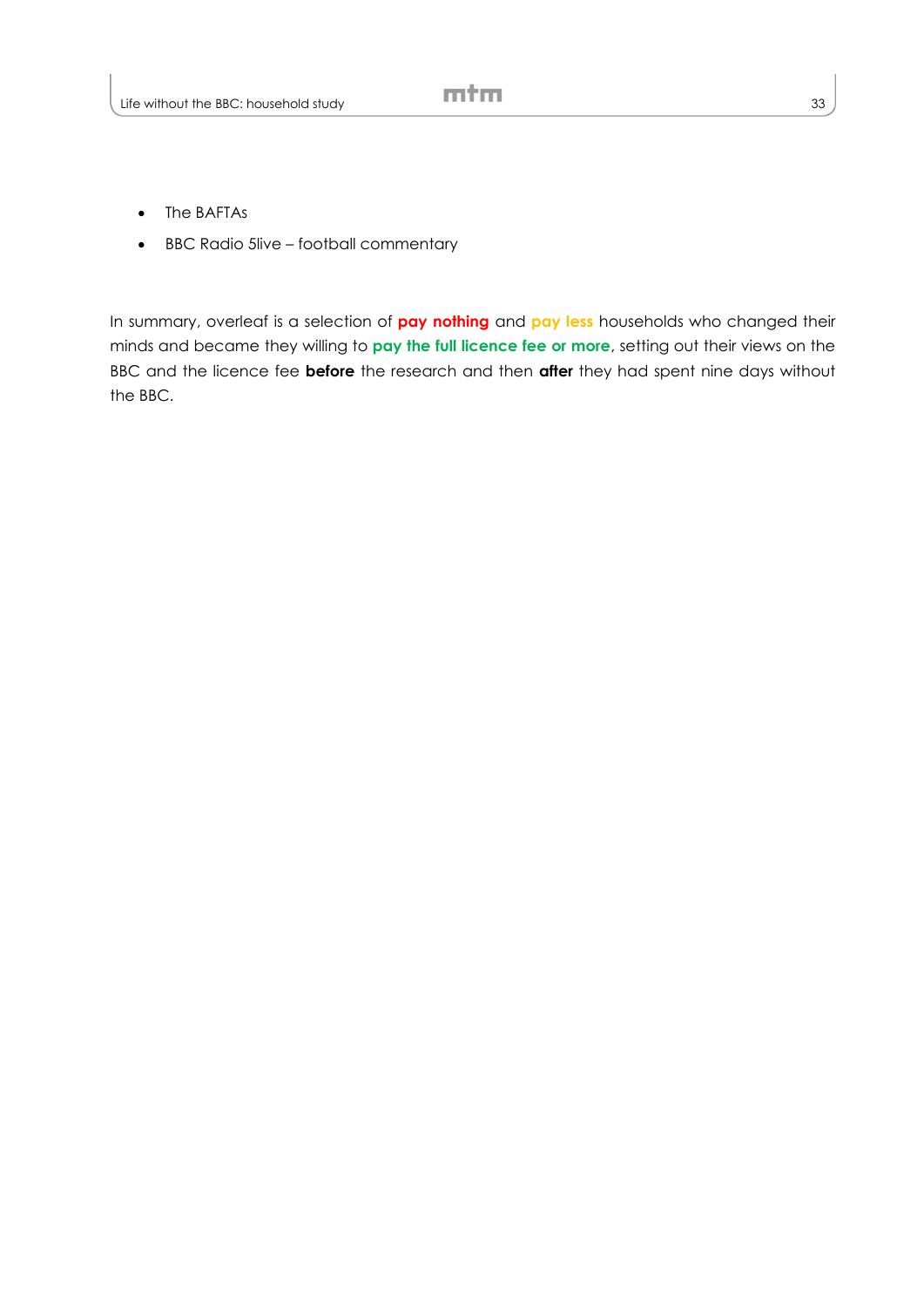| Originally pay nothing or pay less, now willing to pay the full licence fee or more |                                                                                                                                                                                                                                                                        |                                                                                                                                                                                                                                                                                                                                                                                                |
|-------------------------------------------------------------------------------------|------------------------------------------------------------------------------------------------------------------------------------------------------------------------------------------------------------------------------------------------------------------------|------------------------------------------------------------------------------------------------------------------------------------------------------------------------------------------------------------------------------------------------------------------------------------------------------------------------------------------------------------------------------------------------|
| <b>HOUSEHOLD</b>                                                                    | <b>BEFORE</b>                                                                                                                                                                                                                                                          | <b>AFTER</b>                                                                                                                                                                                                                                                                                                                                                                                   |
| <b>Pay Nothing</b><br>Couple, C2DE,<br>Sky, Cardiff                                 | (Participant 1) I could manage<br>without itthere's not that much I<br>would miss on BBC.                                                                                                                                                                              | (Participant 1) It was a lot harder than I<br>thought it would be I didn't realise I'd miss<br>it quite as much as I did.<br>(Participant 2) I missed Masterchef,                                                                                                                                                                                                                              |
|                                                                                     |                                                                                                                                                                                                                                                                        | that happened to be the final, Cabbie<br>Abroad Radio-wise was an absolute<br>nightmare so (the licence fee) that's<br>roughly £12 a month and we pay £70-odd<br>for Sky It's a bit of a shock, to be honest,<br>when you look at it like that.                                                                                                                                                |
| <b>Pay Nothing</b><br>Single Parent,<br>C2DE, Freeview,<br>Peterhead                | It's too expensive. You know,<br>especially for, I know there is ways of<br>paying it, but when you're on benefits<br>you know you've got to prioritise it's<br>extortionate.                                                                                          | I think I'd rather pay it, yeah, seeing<br>how cheap it is weekly. Because like I said,<br>the ballpark figure is quite a lot of money to<br>come up with when you've got a family,<br>but weekly, £2.80 a week is nothing really, is<br>i‡ŝ                                                                                                                                                   |
| <b>Pay Less</b><br>Young couple,<br>C2DE, Freeview,<br>Norwich                      | I just think it's an extortionate<br>amount of money a year when millions<br>of people are paying it, for when you<br>already pay an extortionate amount of<br>money for electricity and rent.                                                                         | I'd definitely rather have BBC on and<br>pay the money I think that maybe all<br>those programmes I'd be like 'Oh, I'm<br>missing out on that, I'm missing out on that'.<br>Over the course of the year, that's a lot of<br>programmes I'd be missing out on.                                                                                                                                  |
| <b>Pay Less</b><br>Young family,<br>ABC1, Virgin,<br>Edinburgh                      | I'd rather pay less than the current<br>amount, I think. For what you are<br>paying you would expect not so much<br>repeated programmes. We definitely<br>have to budget it for it. It's not like that<br>money can get taken out the bank<br>and we wouldn't miss it. | I wouldn't like to live without it. There is<br>too much I think I would miss I always think<br>I'm going to get quality from the BBC (In<br>first interview) I said I would pay a bit less.<br>But I think now, realising what I missed, I am<br>actually quite happy with the amount I pay<br>for what I get I do appreciate it more.                                                        |
| <b>Pay Less</b><br>Young family,<br>C2DE, Freeview,<br>Newcastle                    | (Participant 1) Nearly everybody<br>pays a TV licence so why can't they<br>put it down a bit? I think it should be<br>less.<br>(Participant 2) I hate it. I hate<br>paying for it. I absolutely hate it! We're<br>on a budget.                                         | (Participant 1) I would normally watch<br>EastEnders every day and I missed that<br>every single night I was disappointed I<br>was missing the Final Score If they were<br>taken away I'd be devastated It doesn't<br>sound that much (the licence fee). I'd<br>rather have it (the BBC). I'd definitely rather<br>have it.<br>(Participant 2) I think the same. I would<br>rather pay for it. |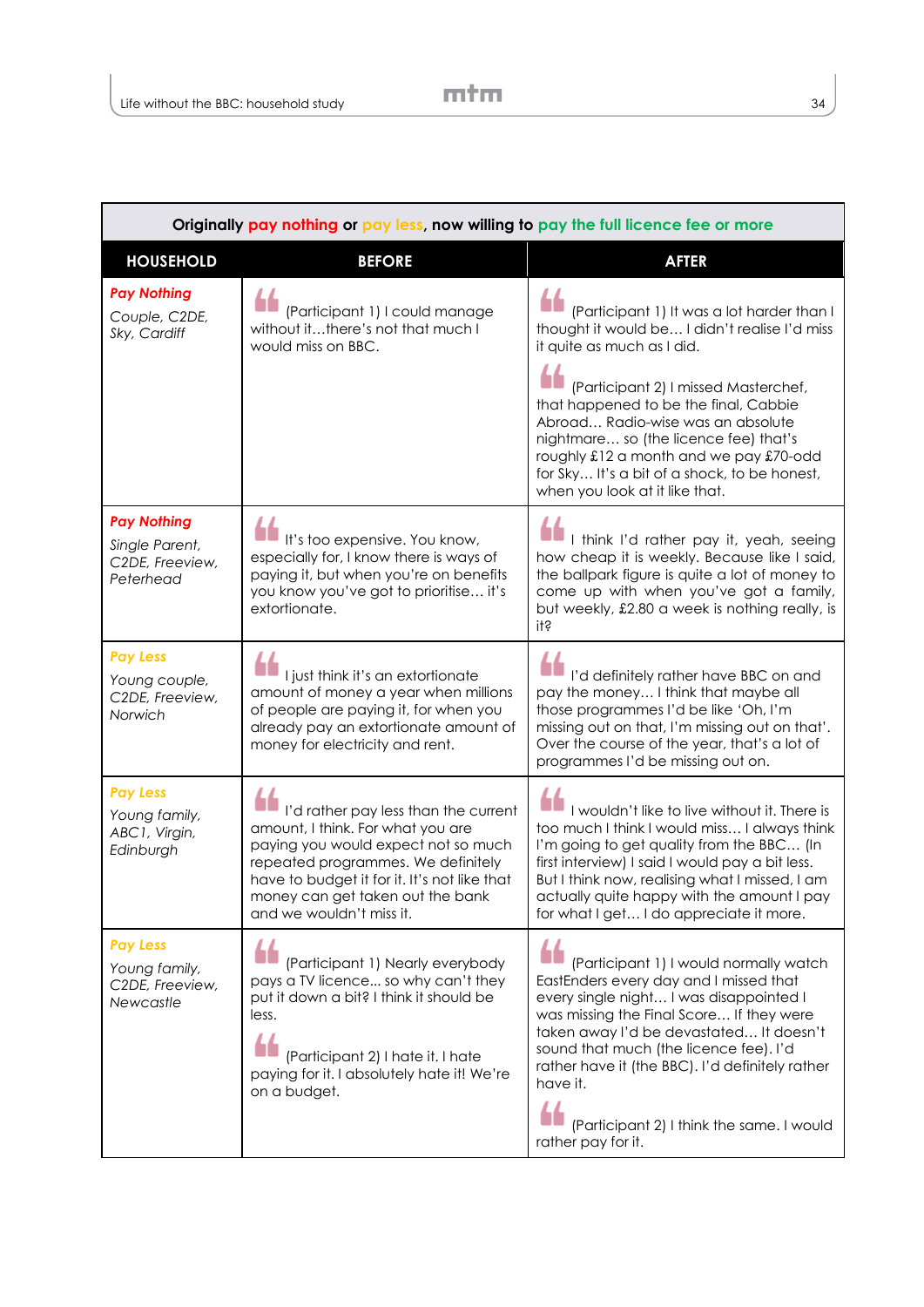#### **3.2.2 Pay nothing and pay less households that did not change their minds**

There were nine **pay nothing** and six **pay less** households – 15 in total out of 48 – that did not change their minds about the BBC and paying the current level of the licence fee. These households felt the same at the second interview as they had done at the first interview before the deprivation task had commenced. For these households, the deprivation exercise reinforced their views regarding the (limited) volume of BBC that they use because they had not missed sufficiently having access to BBC content and services across the nine days. Therefore they still felt that they did not want to pay for the licence fee or that they still wanted to pay less than the current amount. There was no 'movement' with these households, i.e. these nine **pay nothing** households still said that they wanted to not pay at all and these six **pay less** households still felt that they wanted to pay less.

As with the households that *did* change their mind about the licence fee as result of the deprivation exercise, the households that did not also included a mix of lifestage, social grade, TV set-up, attitudes towards the BBC, ethnicity, locations and income types:

- **A mix of lifestages:** including single-person households/house-shares (2 out of 7), young couples (2 out of 4), single parents (2 out of 5), young families (4 out of 11), and older couples (5 out of 17). All four of the older family households did change their minds. Overall this suggests that lifestage is not a factor behind attitudes
- **Both ABC1** (x 5) **and lower C2DE** (x 10) socio-economic groups (NB: the C2DE figure is higher because reflecting the national profile, there was a higher proportion of C2DE households in the **pay nothing** and **pay less** samples (30 C2DE households overall compared with 18 ABC1 households)
- **A mix of Pay TV** (8 out of 30) **and Free-To-Air** (7 out of 18) households
- **More likely to have a higher general impression of the BBC beforehand:** only four out of 25 households that scored the BBC 1-6 out of ten, versus 11 out of 23 who scored the BBC between 7-10 at the recruitment stage. As outlined below, these households with a higher general impression do value at least some BBC services, but they still would prefer to pay nothing or pay less for them because they do not get enough overall personal value
- **Ethnic minority households:** only 3 out of 10 BAME households did not change their mind
- **A mix of household income types:** including those describing themselves as **'**comfortable' (6 out of 19) or 'struggling' / 'coping' (9 out of 29).

Households that did not change their minds and decided that they still wanted to pay nothing or pay less than the current licence fee attributed this primarily to the fact that they felt they received **low personal value.** A smaller number also cited issues of **affordability** and, as a secondary factor, **the obligatory nature of the licence fee.**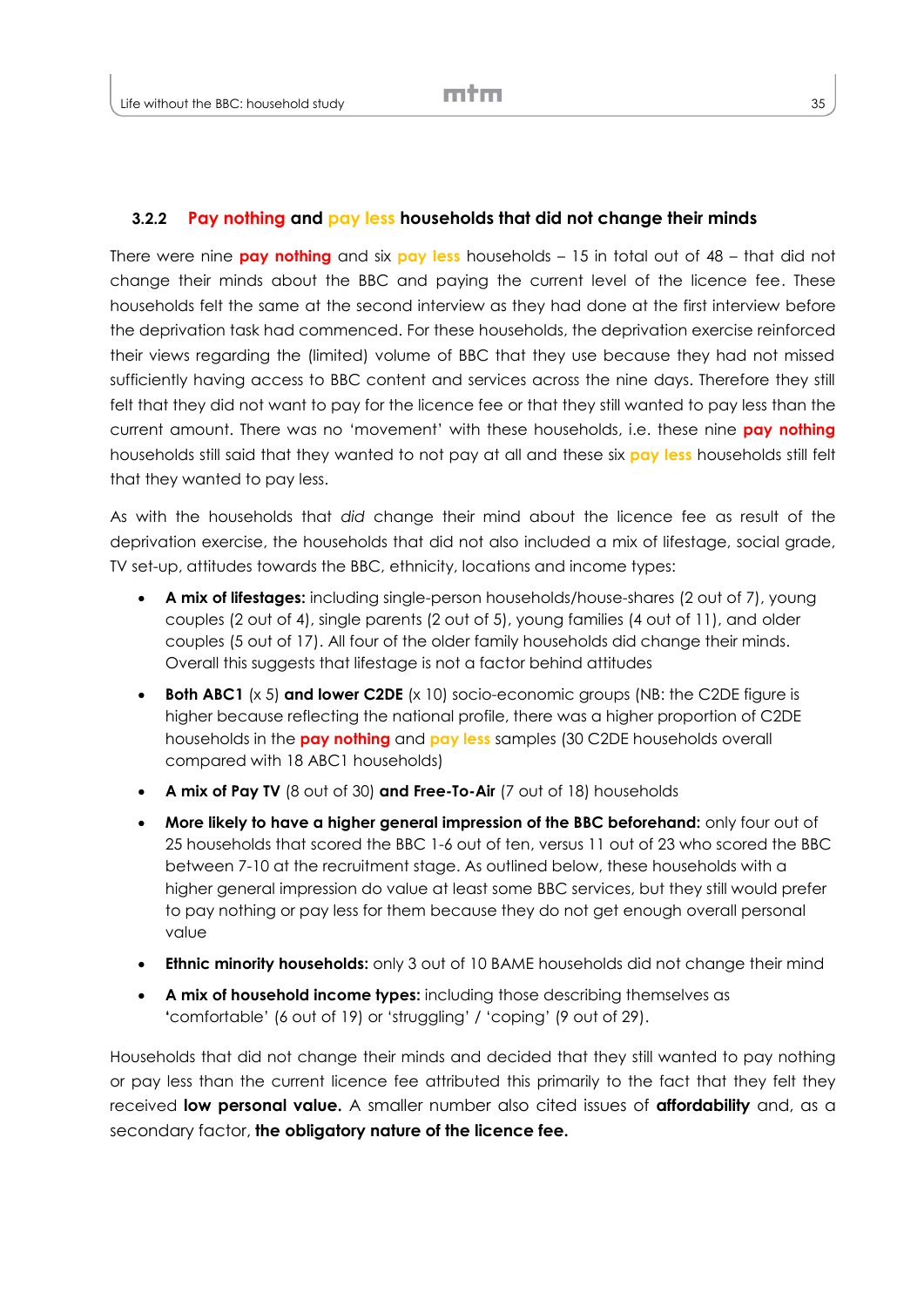#### **a) Low personal value**

The predominant reason for the households not changing their minds was personal value – or the perceived lack of it – that they were getting from the BBC. Of the 15 households, 12 felt that they were not getting enough value from the BBC for what they were paying for. Seven of these households fell into the **pay nothing** category and five into the **pay less** category.

Among the **pay nothing** households, they felt that there were alternative products and services available that are equally good as the BBC equivalents and, because these do not cost them anything, felt that paying for the BBC was unnecessary. Whilst these households acknowledged that there was *some* BBC content and / or services that they used and valued, they did not feel that there was enough for them to justify the licence fee cost:

> I've only really missed EastEnders, to be honest… There's all them channels but I don't use all them channels… If I used it all the time, it probably would be worth it but because I don't use it all the time, I don't think it is.

*Pay Nothing, Single Parent, C2DE, Freeview, Sheffield*

Participant 1) There are just a few things on there that we like to watch (Participant 2) It's not really a lot of money, for all the hours that they put into the shows, but other channels are for free (Participant 1) So just to watch two programmes a week, is it worth £2.80 a week when we pay £70 for all the other Virgin channels? No, it's not worth it, when you look at it like that.

*Pay Nothing, Young couple, C2DE, Virgin, Nottingham*

Regarding the **pay less** households, where they held the same views as they had at the first interview, they felt it was fair to pay for the content that they do enjoy across the BBC (and missed) but that they should not be paying as much as the current licence fee because they did not use all of the BBC's services:

> What I would say is yes, BBC has good content… I just don't find the value for it. I don't watch enough of it.

*Pay Less, Singles/house-share, ABC1, Freeview, Bristol*

I would come back to what I said in the first (interview) whereby I would prefer to pay less for it… It would be a shame to lose it so I would rather pay something towards it… I would prefer to pay less because there's not a lot I use if for. *Pay Less, young single-person household, ABC1, Sky, Carlisle*

There were some commonalities in the types of TV, radio and online content and services that the households that did not change their minds suggested were viable alternatives to the BBC.

#### **TV**

Among the Free-To-Air households that did not change their minds, typically they preferred the style and tone of ITV (or STV / UTV) content to the BBC, which they felt was more informal. The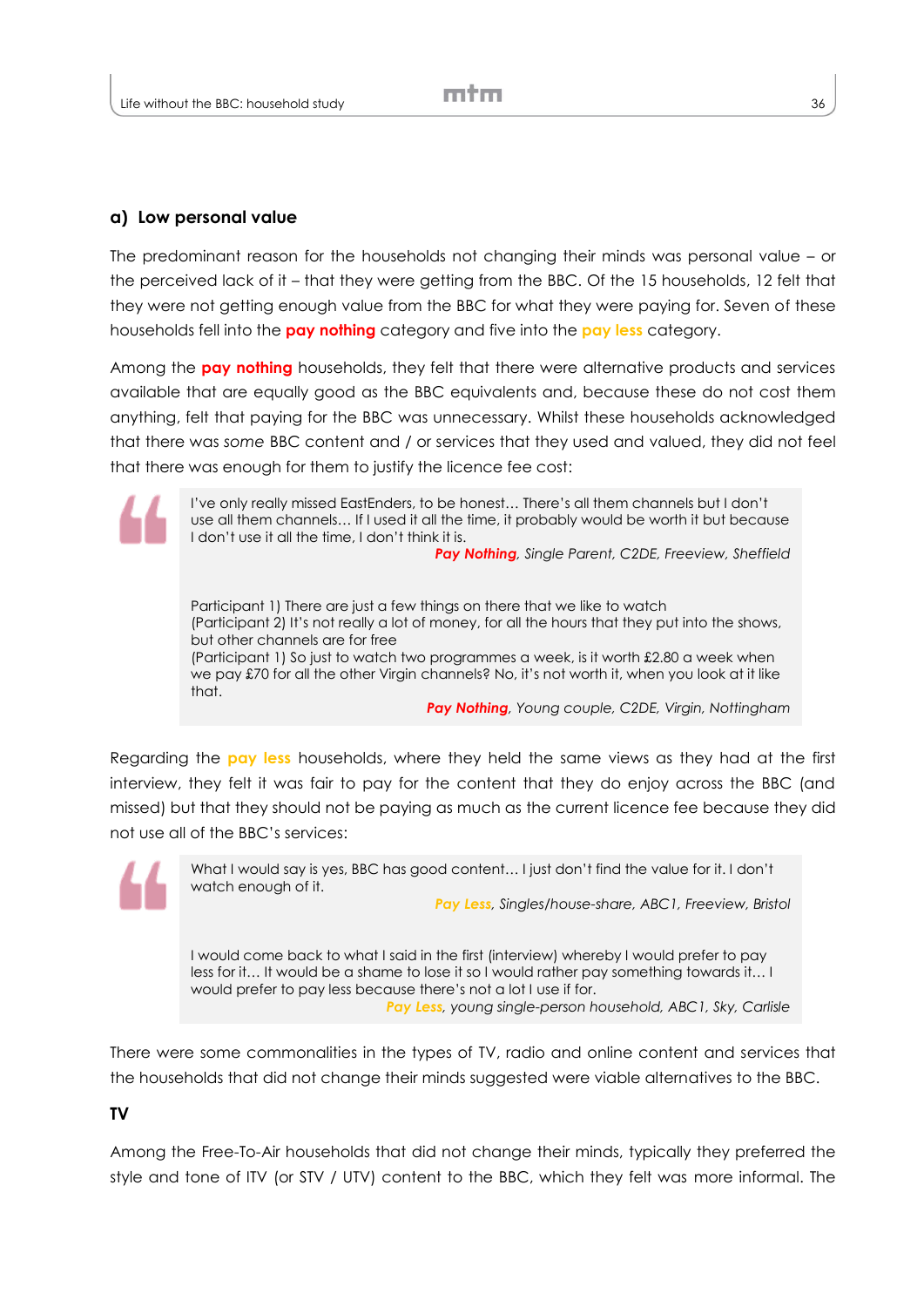Pay TV homes and those with services such as Netflix that did not change their opinion talked about the variety of choice they had from their respective providers and so did not feel like they needed the BBC as much (especially as they did not feel they consumed much BBC content). These households tended to prefer or use competitor services to the BBC already. So as an example, they would watch ITV News or Sky News, instead of the BBC. This meant that the deprivation task had less impact on their news viewing behaviours as they continued to watch the news coverage that they would normally watch. This was true for sports coverage, especially amongst Sky Sports subscribers. Regarding children's content, these households were less concerned with the volume of commercials on non-BBC content. They also did not feel that the educational value of CITV or Milkshake on Channel 5 was any better or worse than on CBBC or CBeebies, so were content with their children watching programmes on these channels (or via pay TV channels, DVDs or YouTube):



(To go without) ITV would have been worse, much worse. It would have been awful. It really would have been bad… we would have missed our soaps, Emmerdale, Coronation Street, X Factor…

*Pay Nothing, Young family, C2DE, Freeview, Belfast*

#### **Radio**

These households did not listen to much (or any) BBC Radio before the research started so its loss for nine days was minimal. There was some BBC radio listening in evidence, such as Radio 1, 1Xtra, Radio 2 and Radio 3, but generally these households typically preferred commercial stations, or in the case of some younger audiences, online services such as YouTube for their music activity. These households liked the talent, music mix, competitions and discussions on commercial radio stations and the advertising did not concern them:

I listen to Kiss, Capital, Heart … you know some of those people who are avid, like 'I only listen to Kiss', I flip between them all! *Pay Less, Young couple, C2DE, Sky, London*

#### **Online**

Similar to radio, these households talked less about using BBC Online services at the first interview. Their online activity involved little, or no, BBC sources so they did not miss what they do not use. Sky News and Sky Sports websites and apps were often used for news and sport respectively, as well as services such as Yahoo! and MSN. For practical information such as weather, these audiences were using various apps and websites, so did not feel like they relied on the BBC for such information: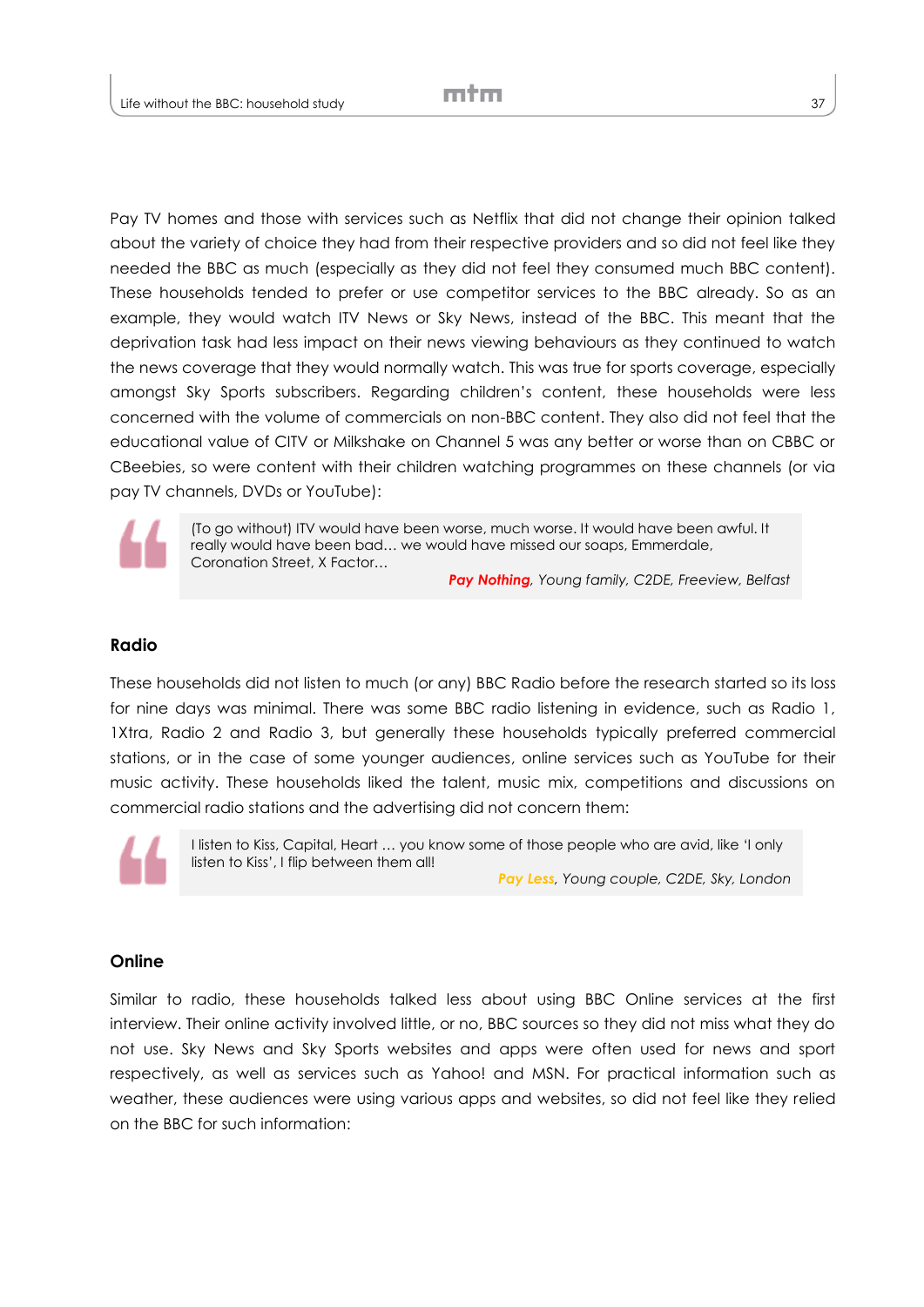The Sky News app has good videos that you can watch so you don't have to read the whole news story. *Pay Less, Young family, ABC1, Sky, Sheffield*

#### **b) Affordability**

The remaining three households, out of the 15 that did not change their minds, cited affordability as the main reason that they held the same views as they did before the deprivation exercise. Although affordability was the predominant driver for these three homes, this is naturally and intrinsically linked to personal value as well. These households also felt that they were not getting the value out of the licence fee because they were not using the BBC services or preferred alternatives from competitors, which enhanced the sense that it was something that they felt they could not afford.

Of these three households, two were **pay nothing** (1 x single parent, 1 x young family) and one was **pay less** (1 x older single). All three referenced the benefits of a cost saving to the household and other things that they could spend the licence fee on or that they would prefer to spend the money on. On a cost-benefit analysis, the **pay nothing** homes felt that they did not use the BBC enough to justify paying this amount, whereas the **pay less** household felt that she was 'paying twice' as she already paid for Sky and, as also someone living on her own, the figure should be lower:

> There's not that much to watch and I don't use it all the time anyway… I would rather have the money... because... it will build up, wouldn't it? *Pay Nothing, Single parent, C2DE, Freeview, Sheffield*

> I think it should be less than that… my views are still the same. I think it should be cheaper. *Pay Less, Older single-person household, C2DE, Sky, Oldham*

### **c) The obligatory nature of the licence fee**

A secondary reason for many of the households that retained the same view as they did at the first interview was the obligatory nature of the licence fee. Nine out of the 15 homes made some reference to this at the second interview. They commented how they begrudged paying for a service that they feel they do not use enough or is seen to be forced on themselves and other people to pay. A mix of lifestages held this view including two couples, two young families, a single-parent home and four older households.



It's like with anything in life, you don't want it to be forced upon you… You should have a choice

*Pay Less, Young couple, C2DE, Sky, London*

We don't have to pay for any of the others, do we really? And they get a lot of money off the government as well so I don't think that we should have to pay *Pay Nothing, Young family, C2DE, Freeview, Carlisle*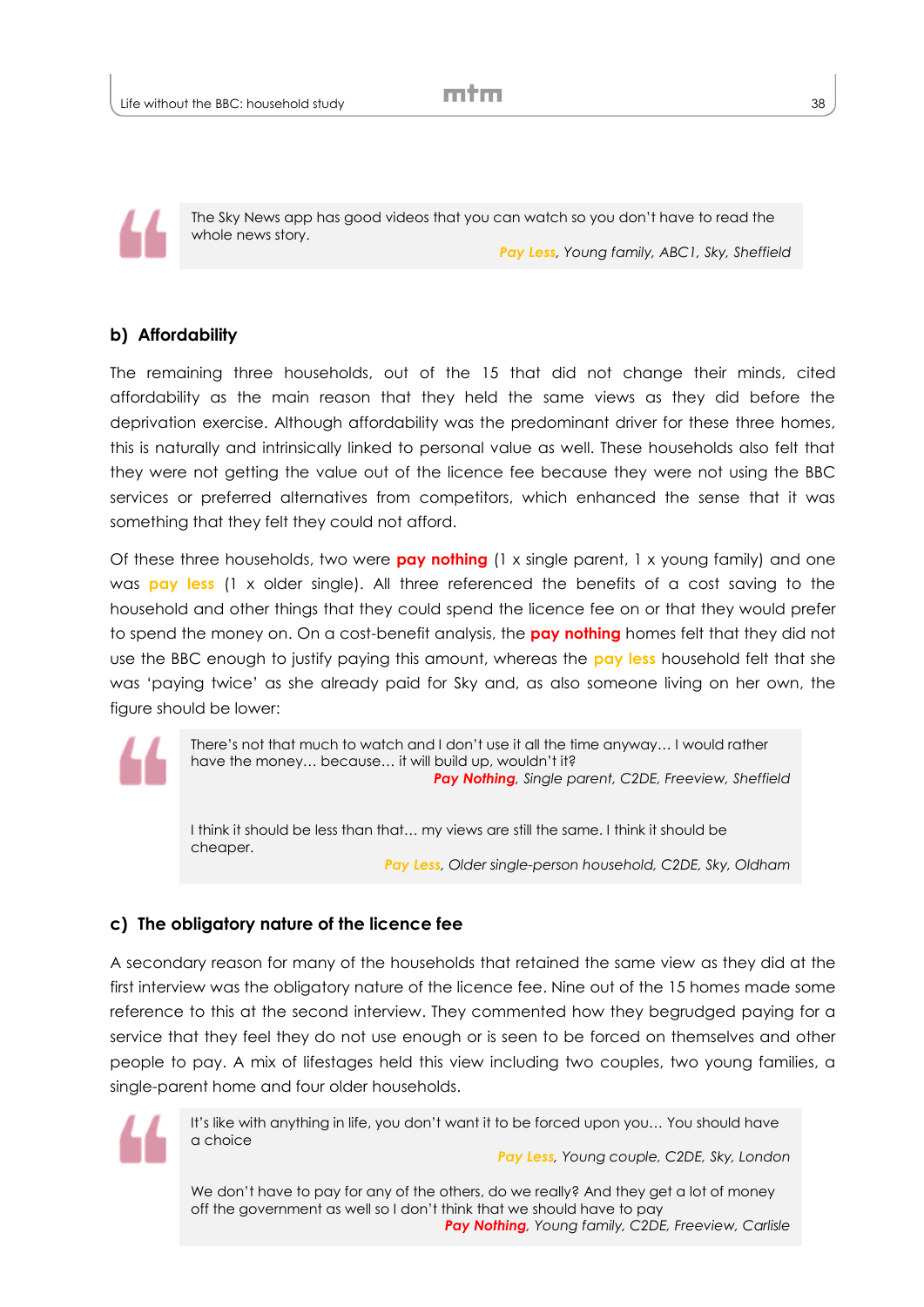In summary, below is a selection of **pay nothing** and **pay less** household who held the same views both before and after the task.

| Originally pay nothing, remained pay nothing                        |                                                                         |                                                                                                                                                                                    |
|---------------------------------------------------------------------|-------------------------------------------------------------------------|------------------------------------------------------------------------------------------------------------------------------------------------------------------------------------|
| <b>HOUSEHOLD</b>                                                    | <b>BEFORE</b>                                                           | <b>AFTER</b>                                                                                                                                                                       |
| <b>Pay Nothing</b><br>Older couple,<br>C2DE, Freeview,<br>Edinburgh | don't believe in it Honestly, I<br>don't think you get any value for it | I found it (the task) very easy I didn't<br>really miss anything at all I don't agree<br>with the licence fee                                                                      |
| Originally pay less, remained pay less                              |                                                                         |                                                                                                                                                                                    |
| <b>HOUSEHOLD</b>                                                    | <b>BEFORE</b>                                                           | <b>AFTER</b>                                                                                                                                                                       |
| <b>Pay Less</b><br>Young family,<br>C2DE, Freeview,<br>Sheffield    | You have to pay for the BBC, it's<br>only for BBC. It's ridiculous      | It's only EastEnders we've watched<br>maybe two days a week and listened to<br>Radio 1 maybe for five minutes, three<br>mornings a week, so is it really worth paying<br>for that? |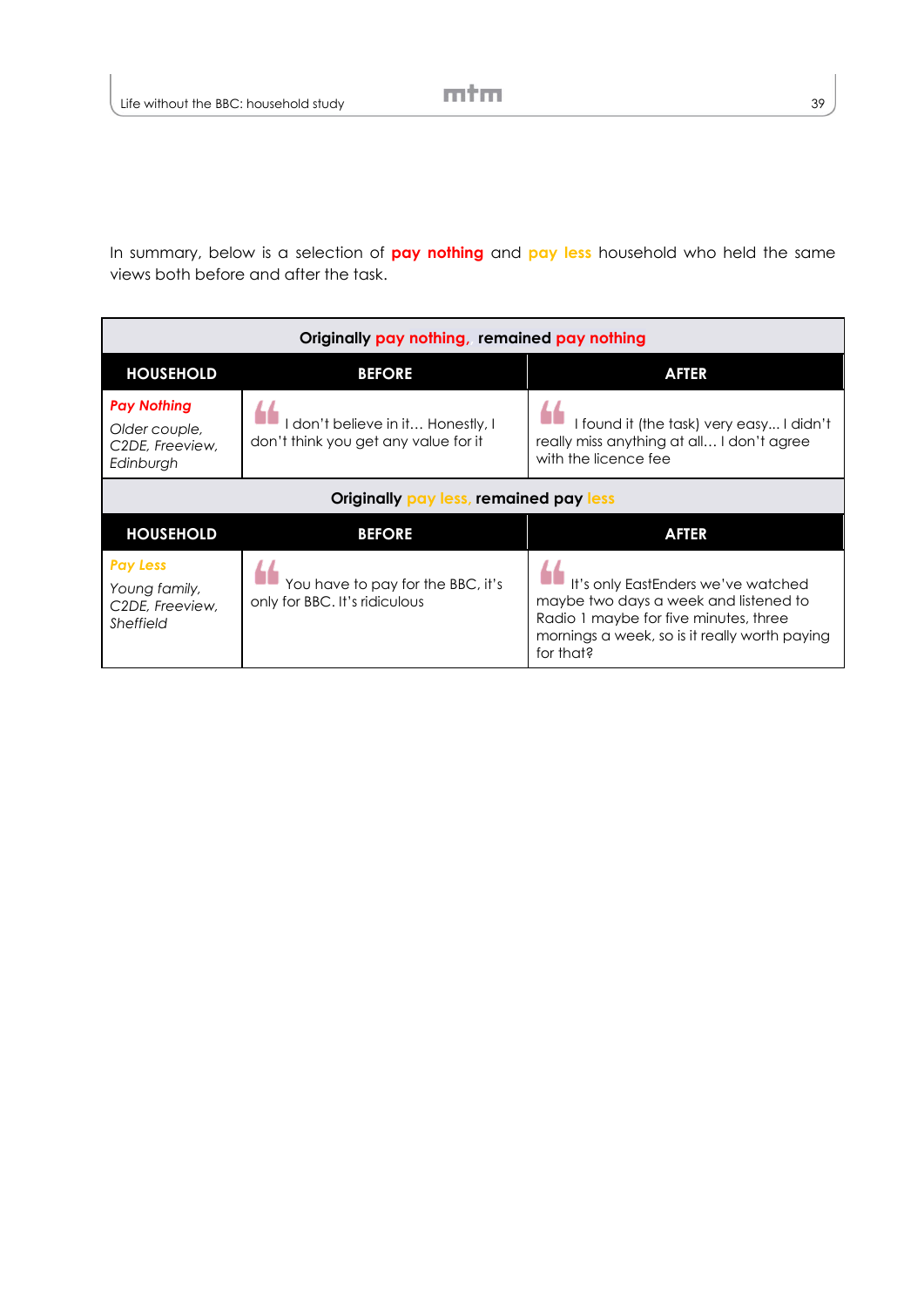#### **3.2.3 Pay the full licence fee or more households that remained willing to pay**

The deprivation task was especially tough for almost all the sample of **pay the full licence fee or more** homes, who represent the great majority of households across the UK overall (69%). Of the 22 households involved in the research, 21 were still willing to pay after nine days without the BBC and 15 of these said that they were even more positive than they had previously been as a result of taking part in the study because they had missed the BBC so much. The households that were still willing to pay, or pay more, missed the BBC content and services that they had expected to, but also found that they relied on and used the BBC even more than they had thought at the first interview. These households still wanted to **pay the full licence fee or more** as they felt the BBC delivers **high personal value** to them as a household**.** The deprivation exercise strengthened their **quality perceptions** of the BBC as they rejected the alternatives that they were exposed to as a result of the task. It **dramatically impacted on their routines** because they consume a lot of BBC content across platforms in their daily lives and particularly **disliked the volume of advertising** across platforms. These households already valued the BBC (at the first interview) because they recognised that they used and enjoyed BBC services frequently, and the task heightened their perceptions of **value for money** in terms of what they received from the BBC for the licence fee amount paid:

I bet you I'm just as well informed as anyone else at work about what's happening today by listening to Radio 4, and I get it for 40pence a day! Plus I get all the rest of the radio stuff, plus I get TV, plus I get online, and my daughter gets Bitesize, for 40 pence! *Pay licence fee or more, Young family, ABC1, Virgin, Norwich*

They often described BBC content as generally being of a better quality or more intellectual. Thus, when experiencing a taster of a life without the BBC, the vast majority did not enjoy it:

I really missed Radio 1, and I really missed the quality of BBC – certain channels, and the habit of it. I really missed not being able to use it… After watching ITV all week I just needed to get something more intellectual. The BBC presenters are just better, the quality of the shows on radio and TV are better. It's a different calibre. *Pay licence fee or more, Young family, C2DE, Freeview, Bristol*

#### **TV**

These households value greatly the BBC's news, which all felt was of a higher quality than alternatives. Similarly, they were frustrated at not being able to watch the BBC's sports content, specifically Match of the Day, and felt that – other than those who had Sky Sports – the BBC's coverage was unmatched elsewhere.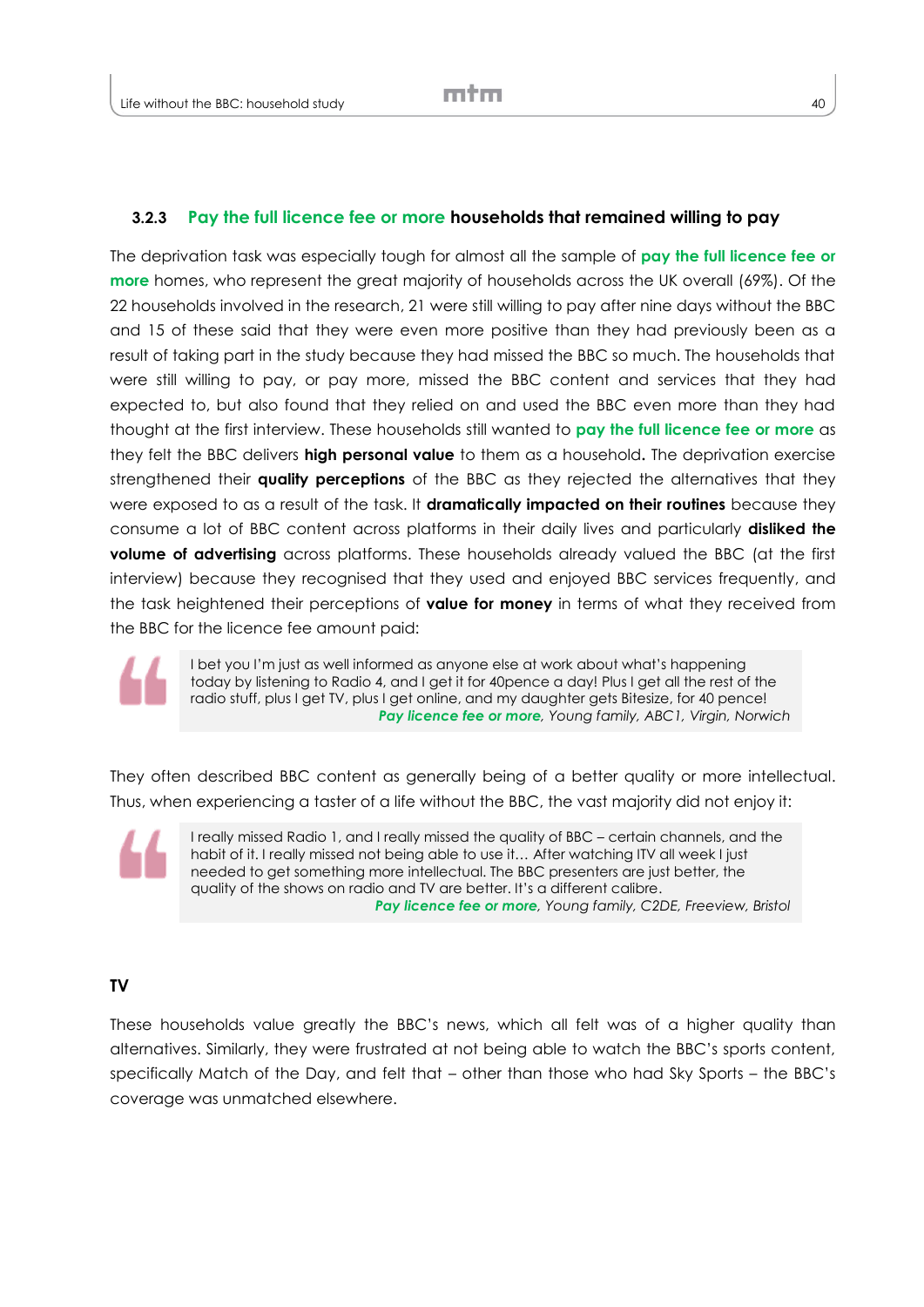The news. As soon as I go downstairs, the (BBC) news will be on. If I am working at home, the news will be on in the background. It constantly updates, so you get familiar with that programme and the content and the stories. I just missed that, I just can't seem to deal with Sky News at all – because you watch it and it just repeats itself. *Pay licence fee or more, Young family, ABC1, Virgin, Nottingham*

It (BBC News) comes across more of an adult version… I take more of it in, especially compared to the ITV one.

*Pay licence fee or more, Young family, C2DE, Freeview, Bristol*

Match of the Day, they're experts. They do a lot more in-depth commentary, looking at tactics and other things. No other sports channel does that really. *Pay licence fee or more, Young family, C2DE, Freeview, Birmingham*

These households missed regular and returning programmes like The Apprentice and Strictly Come Dancing and the ability to watch BBC dramas. As with the **pay nothing** and **pay less** households who changed their minds, drama was perceived as a BBC strength owing to the high production values, talent and lack of adverts:

I love the BBC One dramas… The Fall, to think that that was made here and it's been such a big success nationwide… it just shows BBC is diversifying as well, which is great to see.

*Pay licence fee or more, Young single-person household, ABC1, Freeview, Belfast*

Young families missed CBBC and CBeebies and the impact this had on their routines with their children. The children themselves missed the content and the familiarity with the channels and programmes. Their parents were frustrated by the perceived lack of educational content in commercial programming and it made them realise how educational the BBC's children's programmes can be:



We broke the rules once. She really wasn't feeling well and wanted CBeebies so I let her watch it until she fell asleep on the sofa, it was just for an hour. *Pay licence fee or more, Young family, C2DE, Freeview, Cardiff*

CBeebies is very educational… all of ours have learnt an awful lot from CBeebies haven't they?... All those sorts of programmes are brilliant but they're learning at the same time as enjoying the programme.

*Pay licence fee or more, Young family, ABC1, Sky, Norwich*

Older family households did not like the quiz show alternatives on other channels and preferred shows such as Pointless and Eggheads: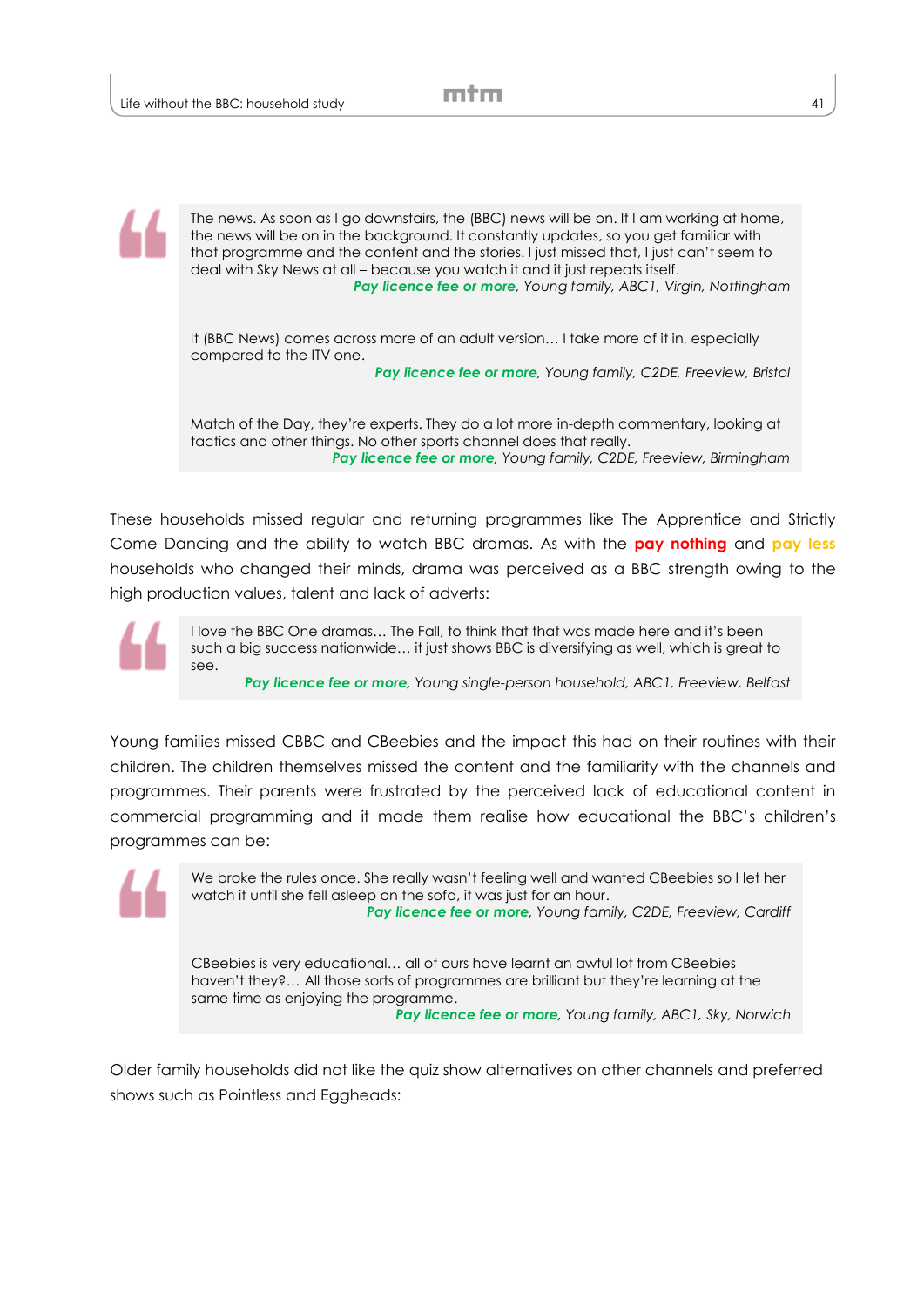In the afternoons I've always watched bits and pieces, Eggheads and Pointless and things like that… I watched some of the other quizzes on the other channels, but they haven't got me.

*Pay licence fee or more, Older couple, ABC1, Virgin, London*

Indeed, five households actually broke the task because they insisted that they had to watch certain BBC content. This was for CBeebies, quoted above, plus Strictly Come Dancing as well as the Remembrance Sunday coverage.

#### **Radio**

Radio was especially missed by these households. As BBC Radio advocates, they really struggled without Radio 2, Radio 4 and Radio 1 as they became increasingly frustrated by the volume of advertising on commercial stations and what they perceived to be the repetitive nature of the content, which meant that they felt the need to re-tune their station frequently. They missed the music-based stations for the same reasons as highlighted earlier with the **pay nothing** and **pay less** households that changed their minds: the presenters, the music mix, the features and the advert-free continuity. With regards to Radio 4, these households struggled to find any commercial talk radio alternative with a comparable mix of content and depth of analysis:

I mean in terms of format, news, documentaries, discussions, dramas, there is nothing else out there, you know to compare to BBC Radio 4. I looked on radio listings and under the format it was just music, music, music, sport, music... There was just nothing else out there to replace it, like-for-like. There wasn't a commercial channel that had documentaries or dramas, so the radio was an absolute nightmare for me. *Pay licence fee or more, Older couple, ABC1, Virgin, Norwich*

I hated it. I was really irritated, like, without having Radio 1 in my life… I just came to a point where I just stopped wanting to listen to radio because it wasn't giving me what I wanted.

*Pay licence fee or more, Young single-person household, ABC1, Freeview, Edinburgh*

#### **Online**

These households also missed having access to BBC News and BBC Sport content online. As indicated previously, this was owing to their reliability and trustworthiness. Households also missed the flexibility of BBC iPlayer in their daily lives:



The websites I had to use instead weren't as good, so like I used Sky Sports to check on the football and stuff and it wasn't instant and as easy to get the information I wanted as I wanted it to be.

*Pay licence fee or more, Young family, ABC1, Sky, Norwich*

Normally I use the Met Office quite a lot, but I go on the BBC to get a second opinion. Whereas I was using Google to get a second opinion this week, and I just don't think it's that reliable. There's just a trust in the BBC.

*Pay licence fee or more, Young single-person household, ABC1, Freeview, Edinburgh*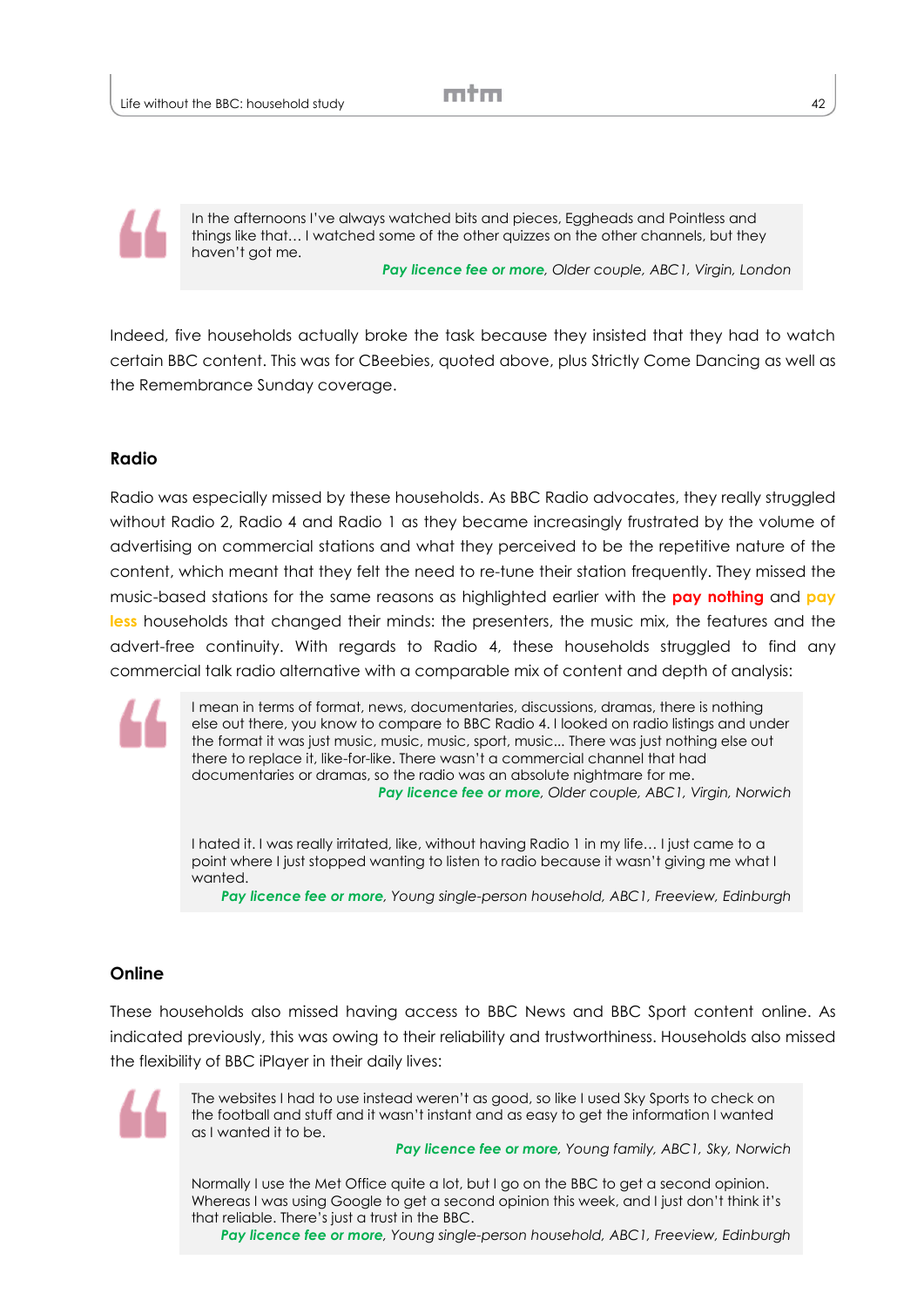In summary, below is a selection of the 'before' and 'after' views of **pay the full licence fee or more** households who remained willing to **pay the licence fee or more** after nine days without the BBC, with some even willing to pay more than they had suggested during the first interview.

| Originally pay the full licence fee or more, remained pay the full licence fee or more              |                                                                                                                                                                                                                                        |                                                                                                                                                                                                                                                                                                                                                             |
|-----------------------------------------------------------------------------------------------------|----------------------------------------------------------------------------------------------------------------------------------------------------------------------------------------------------------------------------------------|-------------------------------------------------------------------------------------------------------------------------------------------------------------------------------------------------------------------------------------------------------------------------------------------------------------------------------------------------------------|
| <b>HOUSEHOLD</b>                                                                                    | <b>BEFORE</b>                                                                                                                                                                                                                          | <b>AFTER</b>                                                                                                                                                                                                                                                                                                                                                |
| Pay licence fee or<br>more<br>Older couple,<br>C2DE, Freesat,<br><b>Sheffield</b>                   | We don't want to see the BBC<br>change. It's unique in the world. So if<br>you're paying that money to keep that<br>going - that's fine. It progresses and<br>leads the way, and it doesn't charge<br>any more, which is very unusual. | No other company could provide<br>anywhere near that for that amount of<br>money. It's ludicrous, isn't it? I would be<br>expecting to pay more than that really for<br>what we get.                                                                                                                                                                        |
| Pay licence fee or<br>more<br>Young family,<br>ABC1, Virgin,<br>Norwich                             | I actually don't mind paying the<br>licence fee. I really, really, really am a<br>huge supporter of the BBC My feeling<br>is that BBC produces world class telly.                                                                      | The TV, I did find it quite a pain to be<br>honest. I really enjoy a lot of BBC dramas,<br>documentaries, the news I found myself<br>thinking, 'No I can't be bothered to watch<br>anything' I would be more than happy to<br>pay considerably more and I think this<br>experience has reinforced that view.                                                |
| Pay licence fee or<br>more<br>Young single-<br>person<br>household, ABC1,<br>Freeview,<br>Edinburgh | It's affordable; it's definitely an<br>affordable price.                                                                                                                                                                               | I would pay more now than I probably<br>would have said that I would have at the<br>start. Because I just don't think I realised<br>how much it would affect me, and how<br>much it did. Everything else is such a hassle,<br>and BBC is so easy I've realised  the<br>affect it has on my lifestyle and who I am<br>I'd definitely be willing to pay more. |
| Pay licence fee or<br>more<br>Young single-<br>person<br>household, ABC1,<br>Freeview, Belfast      | It's something I've always paid.<br>When you're used to paying for<br>something, you don't question it the<br>same.                                                                                                                    | I'm more aware of what I'm getting for<br>it. I'm getting so much, getting so many<br>great dramas, great news and this<br>experiment has showed me how much I<br>watch it. I would rather pay £15 a month for<br>the BBC than pay £20 for the basic<br>package with Sky.                                                                                   |
| Pay licence fee or<br>more<br>Young family,<br>ABC1, Sky,<br>Norwich                                | $\sqrt{2}$<br>You've got the local radio the<br>BBC Three, BBC Four, iPlayer - you get a<br>lot more than just the TV channels for<br>your licence fee.                                                                                | $\sqrt{2}$<br>I wouldn't want to live without the BBC<br>channels and I'm happy to keep paying<br>the TV licence, and slightly more if that<br>came to it for what we get from the BBC.                                                                                                                                                                     |
| Pay licence fee or<br>more<br>Older couple,<br>ABC1, Sky,<br>Oldham                                 | I think it's worth it  you still get a<br>lot of good programmes and they<br>have got to be paid for.                                                                                                                                  | It's like everything, isn't it - you don't<br>know what you're missing until it's gone.                                                                                                                                                                                                                                                                     |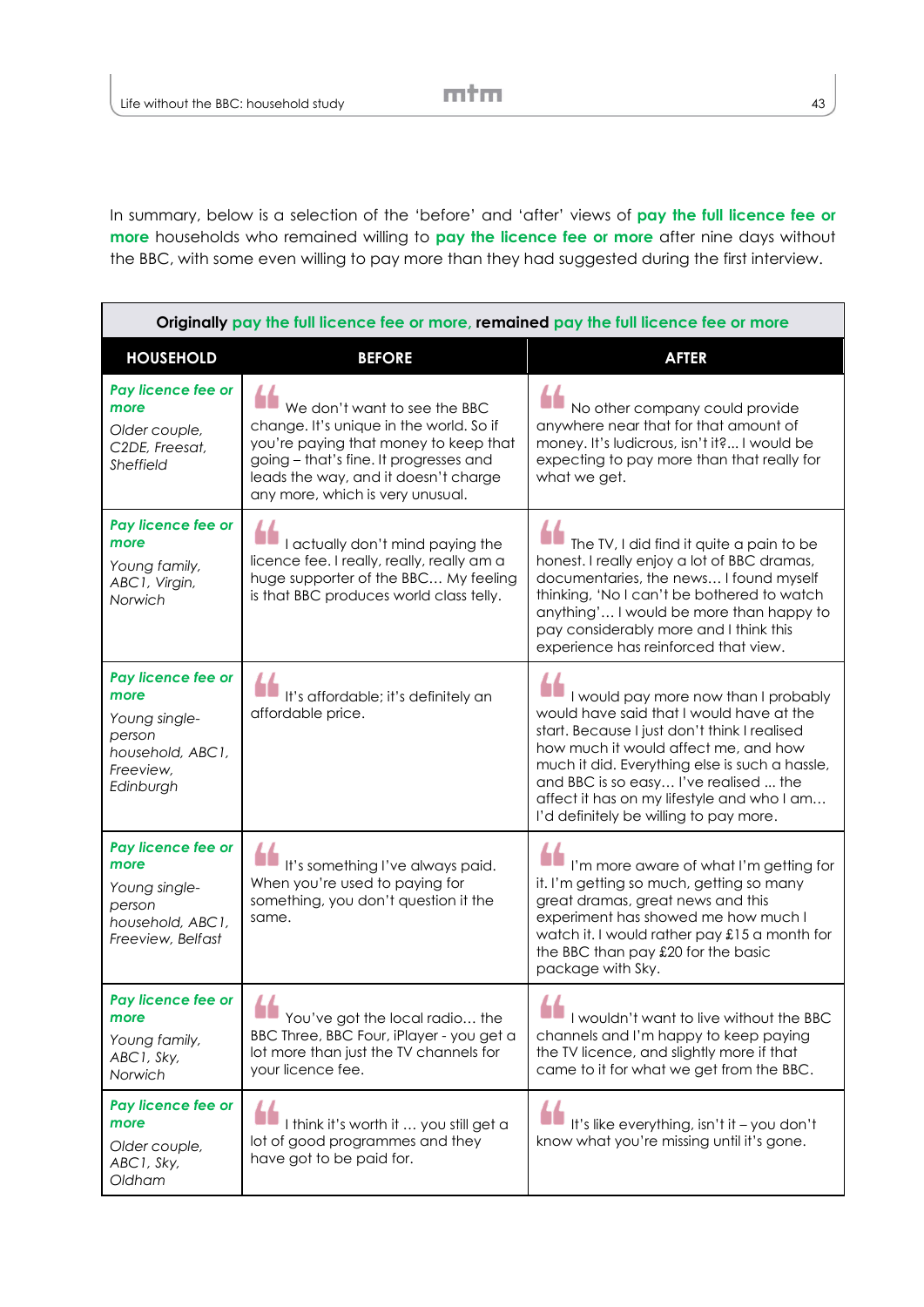#### **3.2.4 Pay the full licence fee or more household that changed its mind**

In Wave 1 there was one household that changed their mind at the second interview and following the deprivation exercise decided that they wanted to **pay less** than the licence fee, having previously been willing to **pay the full licence fee or more**:



It's kind of made us realise that we don't watch that much TV, we're not that dependent on it. *Pay licence fee or more, Young family, ABC1, Sky, London*

This was a young family, with busy parents who commented that the task had made them realise that they do not consume much TV at all, including the BBC. The time of year was a critical factor in their decision to change their mind. They took part in the research in July 2014, during a particularly hot period, which meant that this young family were often outside the home and so not consuming as much as they normally would across platforms in the week of the task. Although they recognised the educational value for their children of CBBC and CBeebies, they also felt there were alternatives as they had access to children's channels on their pay TV platform. And given their limited consumption during the time of the exercise, they did not feel they received full value from the current level of the licence fee. However, they admitted freely that the warm weather had impacted their behaviour during the task and that at another time of year when they were using more media, their opinion could have been different.

| <b>HOUSEHOLD</b>                                                    | <b>BEFORE</b>                                                                                                      | AFTER                                                                                                                                                                                                                                                                              |
|---------------------------------------------------------------------|--------------------------------------------------------------------------------------------------------------------|------------------------------------------------------------------------------------------------------------------------------------------------------------------------------------------------------------------------------------------------------------------------------------|
| Pay licence fee or<br>more<br>Young family,<br>ABC1, Sky,<br>London | I've always loved any show that's<br>on BBC because you know you haven't<br>got the faff of waiting for an advert. | I do think it's a seasonal thing, and we<br>were also talking about the programmes<br>that we usually watch on BBC, they are<br>usually easy watching and they are on in<br>the winter. So again, if it was winter there<br>would be some programmes that we would<br>really miss. |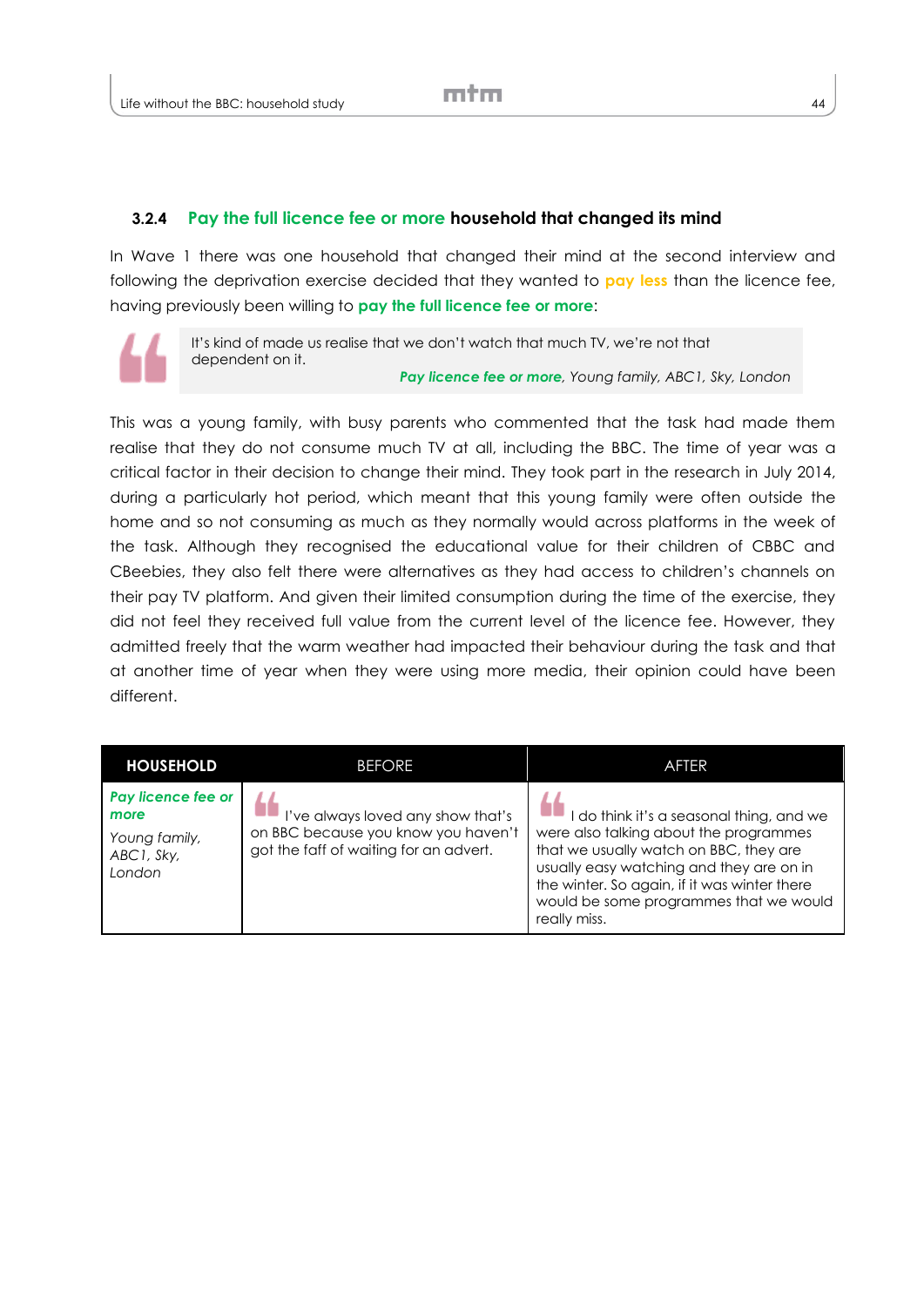# **4 Life without the BBC: The BBC in society**

The nature of this research asking audiences to think about their media consumption behaviours and the deprivation task itself, which, for many, resulted in living without BBC services for the first time in their lives, meant that households also thought more broadly about the BBC. In particular, households raised how they felt that the BBC is more than just about a provider of content across platforms, but that it also plays a significant historical role in UK society. There were several themes around this topic, as follows:

A trusted source with a global reputation: particularly for news, audiences are proud of the global presence, reputation and prestige of the BBC abroad:



The BBC News is good. Just things like the correspondents, they're good. Maybe cause they're the BBC. You look at them and go 'That's the BBC news. It's well, you know, world-famous'.

*Pay Nothing, Young family, C2DE, Sky, London*

I just find the BBC to be a bit more, I don't know, I trust their story more. You get a lot of different news channels like American ones saying different things and stuff and so I would tend to go with the BBC

*Pay Less, Young single-person household, C2DE, Southampton*

BBC News is probably the most trusted news service in the world. *Pay Less, Students/house-share, ABC1, Freeview, Newcastle*

 **A part of British culture / heritage:** the original broadcaster**,** something that audiences have grown up, that is part of the fabric of their life and other people's lives within the UK:



I think it's a service which we take for granted… we've not really known life without it… it's a bit of an institution that we've grown up with and it's a part of British culture. I wouldn't want to see it go.

*Pay Less, Couple, ABC1, Sky, Cardiff*

For me probably the BBC represents home, you know. It represents BBC Northern Ireland *Pay Less, Young family, C2DE, Freeview, Belfast*

It's an institution. It does make you feel British.

*Pay Less, Older couple, ABC1, Sky, Edinburgh*

The BBC plays a big part in the UK. I think it represent who the British people are because it has that whole circumference of options to choose from… It offers something for everybody, to appeal to 'every British citizen', and everyone who is involved in it. *Pay licence fee or more, Young single-person household, ABC1, Freeview, Edinburgh*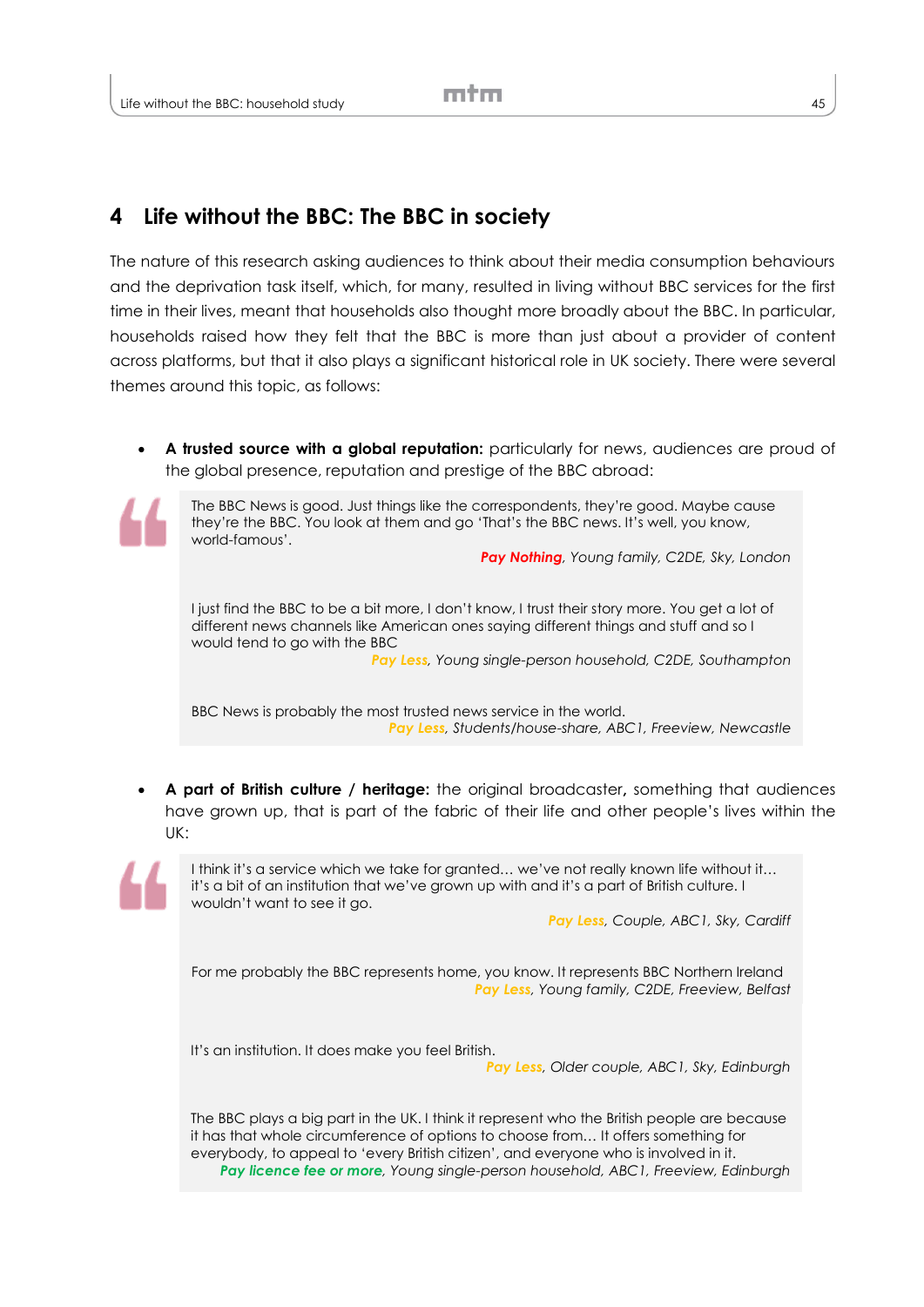**A leader in Royal, historical and events of national significance:** best placed to cover historical events such as Remembrance Sunday and the World War 1 centenary as well as Royal occasions; the national reach and scale to deliver high-impact charity work such as Red Nose Day and Children In Need:

What I like about it is Children In Need. I like to watch Children In Need when it's on… I like how they raise the money to help the children and there's so many poor kids out there that needs the money and that's why I am so amazed by it. *Pay Less, Older single-person household, C2DE, Sky, Oldham*

I knew it was Remembrance Weekend and I always watch it. I think it's brilliant and this year's was really good. And let's have it straight, no one does it like the BBC, the (tone of) voice, everything is just absolutely superb. *Pay licence fee or more, Older couple, ABC1, Sky, Oldham*

**Creates a 'national conversation':** including 'appointment to view' televisions moments like EastEnders or Strictly Come Dancing but also advert-free sporting events such as the World Cup final and important news stories.

They do do good coverage when they do things like that… it's like watching a sporting event – you're there, with the BBC, you're *there*. You've not got an advert to break it up or anything. You are actually there. You are seeing it as it's happening. *Pay licence fee or more, Young family, C2DE, Virgin, Oldham*

Yeah, it was hard (missing EastEnders)… because they are kind of building up about the death of Lucy Beale. Everyone is talking about it and watching and you can't. *Pay Nothing, Older family, C2DE, Sky, Bristol*

For example the start of the week, with everything that was going in Sydney and stuff like that, for news like that I would go on BBC News websites because it updates so quickly… the BBC News website. Although it has local and British news, it offers worldwide news, so it offers something for everybody

*Pay licence fee or more, Young family, C2DE, Virgin, Oldham*

The deprivation exercise made households of all types consider what else the BBC does – and has done historically – via the fact that they were not able to access it for a period of nine days. Audiences had not really considered this wider societal impact of a life without the BBC before and, although this was not a primary driver for households being willing to pay the licence fee, it still played a significant role. Households preferred to have the above perceived benefits that the BBC brings as opposed to being without them.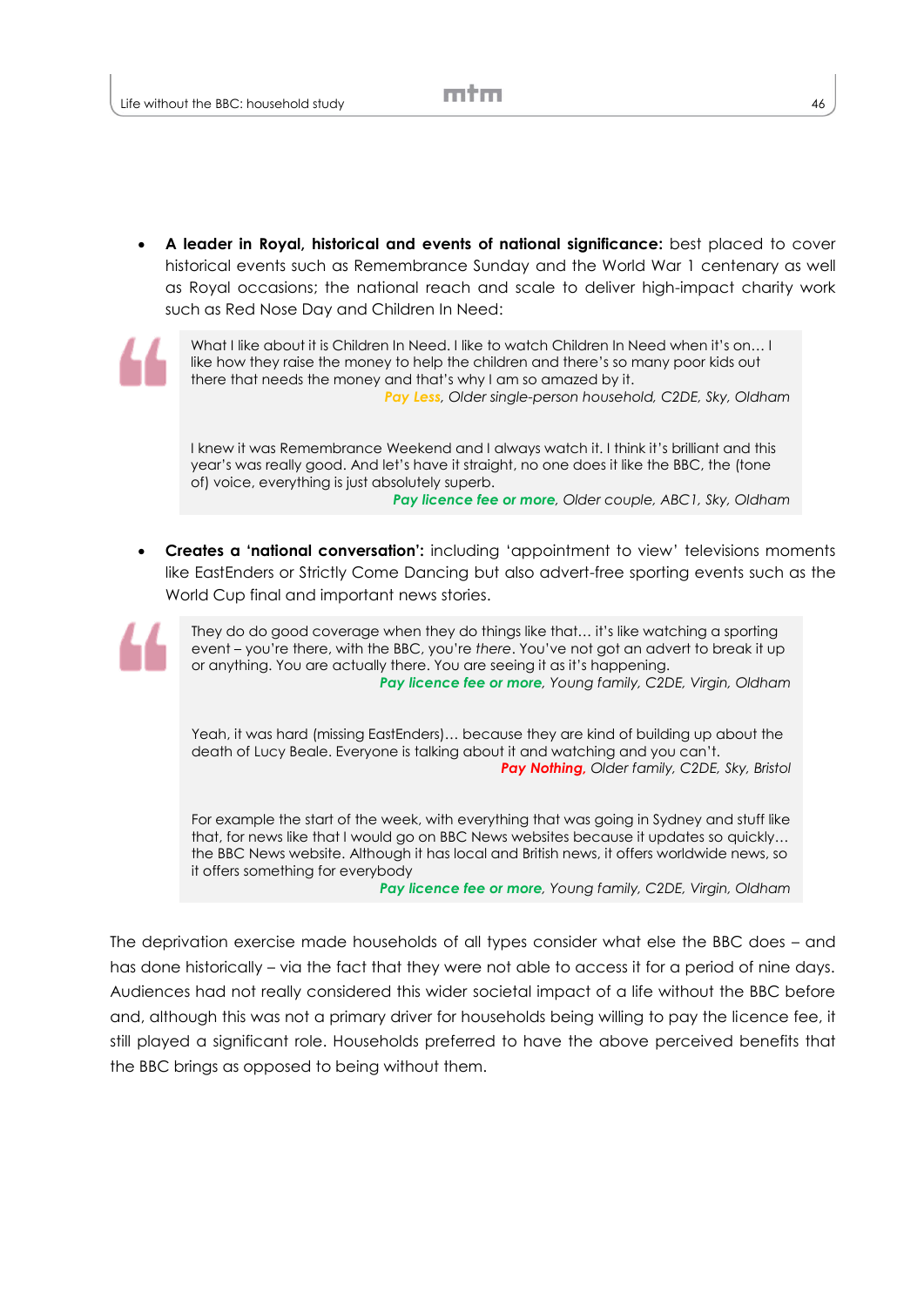# **5 Life without the BBC: Conclusions**

The results of the deprivation exercise showed that:

- **33 out of the 48 households** that said at the start of the research that they would **pay nothing** or would prefer to **pay less** than the current licence fee for the current BBC **were now willing to pay £2.80 a week**
- **21 out of the 22 households** that said at the start of the research that they would **pay the full licence fee or more** were **still willing to pay £2.80 a week or more, with 15 even more positive than previously.**

A larger number of households that previously had been unwilling or less willing to pay changed their minds about the licence fee because they underestimated what they get and therefore what they value from the BBC, which they only came to realise once all BBC content and services were taken away from them.

Households who became or were still willing to **pay the full licence fee or more** value the BBC as:

- **More prominent / important in their lives than they previously thought**
- **Providing unique, quality and trustworthy content across platforms / genres**
- **Good value for money (£2.80 a week, 40 pence a day)**
- **Advertisement-free**
- **Playing an important role in UK life and the national conversation.**

However, the smaller number of households that still wish to **pay nothing**, or **pay less** primarily see the BBC as an **unnecessary expense for the (limited) volume they consume.** With 12 out of these 15 households citing personal value as the main reason for being unwilling to pay, this could be addressed through more relevant content from the BBC for these households to improve their value perceptions. Given that the BBC has a weekly reach of 97%, even those who remain unwilling to pay are still using the BBC to some degree every week so there are opportunities to build on what they consume already and increase the value that the BBC delivers to them.

That said, more than two in three of the households in this study who had at first been unwilling to pay the licence fee at the current level, if at all, chose to keep the BBC services rather than having the licence fee back. And of those households who were initially content to pay, all but one remained willing to pay, with two-thirds feeling even more positive after nine days without the BBC. This experiment into the realities of life without the BBC would indicate that people's initial view of their willingness to pay for the BBC is most often likely to be an underestimation. Directionally, it is clear that having spent time without the BBC greatly reduces – by about twothirds – the proportion of households that think the licence fee is poor value for money. When asked in surveys seven in ten adults say, top-of-mind, that they are content to pay the current level of the licence fee for the BBC. This research shows that once households experience life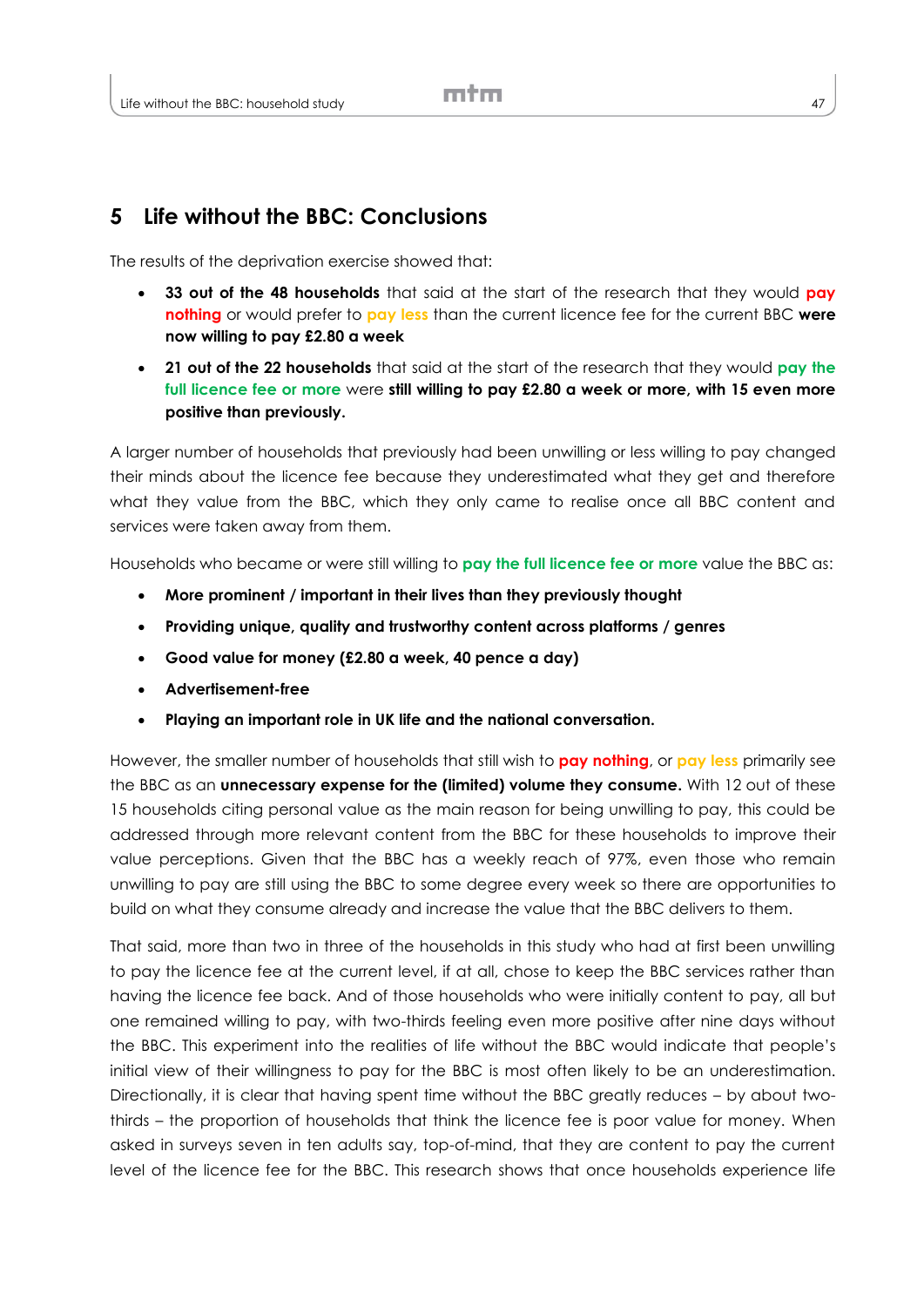without the BBC, the proportion of people who are willing to pay the full licence fee or more becomes much higher.

Living without the BBC for a period of time also challenged a number of common audience (mis)conceptions about the licence fee and the BBC:

1. The BBC only provides value to its heartland audiences

**A broad / balanced mix of age, socio-economic grades, ethnicity changed their attitude to paying the licence fee**

2. The licence fee is too expensive for what you get



**The weekly cost was seen as minimal after the nine days…particularly compared with other expenditure** 

3. There are now lots of quality alternatives to the BBC

**Audiences often struggled to replace BBC content and services**

4. Audiences would not mind advertising on the BBC

**The disruption of advertising was a significant frustration**

5. The licence fee just pays for BBC TV

**Participating in the task raised awareness of the wider licence fee contribution to BBC Radio and BBC Online**

| <b>BEFORE: Common audience perception</b>                                                                                                                                                                                                                                                                           | AFTER: What this deprivation study has shown                                                                                                                                                                                                                                                                                                                                                                                                                              |
|---------------------------------------------------------------------------------------------------------------------------------------------------------------------------------------------------------------------------------------------------------------------------------------------------------------------|---------------------------------------------------------------------------------------------------------------------------------------------------------------------------------------------------------------------------------------------------------------------------------------------------------------------------------------------------------------------------------------------------------------------------------------------------------------------------|
| The BBC only provides value to its heartland<br>1.<br>audiences                                                                                                                                                                                                                                                     | A broad mix of ages, socio-economic grades and<br>ethnicity changed their attitude to paying the licence fee                                                                                                                                                                                                                                                                                                                                                              |
| Participant 2: I feel that there shouldn't be a<br>licence fee because the amount of TV, we only<br>watch a few hours  (we have) Virgin already, on<br>top of that we have to pay for the TV licence I'm<br>not getting value for money from the licence fee.<br>Pay Nothing, Young family, C2DE, Virgin, Edinburgh | <b>Participant 1:</b> I just think the content is really<br>good. I mean whether you are on the TV or online,<br>everything is quite well produced.<br><b>Participant 2:</b> It's changed our views and made us<br>realise it's not much we're paying - it's only 40<br>pence a day! And the whole family is watching it,<br>and the whole family is taking advantage of BBC.<br>Pay Nothing became Pay the licence fee or more,<br>Young family, C2DE, Virgin, Edinburgh |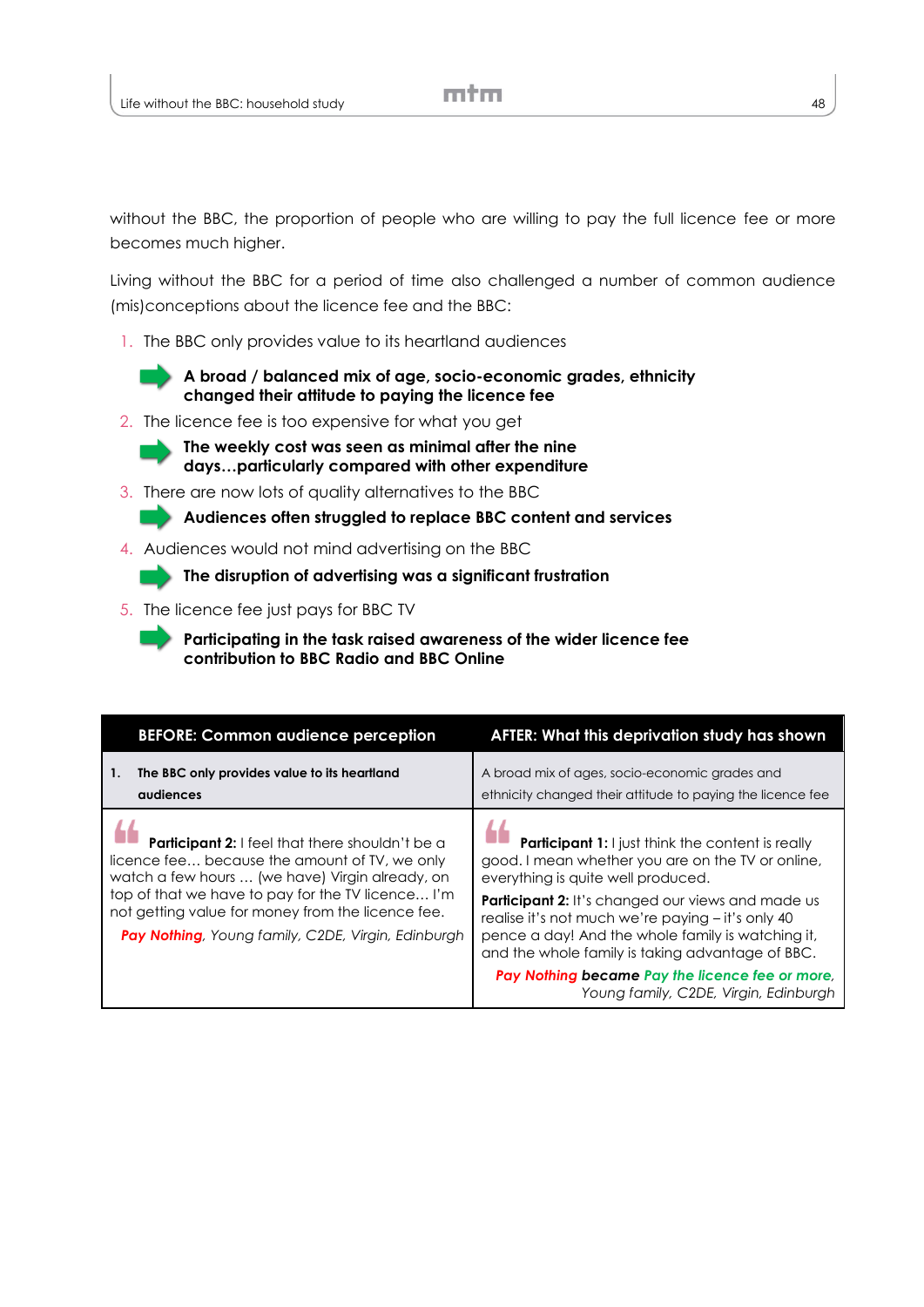| <b>BEFORE: Common audience perception</b>                                                                                                                                                                                                                       | AFTER: What this deprivation study has shown                                                                                                                                                                                                                                                                                                                                                                                                              |
|-----------------------------------------------------------------------------------------------------------------------------------------------------------------------------------------------------------------------------------------------------------------|-----------------------------------------------------------------------------------------------------------------------------------------------------------------------------------------------------------------------------------------------------------------------------------------------------------------------------------------------------------------------------------------------------------------------------------------------------------|
| The licence fee is too expensive for what you<br>2.<br>get                                                                                                                                                                                                      | The weekly cost was seen as minimal after the nine<br>days, particularly compared with other expenditure                                                                                                                                                                                                                                                                                                                                                  |
| I think it's awful because the way I look at it is<br>that I pay for Sky already I think it's unfair.<br>Everybody is moving with the times, and the BBC<br>still expects us to pay £145, £149 yearlyfor what?<br>Pay Nothing, Older family, C2DE, Sky, Bristol | That's for nine days? That's kind of cheap, isn't<br>it? Surprisingly! £3.60 for nine days? That's peanuts<br>really. That's affordable In all honesty we do get a<br>wealth of good programmes. We might be selective<br>in what we watch but it is an integral part of our<br>everyday existence It would be weird if there was<br>no BBC channels.<br>Pay Nothing became Pay the licence fee or more,<br>Older family, C <sub>2</sub> DE, Sky, Bristol |

| <b>BEFORE: Common audience perception</b>                                                                                                                                                                                                                                                                                                                                                                  | AFTER: What this deprivation study has shown                                                                                                                                                                                                                                                                                                                                                                     |
|------------------------------------------------------------------------------------------------------------------------------------------------------------------------------------------------------------------------------------------------------------------------------------------------------------------------------------------------------------------------------------------------------------|------------------------------------------------------------------------------------------------------------------------------------------------------------------------------------------------------------------------------------------------------------------------------------------------------------------------------------------------------------------------------------------------------------------|
| 3 <sub>1</sub><br>There are now many quality alternatives to the<br><b>BBC</b>                                                                                                                                                                                                                                                                                                                             | Audiences often struggled to replace BBC content<br>and services                                                                                                                                                                                                                                                                                                                                                 |
| Well, we'd rather not pay it obviously. I mean,<br>look, really what it boils down to is the licence fee is<br>for the BBC and we think that they're probably<br>limited in what they produce we don't think we're<br>getting the value for money on what's being shown<br>for the amount of money per year we're paying<br>and what the BBC put forward.<br>Pay Nothing, Older couple, C2DE, Sky, Belfast | We just missed (it). Some of the quality on BBC<br>is just that little bit better. Documentaries, nobody<br>can do it like the BBC, there's no two ways about<br>that. They're good at that I just think it's better<br>quality, better reporting, the whole. The BBC most<br>definitely has a better quality programme when<br>they do something I don't honestly think that we<br>found stuff that was better. |
|                                                                                                                                                                                                                                                                                                                                                                                                            | Pay Nothing became Pay the licence fee or more,<br>Older couple, C2DE, Sky, Belfast                                                                                                                                                                                                                                                                                                                              |

| <b>BEFORE: Common audience perception</b>           | <b>AFTER: What this deprivation study has shown</b>   |
|-----------------------------------------------------|-------------------------------------------------------|
| Audiences would not mind advertising on the         | The disruption of advertising was a                   |
| 4.                                                  | significant                                           |
| <b>BBC</b>                                          | frustration                                           |
| It's (paying the licence fee) just for (no) adverts | I also like it (BBC) because it doesn't have a        |
| and I like the adverts. It gives us the chance to   | break. It's continuous, without the adverts I say I'd |
| make a cup of tea or go and sort the kids out. I    | rather pay than have the adverts.                     |
| don't mind the adverts. Why can't the BBC do that?  | Pay Less became Pay the licence fee or more,          |
| Pay Less, Young family, C2DE, Freeview, Newcastle   | Young family, C2DE, Freeview, Newcastle               |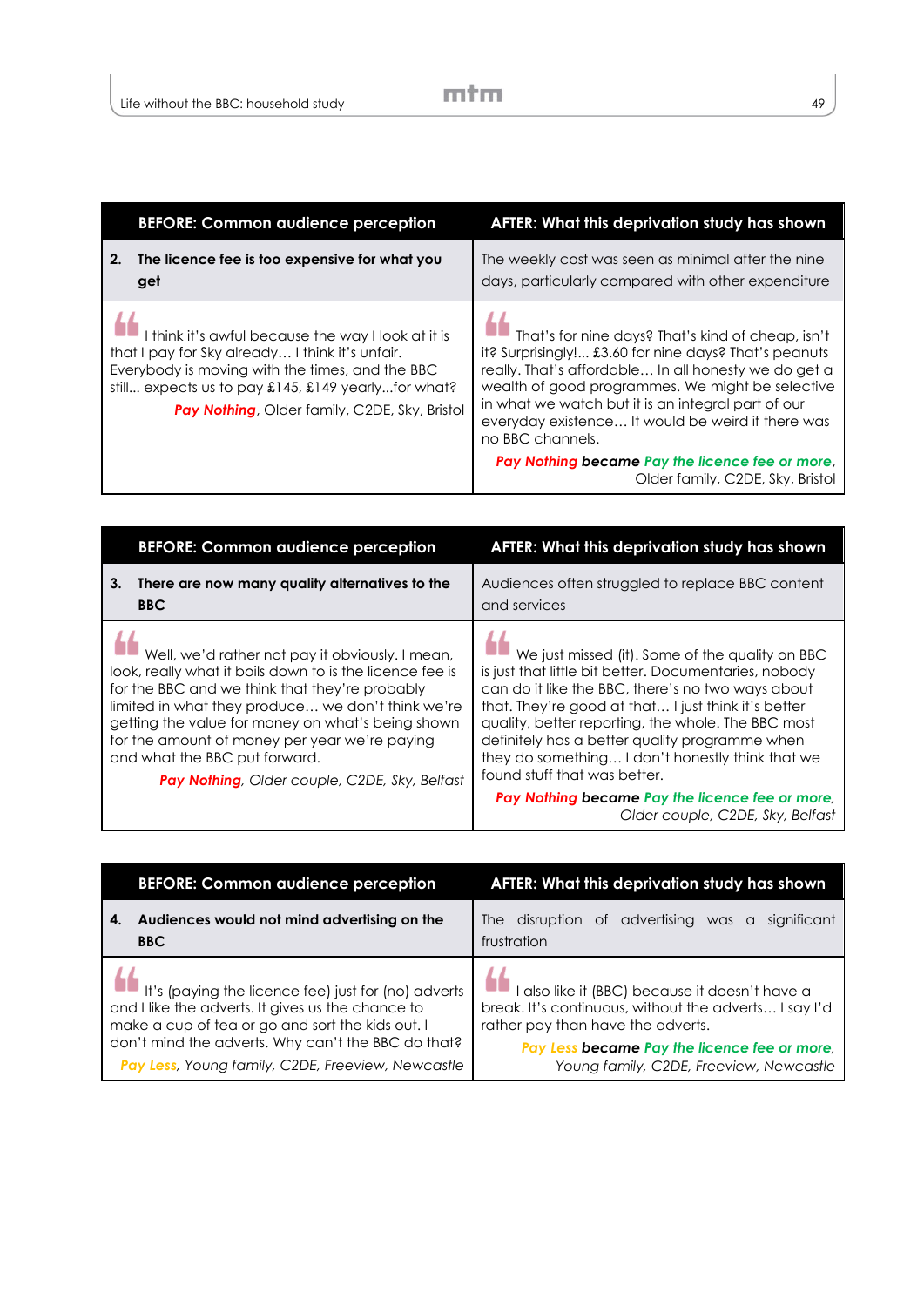| <b>BEFORE: Common audience perception</b>                                                                                                                                                                                                                                                                                                                 | AFTER: What this deprivation study has shown                                                                                                                                                                                                                                                                                                                                                                                                                                                                               |
|-----------------------------------------------------------------------------------------------------------------------------------------------------------------------------------------------------------------------------------------------------------------------------------------------------------------------------------------------------------|----------------------------------------------------------------------------------------------------------------------------------------------------------------------------------------------------------------------------------------------------------------------------------------------------------------------------------------------------------------------------------------------------------------------------------------------------------------------------------------------------------------------------|
| The licence fee just pays for BBC television<br>5.                                                                                                                                                                                                                                                                                                        | Participating in the task raised awareness of the<br>wider licence fee contribution to BBC Radio and<br><b>BBC Online</b>                                                                                                                                                                                                                                                                                                                                                                                                  |
| Alright, £12 is not a lot of money but it's not so<br>great if I don't watch, what, only 30% of what's<br>being shown on thereThere's nothing currently on<br>at the moment that I can think of that or even up<br>and coming that makes me think 'Ooh I'll watch<br>that' It's a non-event BBC for me.<br>Pay Nothing, Single, ABC1, Freeview, Sheffield | It did feel a bit weird not having the BBC on<br>£2.80 (a week) doesn't get you a lot these days so<br>to say it gets you all those channels, radio and<br>online, it's not too bad, I suppose  knowing more<br>and realising more what it covers, part of me when<br>we first started this was mainly thinking TV, it was all<br>TV, so I was probably a lot more anti-BBC and anti-<br>paying for the licence fee than I am now.<br>Pay Nothing became Pay the licence fee or more,<br>Single, ABC1, Freeview, Sheffield |
| I think the only reason we have to pay a<br>licence is because of BBC One and BBC Two<br>because all the rest have adverts  I don't know<br>why people have to pay extortionate prices for two<br>channels on the telly.<br>Pay Nothing, Single parent, C2DE, Freeview,<br>Peterhead                                                                      | I'm quite shocked by that. I didn't realise it<br>worked out so cheap the kids watch CBeebies,<br>and things like that. So for their perspective, I'd<br>have the BBC I thought it was a waste of money<br>I'm quite surprised to see it's so cheap (for<br>everything BBC includes).<br>Pay Nothing became Pay the licence fee or more,<br>Single parent, C2DE, Freeview, Peterhead                                                                                                                                       |